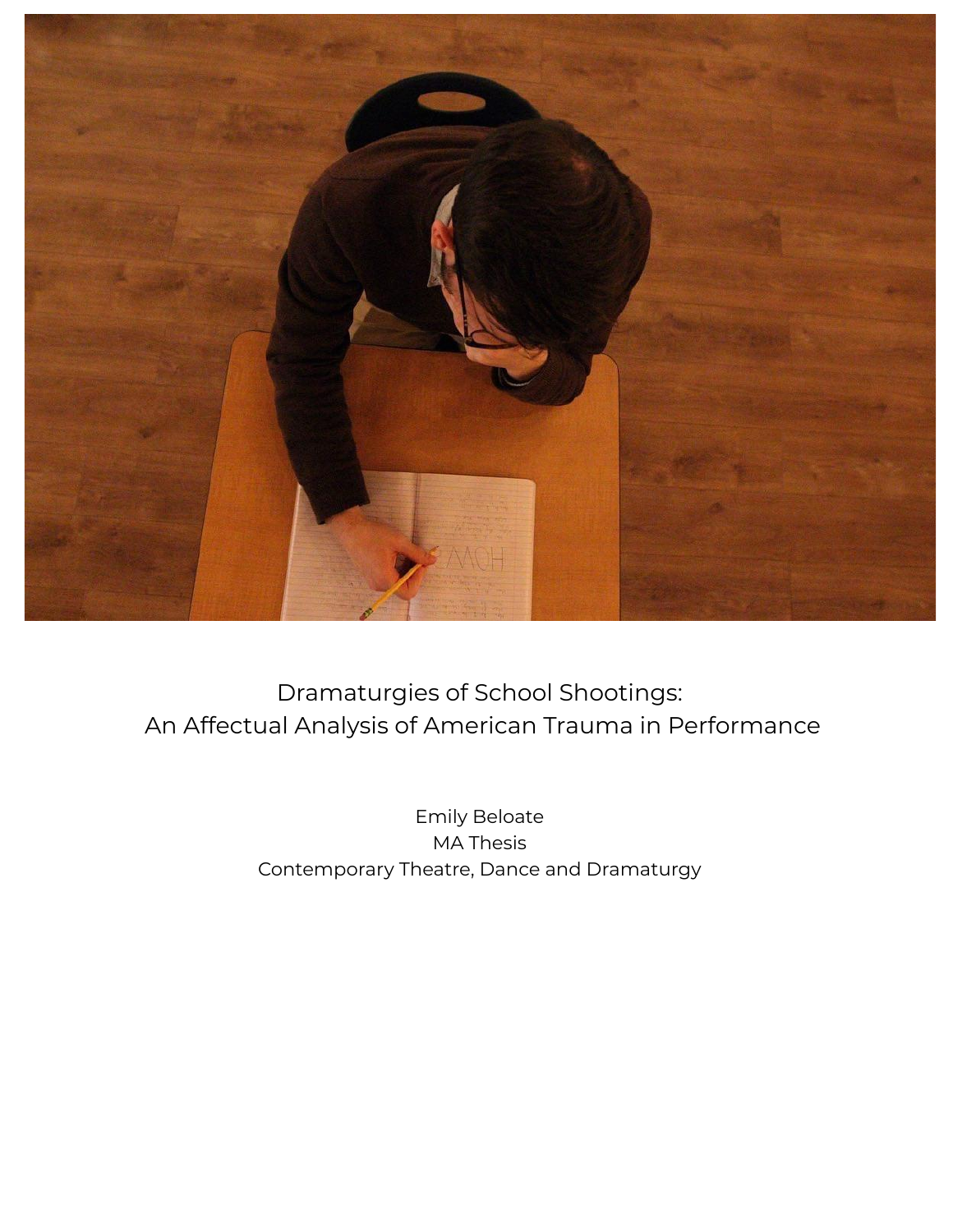Dramaturgies of School Shootings: An Affectual Analysis of American Trauma in Performance

> Emily Beloate 7030134 MA Thesis Contemporary Theatre, Dance, and Dramaturgy Utrecht University Supervisor: Laura Karreman Second Reader: Chiel Kattenbelt June 2021 Word Count: 15,160

Cover photo: *5° of Separation* by Peyton Smetana. [Cole Peterson]. Photo: Megs Levi.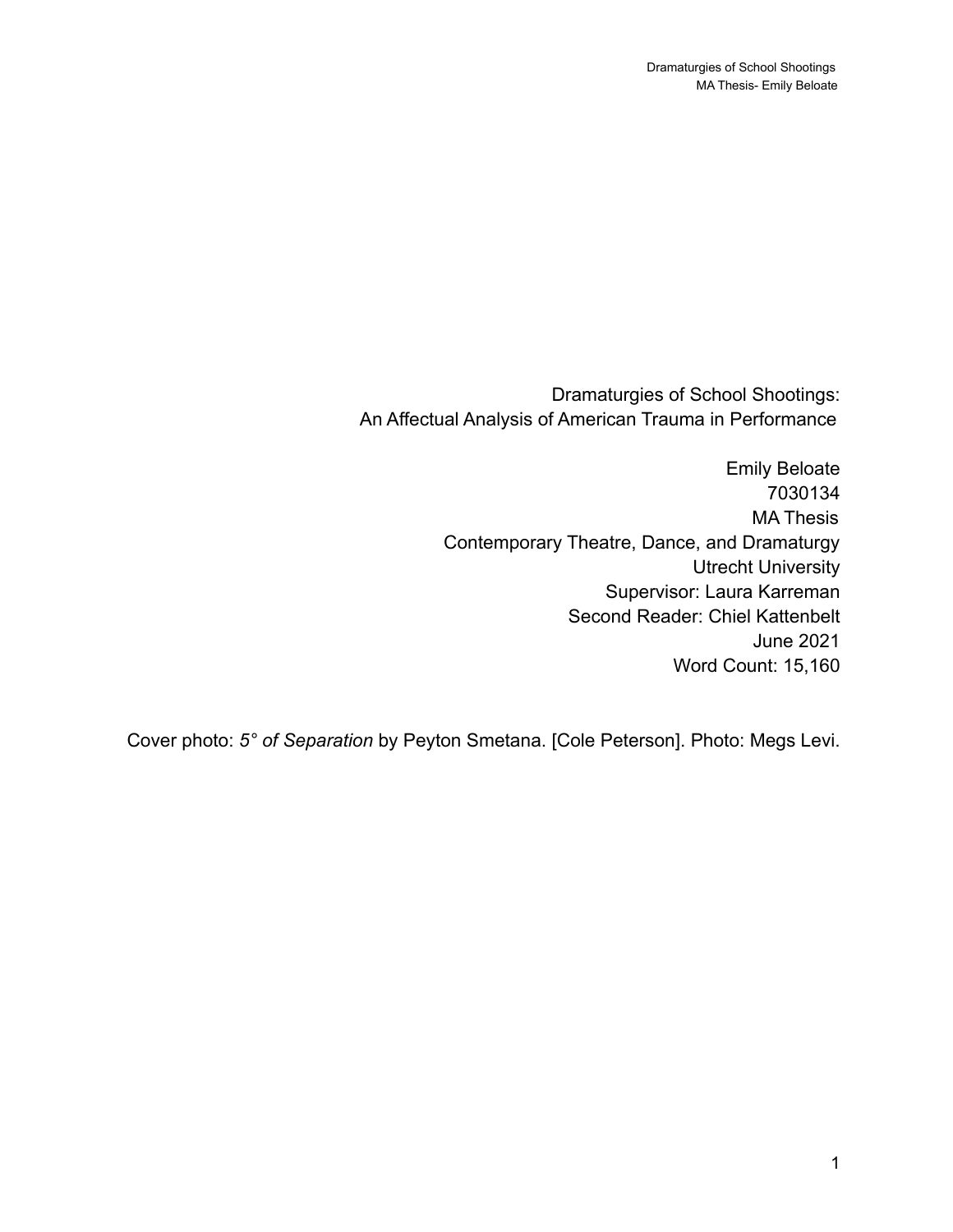#### **Abstract**

In the United States, school shootings have become commonplace, their existence traumatic to communities but no longer shocking to the country. "Dramaturgies of School Shootings: An Affectual Analysis of American Trauma in Performance" is an MA thesis which addresses how school shootings have been portrayed through theatrical methods and the resulting impact on spectatorship. This thesis asks: *How do different dramaturgical approaches to staging school violence in theatre construct affect in spectatorship?* I study the following three case studies, each which portrays school shootings in a different way: *Bang Bang You're Dead* by William Mastrosimone, *5° of Separation* by Peyton Smetana, and *On The Exhale* by Martin Zimmerman. Using a foundation from Elinor Fuchs "EF's Visit to a Small Planet: Some Questions to Ask a Play" through Maaike Bleeker's dramaturgical lens in "A Dramaturgical Mode of Looking," I identify specific dramaturgical elements in each case study which work to construct spectatorship including: the perspective from which the narrative is told, the composition of the spoken text, and how the shooting itself is represented onstage. I explore how these dramaturgical choices engage in a transfer of affect, evoking emotional engagement and critical thinking in the spectator. Utilizing arguments from Silvan Tompkins and Gilles Deleuze in Claire Hemmings "Invoking Affect", the analysis enters the debate on biological versus experience-informed affect, settling between philosophies in application to performance. Evidence from affect theory texts on art and performance such as Ernst Van Alphen's "Affective Operations of Art and Literature" and Miriam Felton-Dansky's *Viral Performance* inform my perspective as I investigate how affect can be both advantageous and problematic in theatre on school violence. Through this investigation, I assess how performances on school shootings demand emotional investment from the spectator, activating affective operations to place the spectator in a role which requires critical thinking, reflection, and empathy.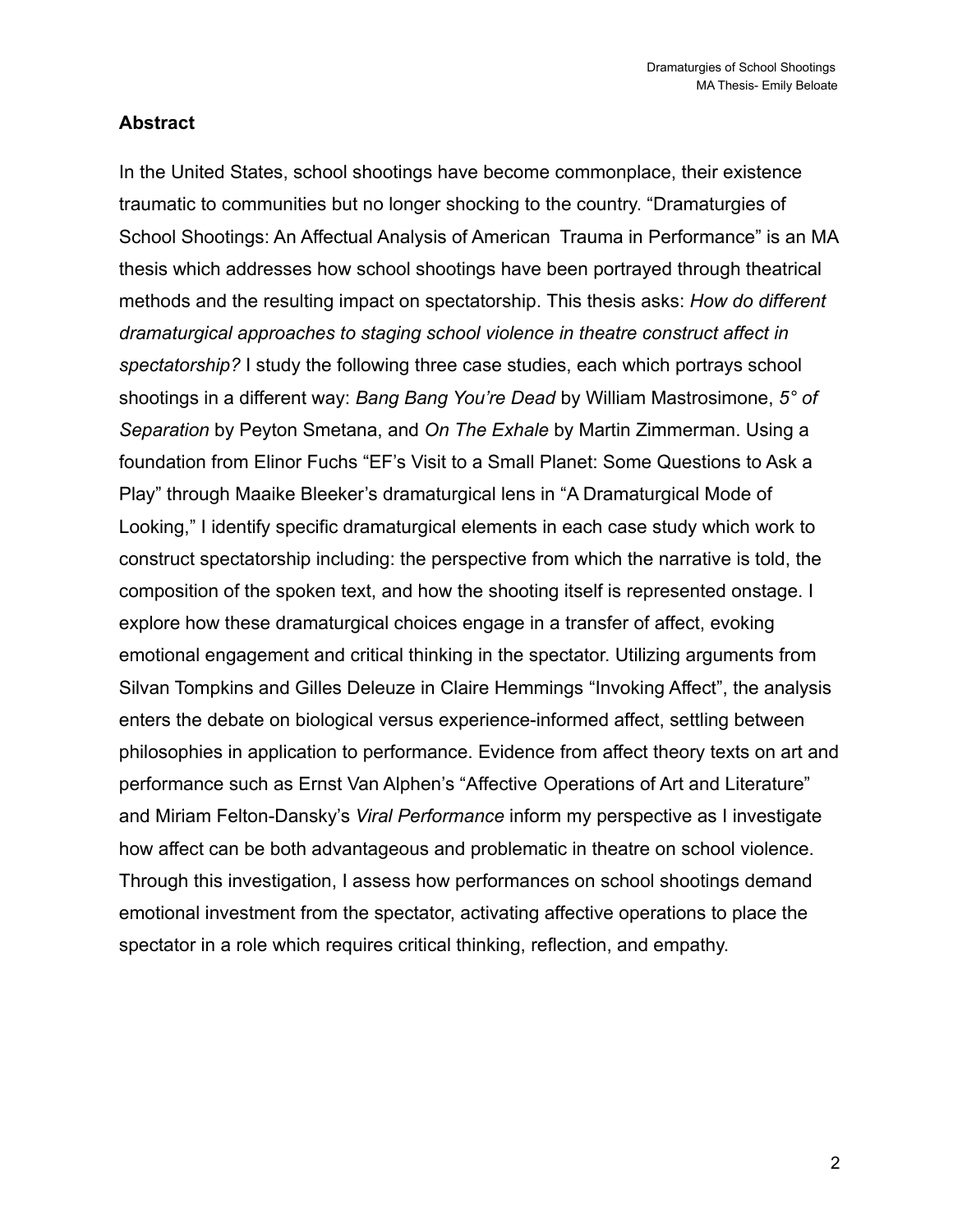### **Table of Contents**

| <b>Introduction</b>                           | 5  |
|-----------------------------------------------|----|
| <b>Chapter 1: Theoretical Framework</b>       | 11 |
| 1.1 Bleeker and Fuchs on Dramaturgy           | 11 |
| 1.2 Spectatorship                             | 14 |
| 1.3 Affect Theory                             | 16 |
| 1.4 Constructing Affect in Performance        | 19 |
| <b>Chapter 2: Outline of Case Studies</b>     | 24 |
| 2.1 Case Studies                              | 24 |
| Bang Bang You're Dead by William Mastrosimone | 24 |
| 5° of Separation by Peyton Smetana            | 26 |
| On The Exhale by Martin Zimmerman             | 28 |
| 2.2 Artistic Positioning                      | 29 |
| Dramatherapy                                  | 30 |
| Augusto Boal                                  | 31 |
| <b>Documentary Theatre</b>                    | 33 |
| The Implicated Witness                        | 34 |
| <b>Chapter 3: Case Study Analysis</b>         | 36 |
| 3.1 Environmental Conditions: Perspective     | 36 |
| 3.2 Social Life: Spoken Text                  | 43 |
| 3.3 Course of Events: The Shooting Itself     | 48 |
| 3.4 Discussion                                | 53 |
| <b>Conclusion</b>                             | 55 |
| <b>Bibliography</b>                           | 57 |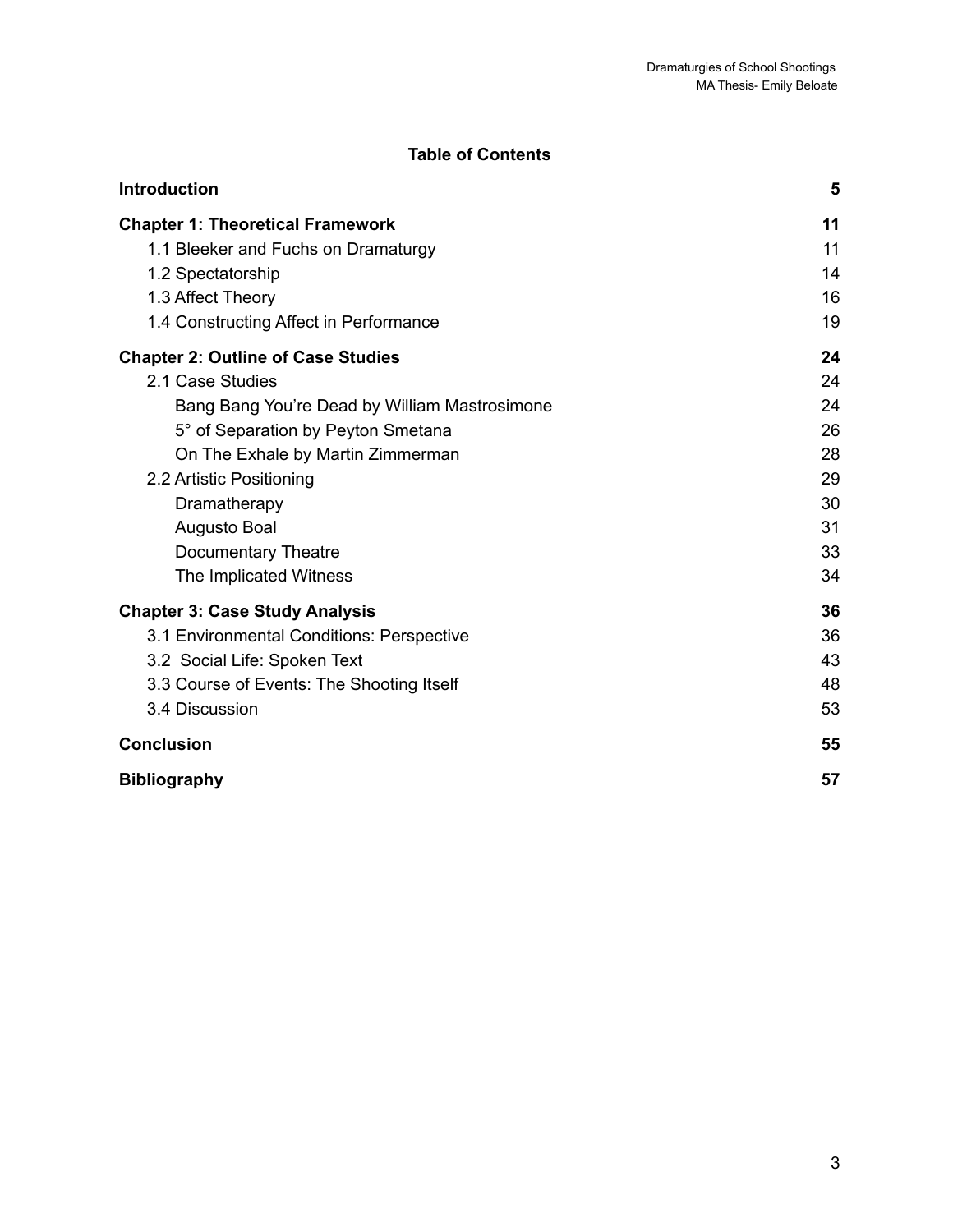#### **Foreword**

I find myself in a very different place finishing this thesis than when I began. When I chose to write on school shooting-related theatre, schools were shuttered due to the Covid-19 pandemic and the number of mass shootings were down due to the lack of large crowds across most of the country (though, perhaps, this is because there have been more 'important' events being reported on). School shootings, and even mass shootings in general, seemed elusive, as if I was writing about something that barely existed. However, as schools have begun to open and the U.S. attempts to return to some sense of normalcy, the exact opposite has become true. In less than a week in March, while working on this thesis, there were multiple mass shootings; of spa workers in Atlanta, Georgia and random shoppers at a grocery store in Colorado. These events, even without taking place at schools, were a startling reminder that this thesis is more relevant than ever.

This thesis is for those who have been lost, those who mourn, and those who continue to struggle with the trauma of their experiences. It is for teachers- like my parents, my partner, and many of my friends- who attend school everyday prepared to shield their students with their own lives if needed. It is for the students who deserve a safe place to learn. It is for those actively shouting for change and being heard in a dismissed whisper.

I am forever indebted to my supervisor, Laura Karreman. Your guidance, your feedback, and your radiant, kind heart made this thesis possible. Though we have yet to meet in-person, I am so thankful for our many conversations (and for the future ones we can have when we do meet). This entire process was easier, and far less lonely, because of you.

I also want to thank my family for their love and support, my partner for his encouragement and listening ears, and my cats for their silly, far-too-distracting antics. Each of you played a role in this accomplishment and I am truly blessed.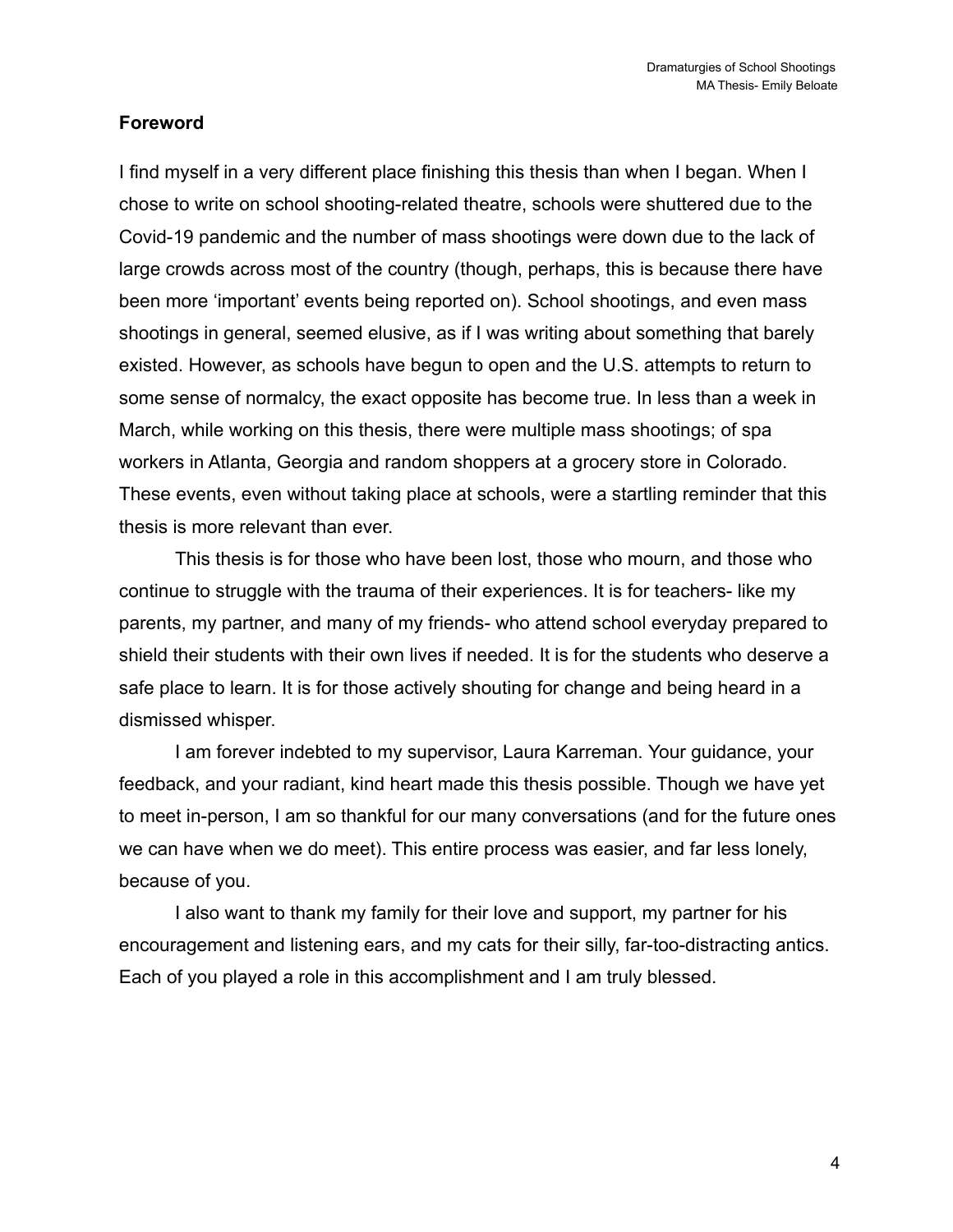# <span id="page-5-0"></span>**Introduction**

The power of using theatre for awareness, healing, and activism is epitomized in school shooting-related performance art. Physical and emotional pain and struggle are a cornerstone of theatre's interconnection with the human experience, the embodiment of trauma onstage having the ability to provoke, persuade, heal, or question. Theatre provides a space to process and understand trauma. Through years of mass tragedy due to an increasing number of school shootings, theatre has taken a variety of approaches to draw attention to this sensitive, potentially provocative topic. In this thesis, I take a deep dive into how such productions construct their theatrical interpretations of the events involved in school shootings and how the evoked affect can promote productive reflection and conversation.

Gun violence in schools has become a uniquely American epidemic. In the United States, there have been up to 57 times the number of school shootings as other leading nations combined.<sup>1</sup> From 1970 to 2021, there have been 1,720 shootings, 610 fatalities, and 1,646 injuries in school shootings across the country.<sup>2</sup> Broadened to include every gun-related incident, these statistics apply to a gun being brandished, fired, or hitting school property regardless of human impact; and these numbers only continue to rise. Gun violence in schools has, unfortunately, become both normal and inevitable, fostering fear in families while communities wait for help from legislation that may or may not come. Specifically since the 1990s and the Columbine High School Massacre in 1999, school shootings have increased and become a cultural phenomenon as more and more troubled individuals turn to past school shootings as inspiration for their own actions.<sup>3</sup> Through 2020 (the year of the COVID-19 pandemic), there was a silver lining as schools were forced to close and students stayed homethe number of school shootings decreased significantly within the year. March of 2020 was the first March in eighteen years where not a single school shooting occurred in

<sup>1</sup> Grabow , Chip, and Lisa Rose . "The US Has Had 57 Times as Many School Shootings as the Other Major Industrialized Nations Combined ." CNN, May 21, 2018.

https://www.cnn.com/2018/05/21/us/school-shooting-us-versus-world-trnd/index.html.

<sup>2</sup> "Data Map." K-12 School Shooting Database, August 27, 2020. https://www.chds.us/ssdb/data-map/.

<sup>3</sup> Muschert, Glenn W, and Johanna Sumiala. *School Shootings : Mediatized Violence in a Global Age* (version 1st ed.). 1st ed. Studies in Media and Communications, V. 7. Bingley, UK: Emerald, 2012, XV.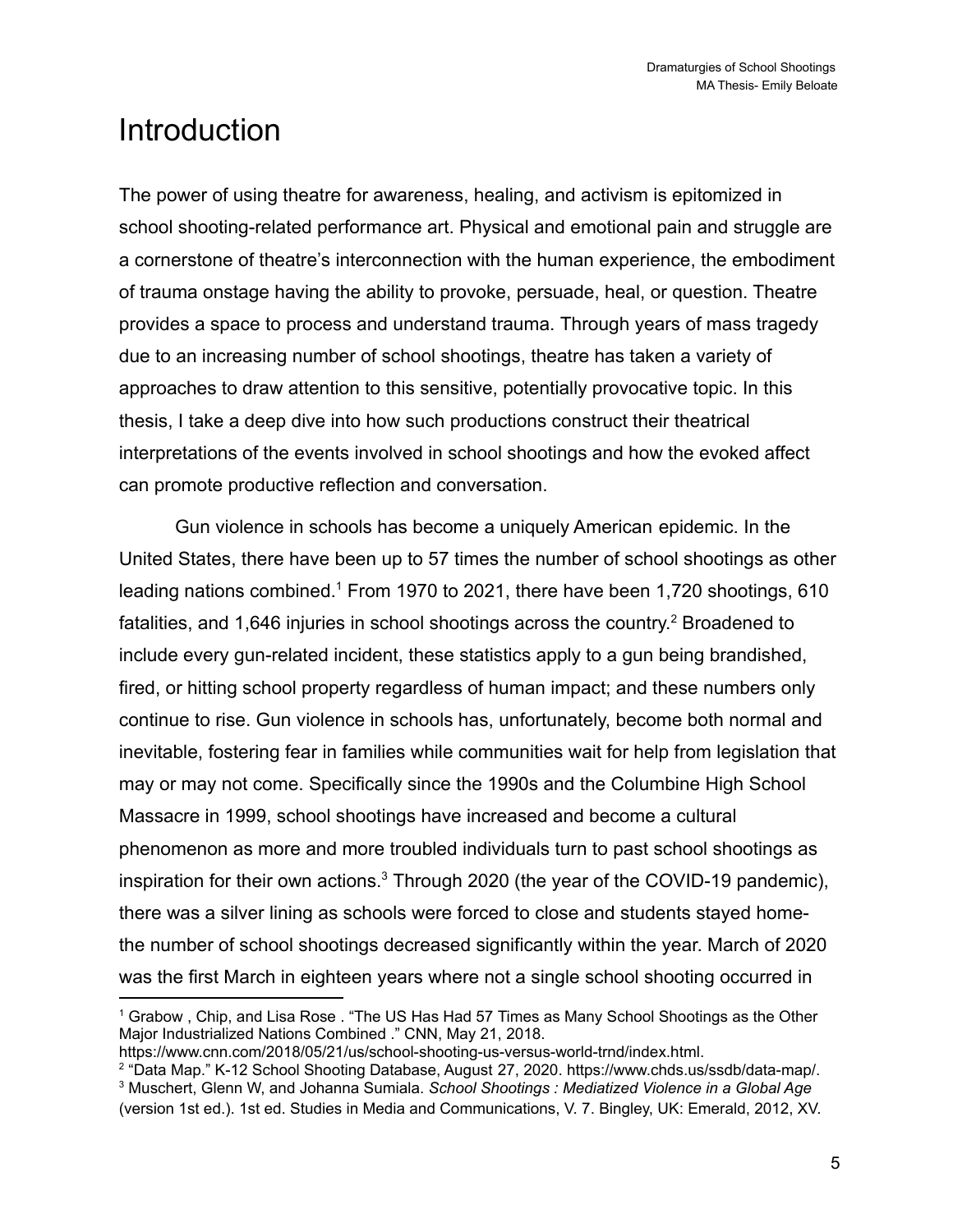the United States.<sup>4</sup> As students begin to return to school in the wake of the pandemic, the focus is on health safety, but not protection from potential gun violence. Conversations about gun violence have been put on hold during the pandemic, but the grief from past trauma endures and continues to call for action.

It is important to note that gun violence in the United States is not limited to schools. Notable mass shootings (to name only a few), such as the Pulse Nightclub (50 dead, 53 injured), Mandalay Bay Hotel in Las Vegas (59 dead, 850+ injured), and the Walmart shooting in El Paso, Texas (22 dead, 24 injured) have all occurred just in the last five years.<sup>5</sup> This conversation about gun violence expands beyond schools, but for this thesis, my emphasis will be on theatre productions which focus specifically on gun violence in school settings.

The ability to produce conversations about school shootings through creative methods has been heavily relied on, especially in the theatre. Ranging from tragedy to comedy, from ten-minute plays to full length productions, creators have asked nearly every philosophical and existential question regarding school violence that one could think of: "What leads someone to take the life of another student? How do those who survive cope? Can the promise of "life, liberty, and the pursuit of happiness be achieved?"<sup>6</sup> There is even an entire platform, #ENOUGH, which is dedicated to encouraging teenage students to write their own plays about gun violence.<sup>7</sup> There is an urgency and relevance within this topic which has been addressed through a plethora of art, therefore it is surprising that so little attention has been paid to school shootings among the academic debate of theatre and performance studies.

Therefore, in this thesis, I will respond to the following question:

<sup>4</sup> Perry, Tod. "Last Month Was the First March in 18 Years without a Single School Shooting in America." Upworthy. Upworthy, April 15, 2020.

https://www.upworthy.com/last-month-was-the-first-march-in-18-years-that-the-u-s-had-no-school-shooti ngs.

<sup>5</sup> Abadi, Mark and James Pasley. "18 Of the Deadliest Mass Shootings in Modern US History." Business Insider. Business Insider, August 5, 2019.

https://www.businessinsider.com/deadliest-mass-shootings-in-us-history-2017-10.

<sup>&</sup>lt;sup>6</sup> "Welcome to Playscripts." Discover Plays | Playscripts, Inc., n.d. https://www.playscripts.com/.

<sup>&</sup>lt;sup>7</sup> "Plays to End Gun Violence." #ENOUGH, n.d. https://www.enoughplays.com/.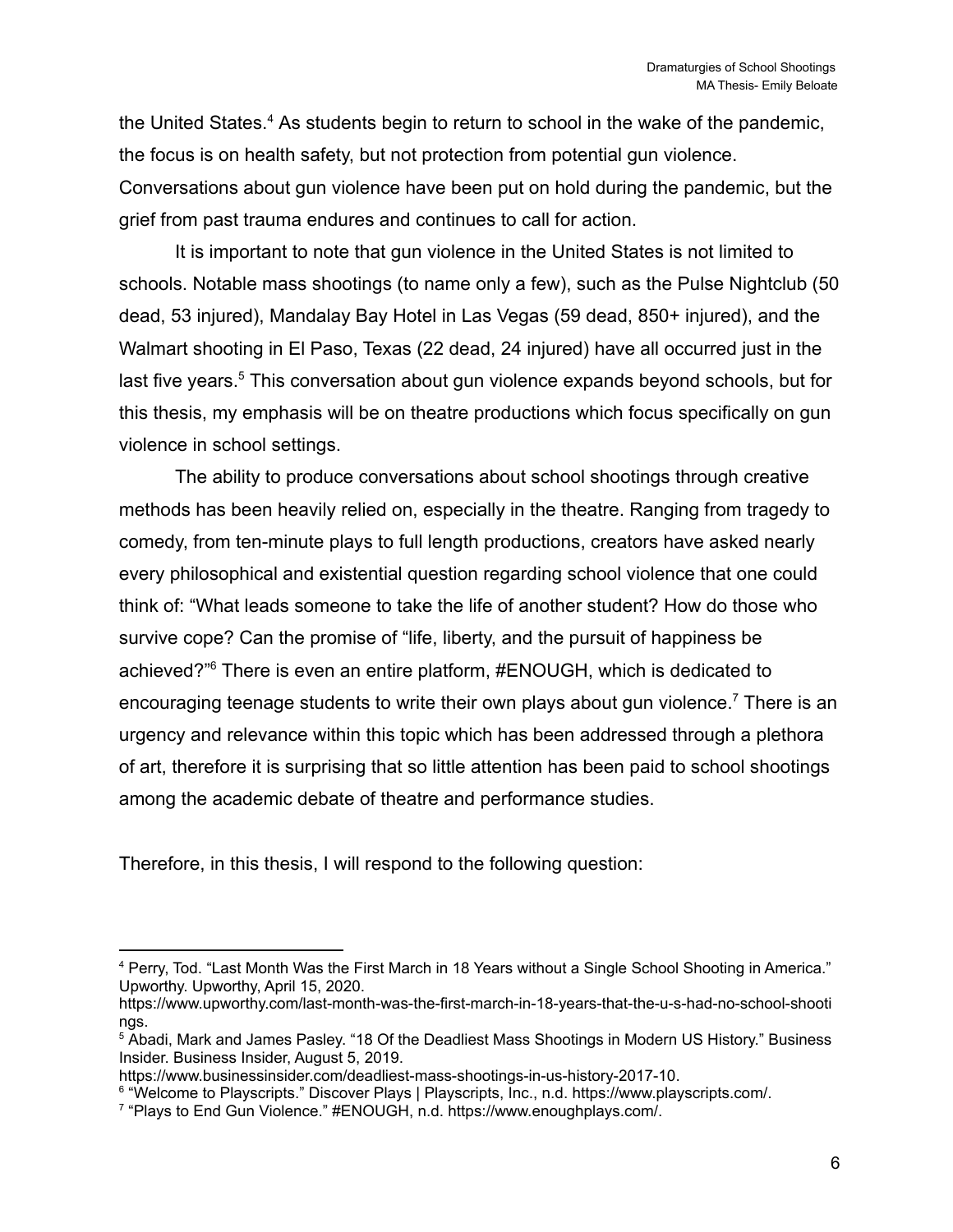*How do different dramaturgical approaches to staging school violence in theatre construct affect in spectatorship?*

In Chapter 1, I will outline the important terms and theories of this thesis, their function and how they will be used in application to this research. Dramaturgy, affect theory, and spectatorship are the three terms which will create a framework through which the case studies can be analyzed. Chapter 2 will outline three case studies for analysis, presenting their artistic position and that of school violence-related theatre in general, among other dramatic works. In Chapter 3, using Elinor Fuchs' categories for dramaturgical analysis, the construction of the case studies will be explored to identify each work's relationship with affect theory in spectatorship.

My main argument is two-fold. First, I will study the dramaturgical construction of each production, the focus of the approach coming from the dramaturgical choices which impact the narrative. For this topic, this includes identifying three specific elements; how the perspective of the work, the spoken text, and the representation of the shooting are presented onstage. Three productions will be addressed in a case study analysis which analyzes the dramaturgical construction of these elements and how the narrative shifts depending on their composition. Second, I will connect the dramaturgical construction to affect theory, shifting to investigate the theatrical presentation through a specific theoretical lens. Through affect theory, the advantages and consequences of each dramaturgical choice can be identified, exposing the impact of such compositional choices on spectatorship. Affect theory has the ability to translate the visceral, intrinsic feelings evoked in moments of viewing performed trauma into a cultural and societal reflection on emotion. In analyzing these affectual experiences, it is revealed how constructing performance provides valuable insight into understanding spectatorship.

In my theoretical framework, the following questions will be posed: *What is the existing theoretical debate surrounding dramaturgy, spectatorship, and affect theory as independent theories? Where is the niche which makes each theory relevant for case study analysis? How do the theories relate to one another?* My first step of argumentation will concentrate on how spectatorship is constructed through the

7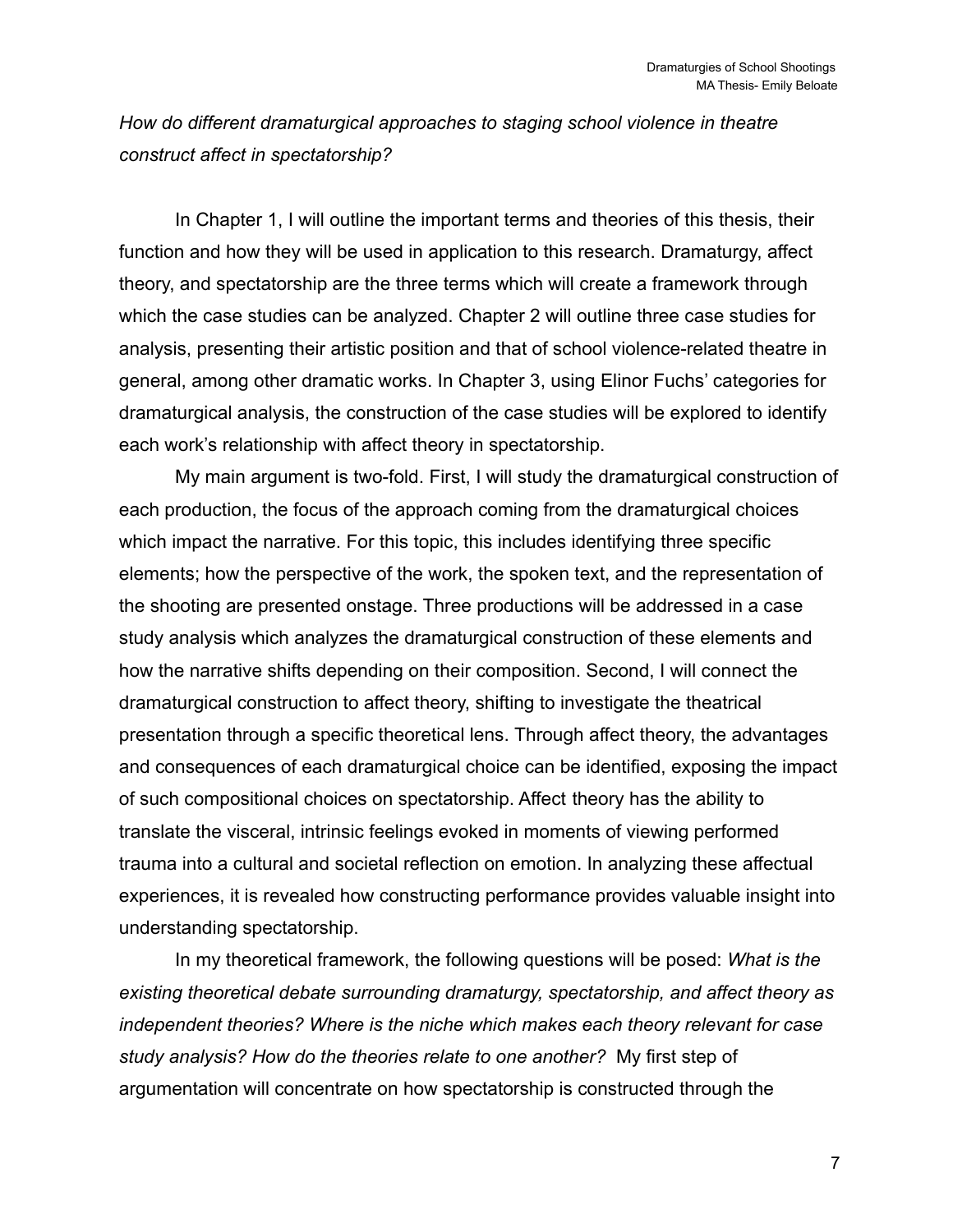dramaturgy, the crafting of theatrical choices to inform the perspective of the spectator. For my purposes, I use the term dramaturgy as a form of compositional analysis. The dramaturgical perspective will be the foundation for argument building, the evidence for my conclusions coming from investigations into the dramaturgical choices of a production. Elinor Fuchs' series of compositional inquiries in "EF's Visit to a Small Planet: Some Questions to Ask a Play'' as analyzed through a dramaturgical lens in Maaike Bleeker's draft of "A Dramaturgical Mode of Looking*"* will be my main source regarding dramaturgical theory. Bleeker's text analyzes Fuchs' questions to investigate how the world of a performance is constructed; what choices are made and how such choices direct the attention of the spectator. <sup>8</sup> This will be used in combination with Liesbeth Groot Nibbelink and Sigrid Merx' draft of "Dramaturgical Analysis: A Relational Approach" which integrates dramaturgy with understanding spectatorship. This source outlines the relationships between context, composition, and the spectator, three dramaturgical planes used to describe how the construction of a work can influence the spectator's relationship with it. $9$  Without regard to audience response or feedback, this analysis relies fully on the dramaturgical choices made which construct spectatorship. This is the approach I take in connection with affect theory to analyze my case studies.

My second step of argumentation will bridge dramaturgical construction with affect theory. Using affect theory will provide clarity and distinction to my argument, answering: *How does affect theory invite modes of looking into how dramaturgical choices structure spectatorship? The Affect Theory Reader* by Melissa Gregg and Gregory J Seigworth, along with Claire Hemmings "Invoking Affect" provides a basic understanding of affect from affect theory scholars, as it can be understood outside of performance. Most reference will be made to Hemmings, who uses her text to consider the contradicting theories of Silvan Tompkins and Gilles Deleuze, two foundational affect theory philosophers, setting the scene for a transition from societal to artistic application.To make this shift, Miriam Felton-Dansky's *Viral Performance: Contagious Theaters from Modernism to the Digital Age* progresses the conversation on affect into

<sup>8</sup> Bleeker, Maaike. "A Dramaturgical Mode of Looking," 2019. Draft, 3.

<sup>9</sup> Groot Nibbelink, Liesbeth & Sigrid Merx. "Dramaturgical Analysis: A Relational Approach," 2019. Draft, 3.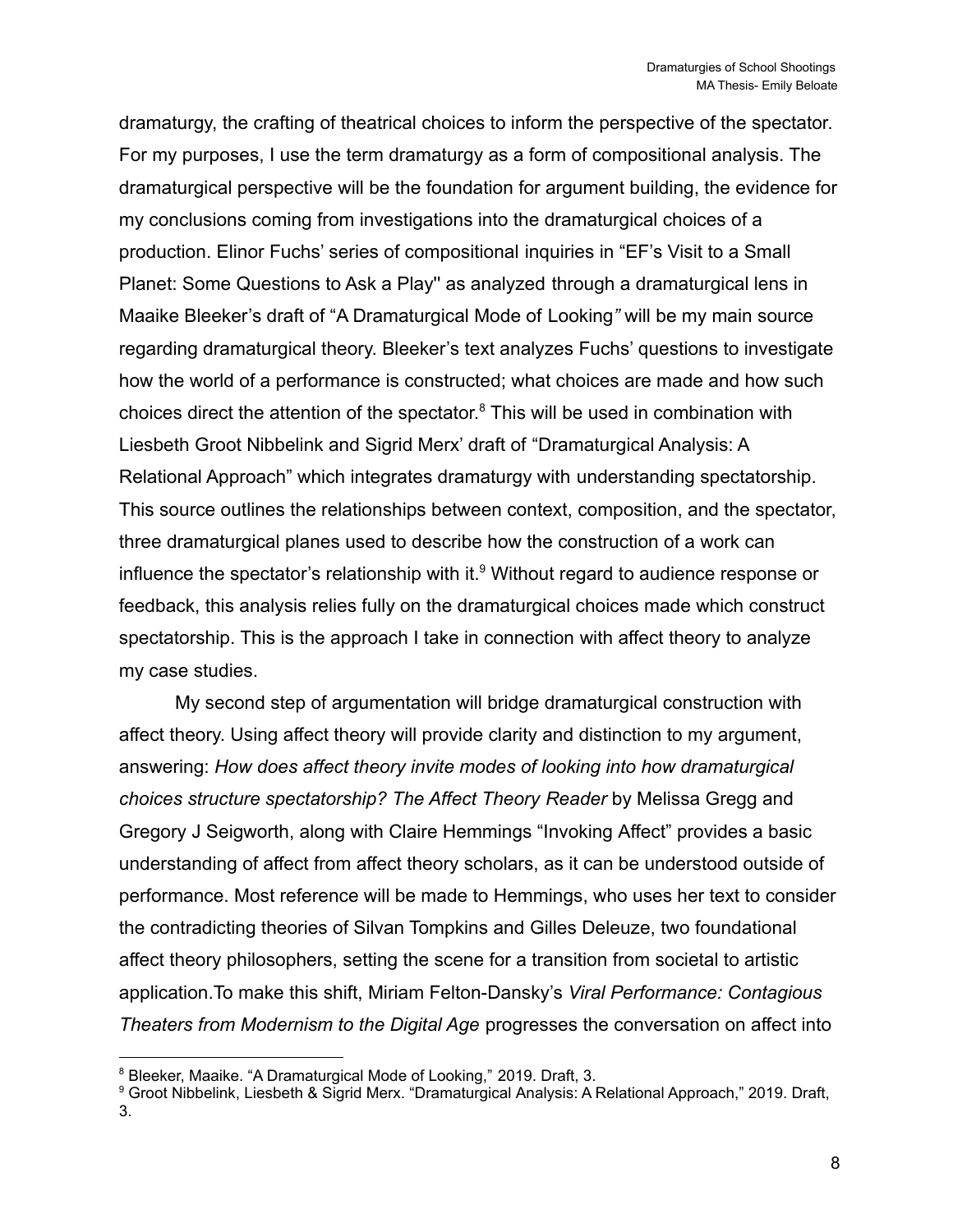the performance world by presenting affect theory as a 'contagion', a transfer of emotion from performance to spectator. Alongside Ernst Van Alphen's "Affective Operations of Art and Literature," these two texts use Tompkins and Deleuze's philosophies to establish methods for affect analysis in performance, directly identifying the correlation between dramaturgical construction of spectatorship and affect theory.

Before case study application, I note the artistic positioning of such performances and the placement of school shooting theatre in relation to its theatrical context. Situated between dramatherapy, Augusto Boal's political theatre, and Anna Deveare Smith/'documentary theatre', theatre surrounding school shootings is theorized by previous makers and context less so than its own placement among the literature. To apply my theoretical framework, I will explore three different dramaturgical approaches to gun violence in schools and how the construction of each work engages with the affect theory discourse. Each case study is inspired by or a reaction to a school shooting in the United States: *Bang Bang You're Dead* (1999) by William Mastrosimone, *5° of Separation* (2019) by Peyton Smetana, and *On the Exhale* (2017) by Martin Zimmerman. These case studies will be used to answer the following: *How are school shootings/the aftermath of such constructed in performance? How do the choices which construct a performance work to inform spectatorship? How is affect theory applied in the work and what is its impact on the spectator?* Each of these case studies will be filtered through both steps of argumentation, starting with determining the dramaturgical strategies used by the artists involved and how they chose to invoke those strategies in regard to school violence onstage. Dramaturgical strategies will include the specific choices, construction, and staging of the piece- the important elements which directly impact how a work is communicated to an audience.The analysis will then move to affect, the concept of which will help give definition and explanation to the transfer of emotion in performance, providing a foundation through which the dramaturgical construction can be dissected.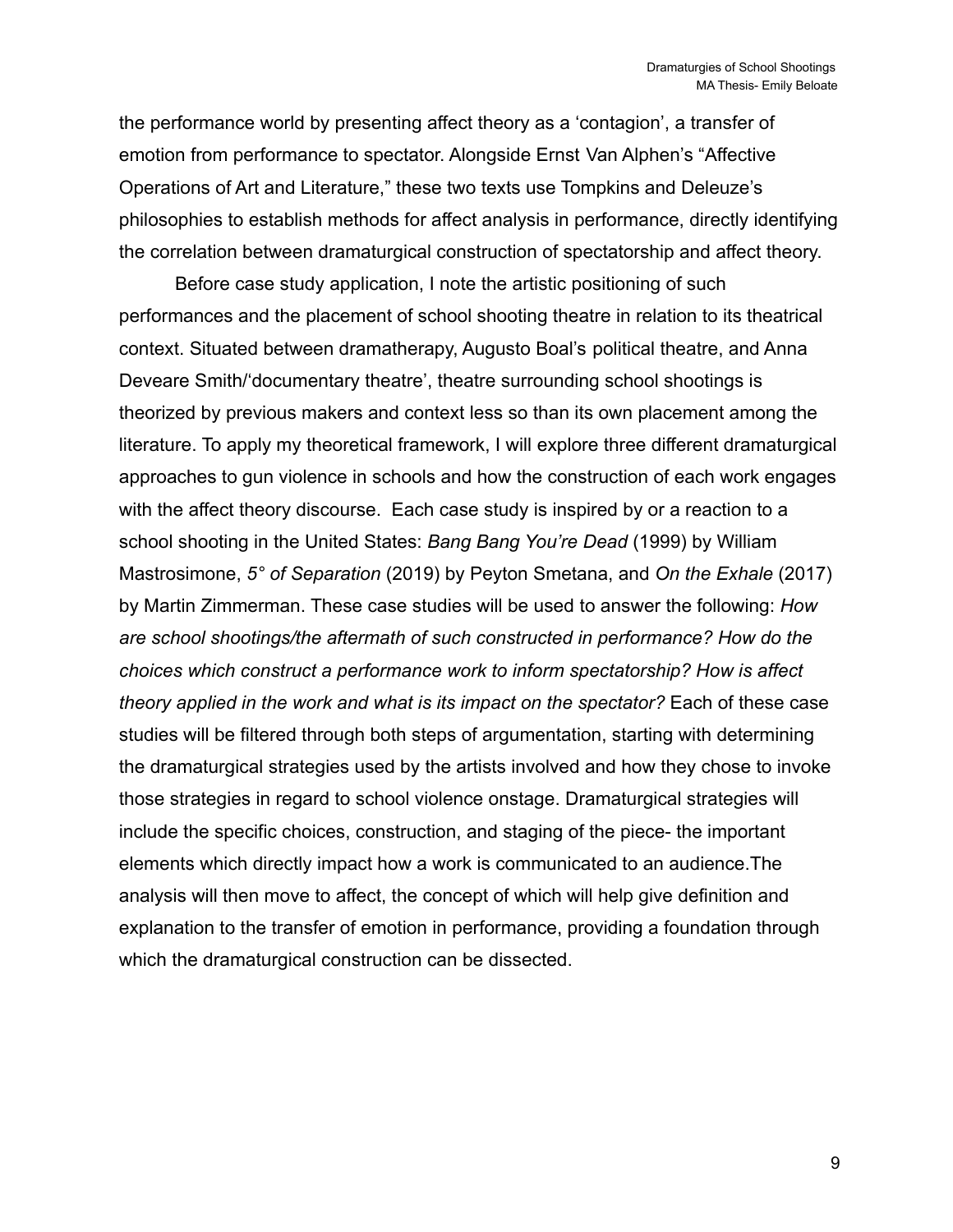# <span id="page-10-0"></span>Chapter 1: Theoretical Framework

My theoretical framework is devised of three fundamental concepts: dramaturgy, spectatorship, and affect theory. Defining each of these concepts, how they will be used, and their interactions with each other is essential for understanding each theory's role as an analytical tool. The first section will delineate a placement for this research in the academic debate on dramaturgy; Fuchs' five observational categories as understood through Bleeker's dramaturgical lens. From there, an analysis of Groot Nibbelink/Merx' proposal of the interrelation between dramaturgical construction and the spectator will introduce a method for interpreting spectatorship. With this foundation, affect theory can be introduced and explained. Hemmings provides an understanding of affect theory's original philosophies from Deleuze and Tompkins, and Felton-Dansky identifies how affect functions in performance and engages with dramaturgical construction to inform spectatorship.

## <span id="page-10-1"></span>1.1 Bleeker and Fuchs on Dramaturgy

I have chosen the following texts to serve as an analytical framework in an attempt to narrow the wide academic discourse surrounding dramaturgy. In this section, I will address how in "A Dramaturgical Mode of Looking," Maaike Bleeker applies her understanding of dramaturgy to Elinor Fuchs' approach to dramatic composition and how Fuchs' categories from "EF's Visit to a Small Planet: Some Questions to Ask a Play" can be used as a tool for case study analysis.

In Fuchs' text "EF's Visit to a Small Planet: Some Questions to Ask a Play,'' she focuses on these questions as a guideline for theatre making and observing.<sup>10</sup> Fuchs identifies five categories, including (as I have named/chosen to reference them): Environmental Conditions, Social Life, Course of Events, Spectatorship/Focalization, and Frames of Reference. Each category contains a series of questions which lead the

 $10$  Fuchs, Elinor. "EF's Visit to a Small Planet: Some Questions to Ask a Play." Theater 34, no. 2 (2004): 5.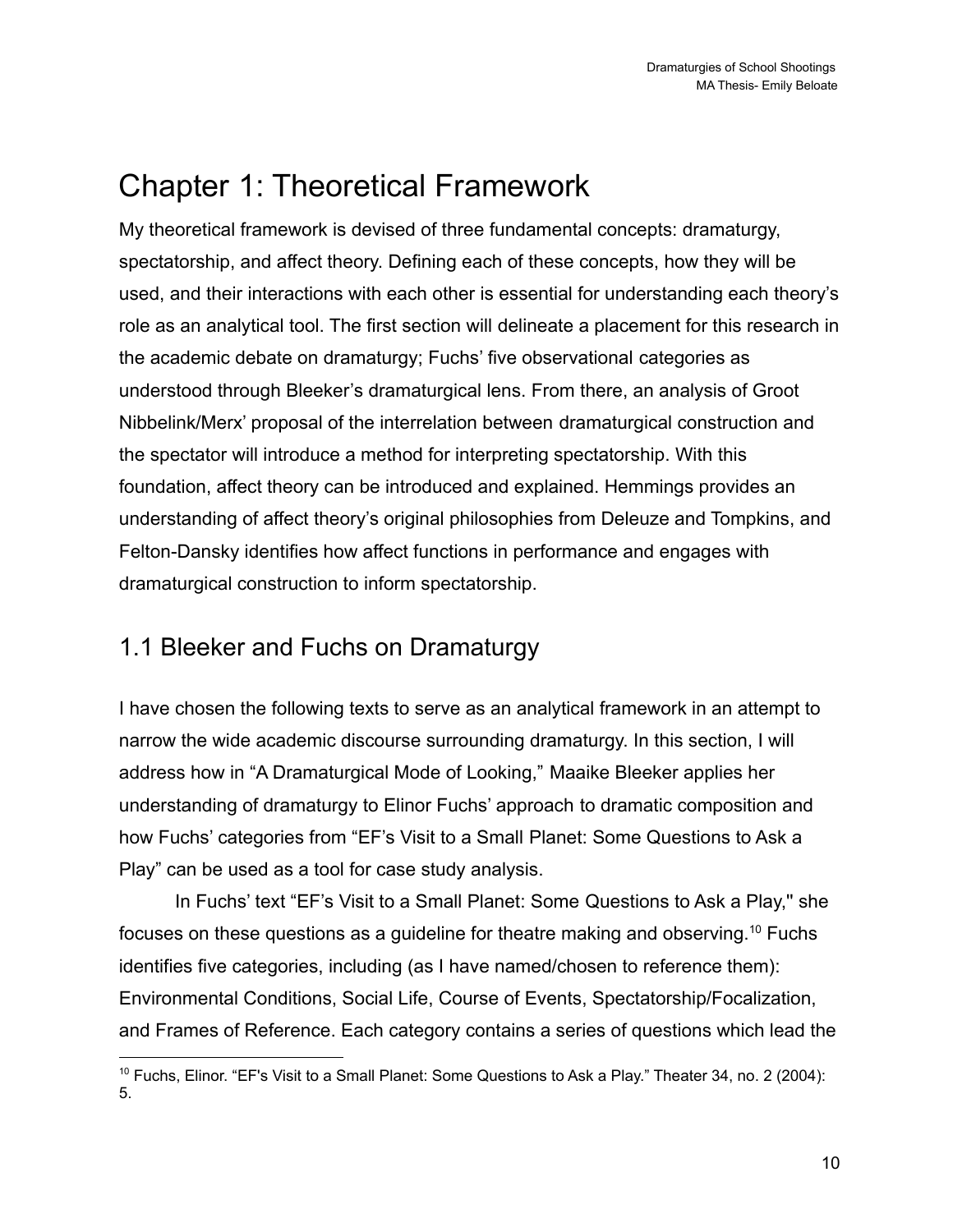reader through a mental exercise to inquire into a work piece by piece. In doing so, the comprehensive whole of the play is ultimately revealed, what she refers to as the 'planet'. She encourages the reader to consider the text as a process for meaning making, each section progressively closing in with intention to filter the observed assumptions while also fostering imaginative thinking.<sup>11</sup> With an emphasis on dramatic structure, Fuchs' imaginative scenarios lay out the essential elements of play composition to be utilized both creatively and analytically. Fuchs identifies a focus on revelation, narrowing to the specifics of the world in order to widen the overall perception, bringing light to that which may have been hidden.<sup>12</sup>

In Maaike Bleeker's "A Dramaturgical Mode of Looking," she interprets Fuchs' categories as a dramaturgical lens for looking, a method to analyze the ability of the creative process to craft how the audience perceives a work.<sup>13</sup> While Fuchs' original text is more of an inquiry into potentiality, Bleeker views these questions as insight into the constructed choices and dramaturgical implications of a work, specifically how a performance invites an audience into the world.<sup>14</sup> She suggests the questions in each category as not concrete, but suggestive; adaptable to the given performance in attempt to understand its operations.<sup>15</sup> Bleeker interprets these questions as not only for the audience to understand the world, but for makers to utilize in their creative process (or for the audience to see the process of choices alongside the world). This shift turns the questions into dramaturgical choices, rather than simple observational inquiries. In doing so, she opens up a realm of possibility for Fuchs' text to be used as a toolkit for dramaturgical analysis. This expansion of possibility determined by Bleeker will assist as a response to Fuchs, providing a theoretical foundation for analyzing the dramaturgical elements in a case study analysis.

Fuchs' five categories (Environmental Conditions, Social Life, Course of Events, Spectatorship/Focalization, and Frames of Reference) frame every performance as its own world/planet, its operations and structures an ecosystem of active elements.<sup>16</sup> Of

<sup>&</sup>lt;sup>11</sup> Fuchs, "EF's Visit," 5.

<sup>12</sup> Fuchs. "EF's Visit," 5.

<sup>&</sup>lt;sup>13</sup> Bleeker, "A Dramaturgical Mode," 3.

<sup>14</sup> Bleeker, "A Dramaturgical Mode," 3.

<sup>15</sup> Bleeker, "A Dramaturgical Mode," 7.

<sup>&</sup>lt;sup>16</sup> Bleeker, "A Dramaturgical Mode," 4.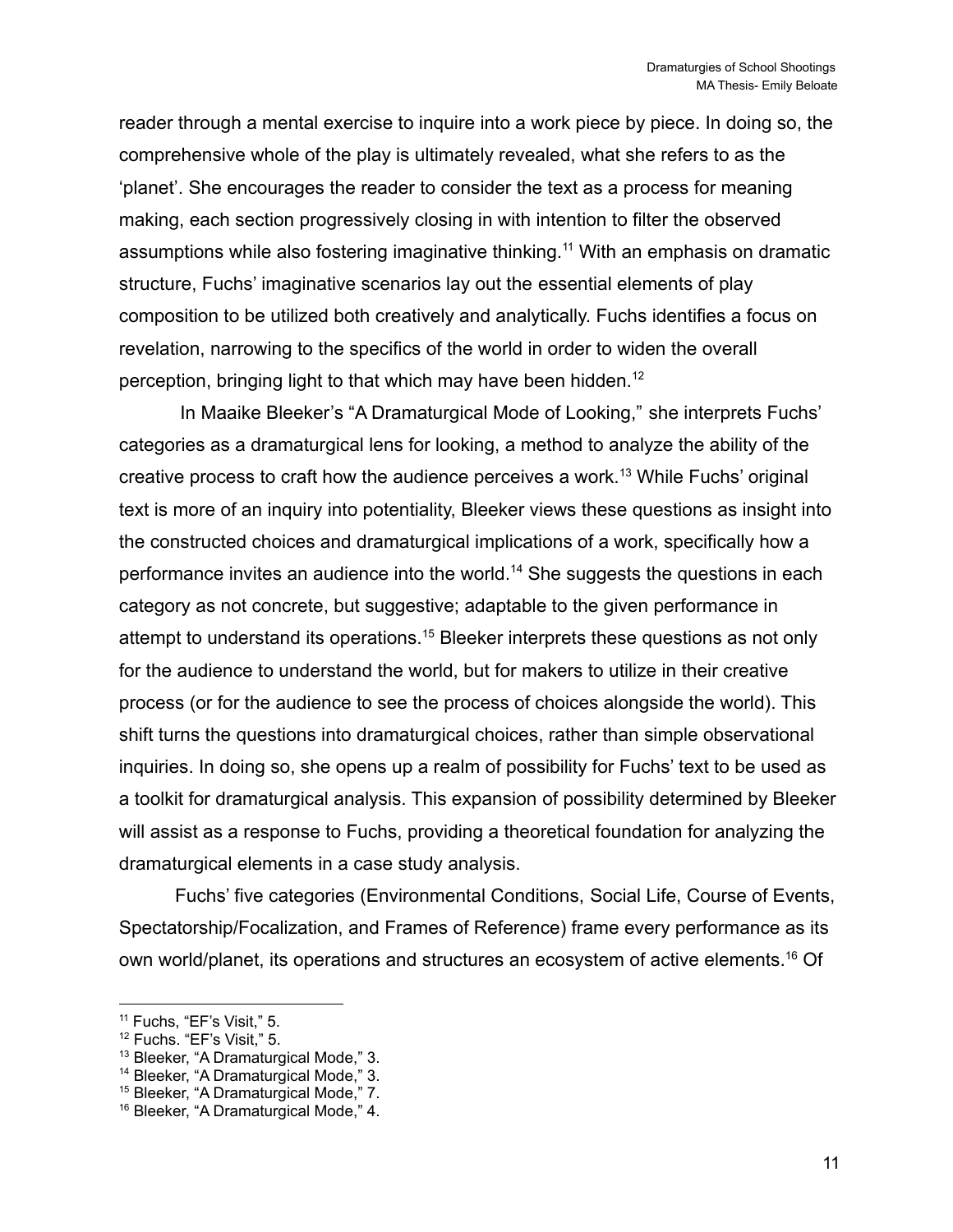these five categories, this analysis explores four. I am choosing to leave out the category on Spectatorship/Focalization due to the focus of this thesis being on affect's relation to the spectator- each category will already be analyzed through this theory. Therefore, for the remaining four categories, I have identified a central question to understand how each category can be applied in an analytical context. These questions are inspired by Fuchs while applying the dramaturgical lens of Bleeker, establishing conditions for an examination of dramaturgical choices in each case study.

Central questions of categories:

- 1. Artistic Positioning/Frames of Reference: How does the play reflect other dramatic worlds?
- 2. Environmental Conditions: Through what means are the space-time, mood-tone dynamics of the world made known?
- 3. Social Life on the Planet: What are the behavioral or relational elements of the world which characterize the inhabitants' presence onstage?
- 4. The Course of Events: What developments occur over the course of the play?

Using these central questions as a point of departure, I have composed a second set of questions which are specific to productions on school shootings and access the categories through an affective lens, providing a tightened glimpse into how Fuchs' categories can be used as an analytical tool. These questions, through Bleeker's dramaturgical angle, are used in Chapters 2 and 3 as a structuring device to carry out a case study analysis.

1. Artistic Positioning/Frames of Reference: Where is theatre on school shootings placed among other creative processes?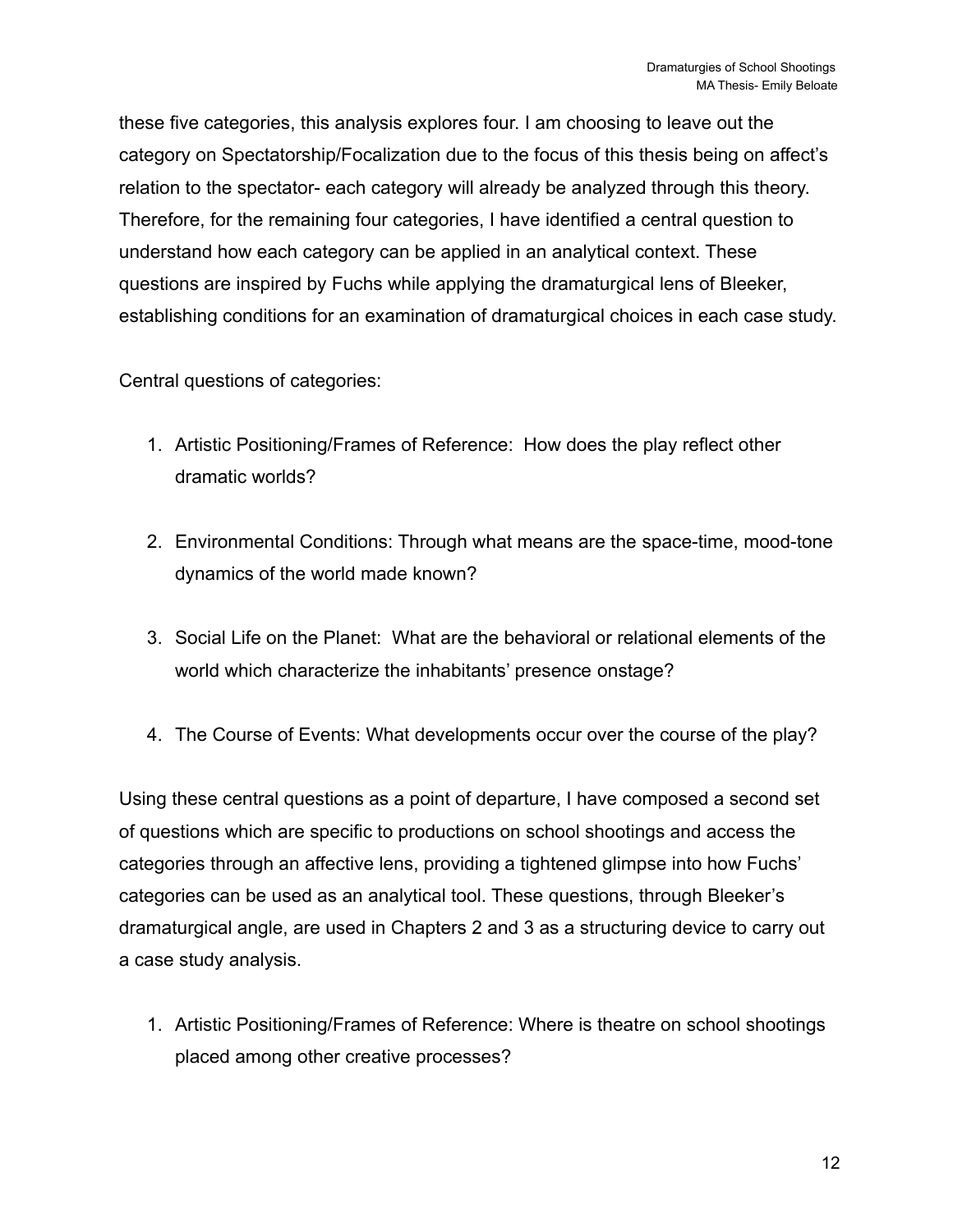- 2. Environmental Conditions: How does perspective construct the mood/tone of the play?
- 3. Social Life on the Planet: How does the composition of the spoken text impact how the play communicates?
- 4. The Course of Events: How is the shooting itself represented on stage? What are the dynamic effects of the choice?

Through Fuchs' questions and Bleeker's analysis, the compositional framework of a work can come to life, the rules and operations of the 'world' revealed in the resulting observations. When analyzing a production, evaluating each of Fuchs' categories through a dramaturgical lens yields a complex, detailed look into how dramaturgical choices can construct spectatorship.

### <span id="page-13-0"></span>1.2 Spectatorship

This section will focus on defining spectatorship as a result of dramaturgical construction using Liesbeth Groot Nibbelink and Sigrid Merx' text as a theoretical structure.<sup>17</sup> Spectatorship is a significant theory in performance studies given the fundamental relationship theatre fosters between audience and performer. Spectatorship has been intertwined with many other discourses with the intention to understand the concept through its impact on the witness (for example, concepts such as kinesthesia, intermediality, or participatory performance).<sup>18</sup> Maaike Bleeker's studies on dramaturgical modes of looking in texts such as *Visuality in Theatre* and *Thinking Through Theatre and Performance* exemplify the deconstruction of how meaning is created through looking, the powerful potential of the relationship between the seer and that which is seen.

<sup>17</sup> Groot Nibbelink & Merx, "Dramaturgical Analysis," 4.

<sup>18</sup> For example, Frieze, James. *Reframing Immersive Theatre: the Politics and Pragmatics of Participatory Performance*. Basingstoke: Palgrave Macmillan, 2021.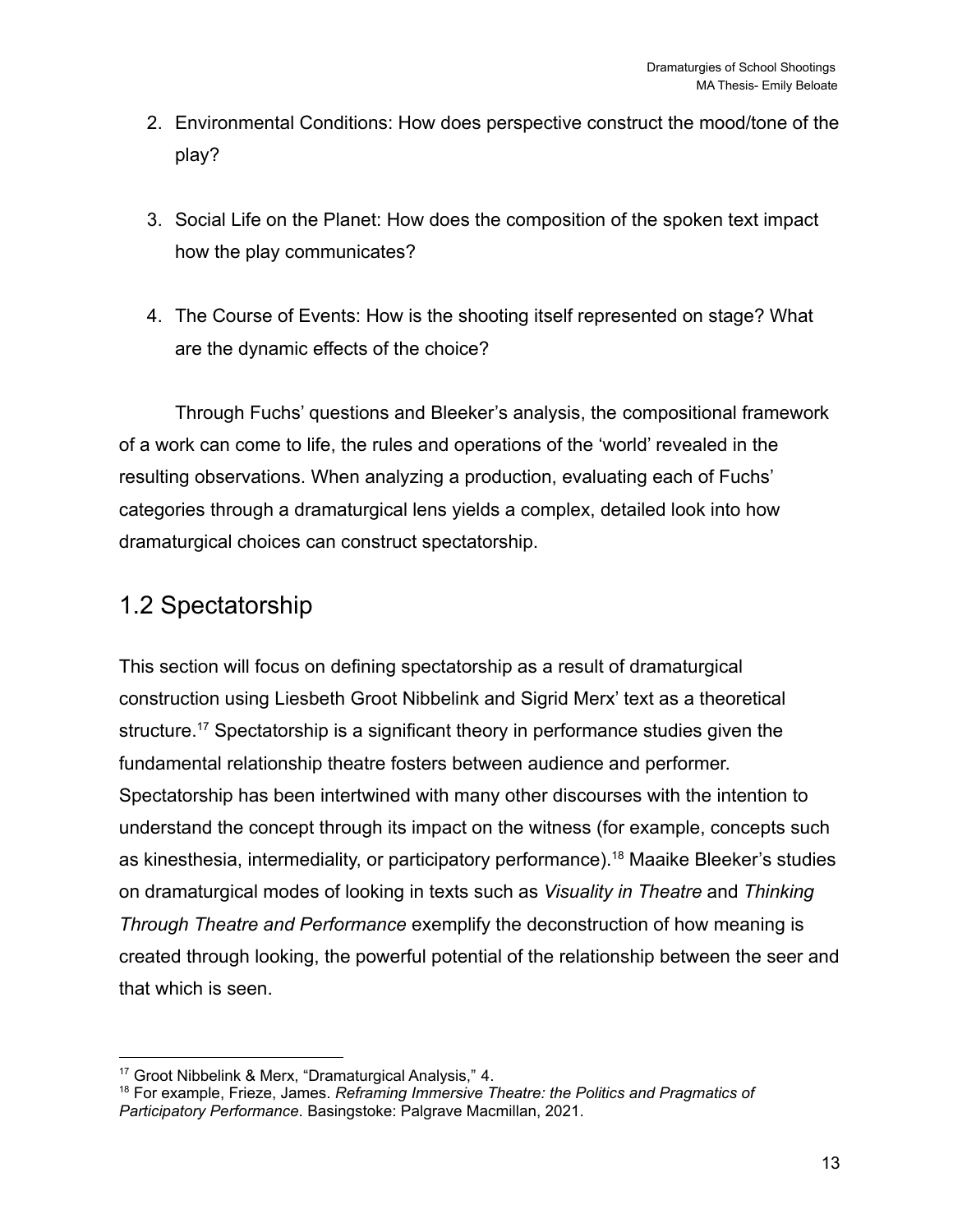

PERFORMANCE

Figure 1. Liesbeth Groot Nibbelink and Sigrid Merx, "Dramaturgical Analysis: a relational approach," (Draft, 2019), 6, fig. 2.

For this thesis, I have chosen the theory behind Liesbeth Groot Nibbelink and Sigrid Merx' "Dramaturgical Analysis: a relational approach" as a framework for spectatorship due to its interconnectedness with dramaturgy. Dramaturgy and spectatorship are inherently linked, the structural integrity of dramaturgical choices defined by the relationship to the spectator. This article details a three-fold connection between dramaturgical construction, spectatorship, and context.<sup>19</sup> Groot Nibbelink and Merx describe these as the three planes of dramaturgy which are not fixed or static, but malleable points of connection which move to be in relation with one another (Fig.1).<sup>20</sup> The ability to access the triangle from different points provides opportunities for a change in perspective. The most relevant plane for this thesis is between composition and the spectator, also referred to as spectatorship. This aims to "reveal how the performance constructs a position for the spectator.<sup>"21</sup> By placing attention on this

<sup>&</sup>lt;sup>19</sup> Groot Nibbelink & Merx, "Dramaturgical Analysis," 3.

<sup>&</sup>lt;sup>20</sup> Groot Nibbelink & Merx, "Dramaturgical Analysis," 6.

<sup>&</sup>lt;sup>21</sup> Groot Nibbelink & Merx, "Dramaturgical Analysis," 7.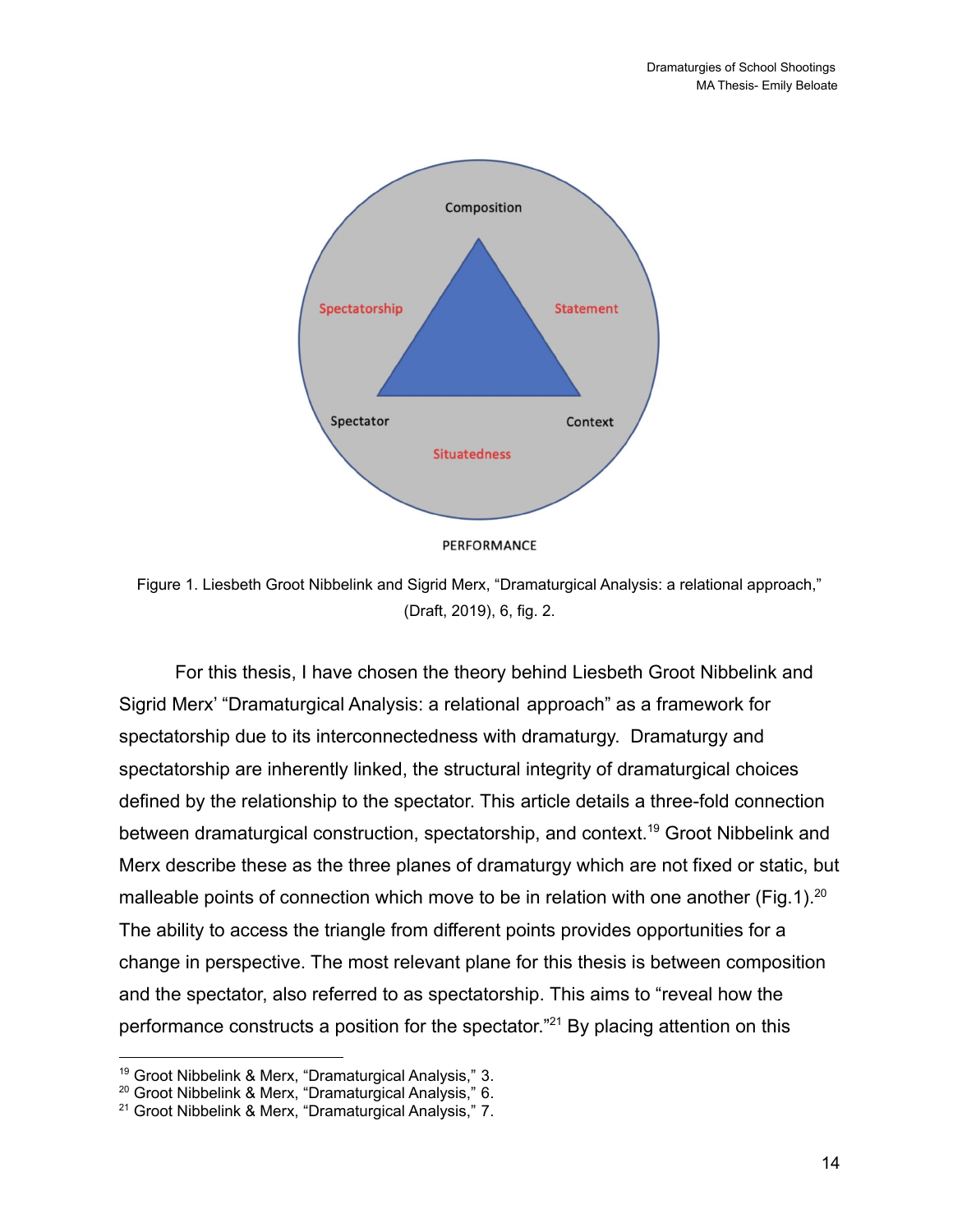analytical frame, the worldview of a work may be communicated to the audience, helping them to understand their role as a spectator and the evocations which occur because of it.<sup>22</sup> As stated by Merx and Groot Nibbelink on spectatorship:

They are addressed in a specific way, and positioned through address: they are perhaps confronted, or aroused, they can be treated as guests or as outsiders, as sensitive bodies, as democratic citizens, and so on...Dramaturgical analysis is not about analyzing the audience as a social group, but about how the composition (and the worlds evoked through composition) addresses the spectator.<sup>23</sup>

Every choice, position, action of staging is a fragment of the composition which directs the spectator's attention. The spectator learns their place in the world through elements of the production- by scripted evidence, placement in the space, or how they are addressed (or not addressed) by performers for example. Notice the overlap here with some of Fuchs' questions; the dramaturgical choices of a work explicitly and implicitly communicate rules, functions, and operations to the spectator which inform how they should receive information, make meaning, and behave accordingly.

It is important to note that both the Bleeker and Groot Nibbelink/Merx texts place an emphasis on context; Bleeker in the last of Fuchs' five inquiries and Groot Nibbelink/Merx on one point of the triangle. For this thesis, the essential context of these three case studies is in response to the events of gun violence in schools as outlined previously in the introduction. Acknowledging the context is essential and will be noted with each case study, but will not be the main focus of the case study analysis. The frames of reference can also be understood as artistic positioning, which will be developed in Chapter 2.

### <span id="page-15-0"></span>1.3 Affect Theory

<sup>&</sup>lt;sup>22</sup> Groot Nibbelink & Merx, "Dramaturgical Analysis," 7.

<sup>&</sup>lt;sup>23</sup> Groot Nibbelink & Merx, "Dramaturgical Analysis," 4.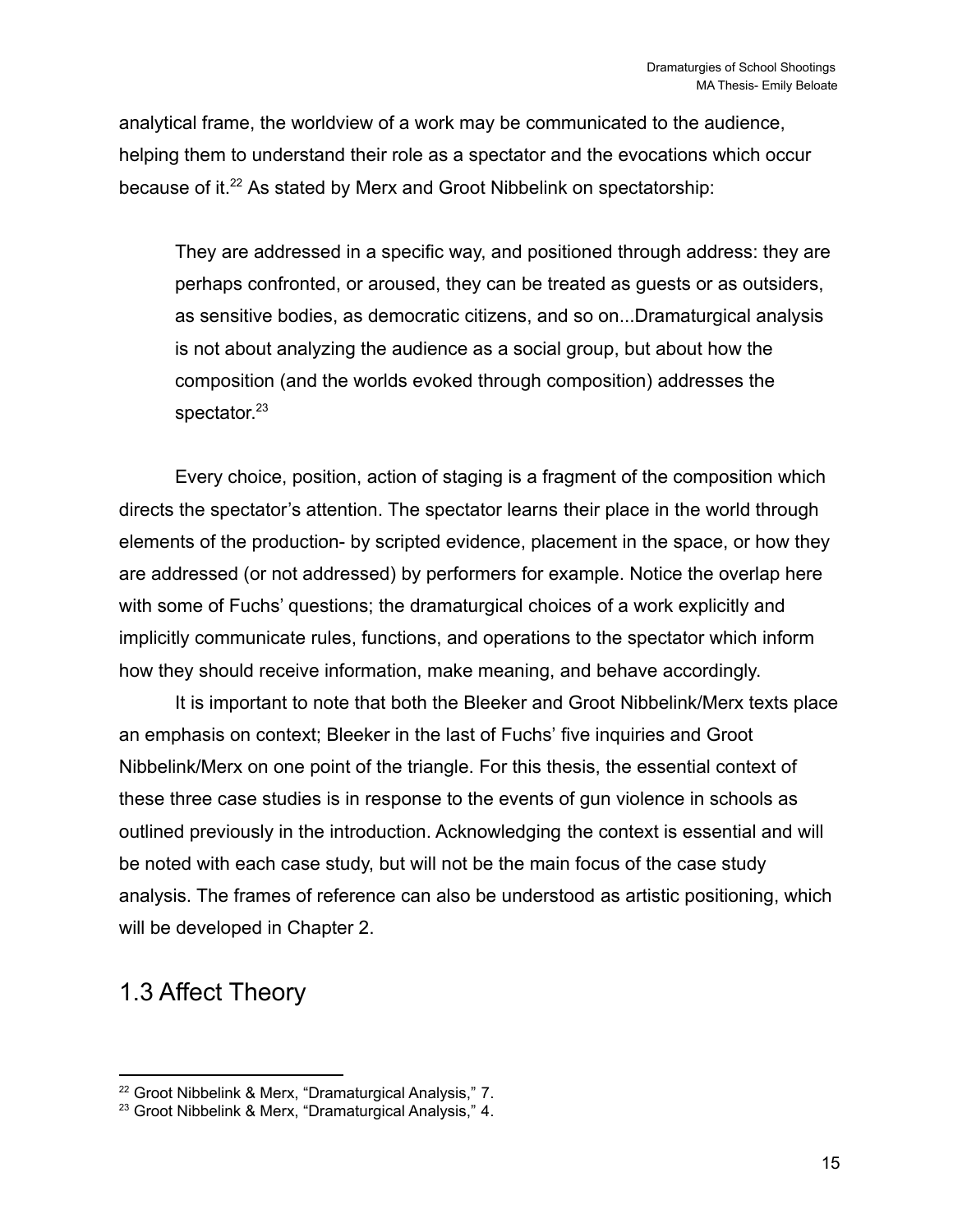Affect theory gives name to what is beyond emotion, an interconnection of mind and body which widens the boundaries of how humans comprehend and experience moments- both positive and negative. Affect recognizes nine main affects, two positive (excitement and joy), one neutral (surprise), and six negative (distress, fear, shame, disgust, dissmell, and anger), though often with some variations in official names.  $24$ Affect is its own entity- what Melissa Gregg and Gregory J. Seigworth's "The Affect Theory Reader" describes as a "force," "intensity," or "resonance" which engages in emotional transfer.<sup>25</sup> In this thesis, this body to body transfer is the focus as this is the most prevalent way in which affect engages with performance. Affect theory can be applied directly to traumatic experiences, the embodied physical and psychological reactions relating directly to many of the negative affects. However, not all affects are negative feelings, making affect something which can be applied to a variety of experiences.

Defining affect theory is complex, as the multitude of affect theory scholars each conceive their own explanation of what affect is and how it interacts with previous ideologies. There are two significant foundational philosophies from Gilles Deleuze and Silvan Tompkins surrounding affect theory, along with a large amount of alternate interpretations from affect theory scholars.<sup>26</sup> Both approaches, from Deleuze and Tompkins, are analyzed in Claire Hemmings' "Invoking Affect" as she makes known their distinct perspectives and relevance in today's field. Deleuze and Tompkins resemble a 'nature versus nurture' philosophy. Hemmings explains Deleuze's interpretation of affect as biological, an affective experience being the result of an innate, visceral response to a stimulus.<sup>27</sup> This understanding removes the implications of the social world, claiming affect to be impervious to societal influence. He considers affect to be an irruption of social logic, the body often confounding or in contradiction with collective norms. Though Deleuze must acknowledge the existence of the social world for irruption to occur, he theorizes affective operations as outside of its influence

<sup>&</sup>lt;sup>24</sup> Heller, Nathan, and Thomas Mallon. "Affect Theory and the New Age of Anxiety." The New Yorker, March 18, 2019.

https://www.newyorker.com/magazine/2019/03/25/affect-theory-and-the-new-age-of-anxiety.

<sup>&</sup>lt;sup>25</sup> Gregg, Melissa, and Gregory J. Seigworth. The Affect Theory Reader. North Carolina: Duke University Press, 2011. 2.

<sup>&</sup>lt;sup>26</sup> Hemmings, "Invoking Affect," 552.

<sup>&</sup>lt;sup>27</sup> Hemmings, "Invoking Affect," 553.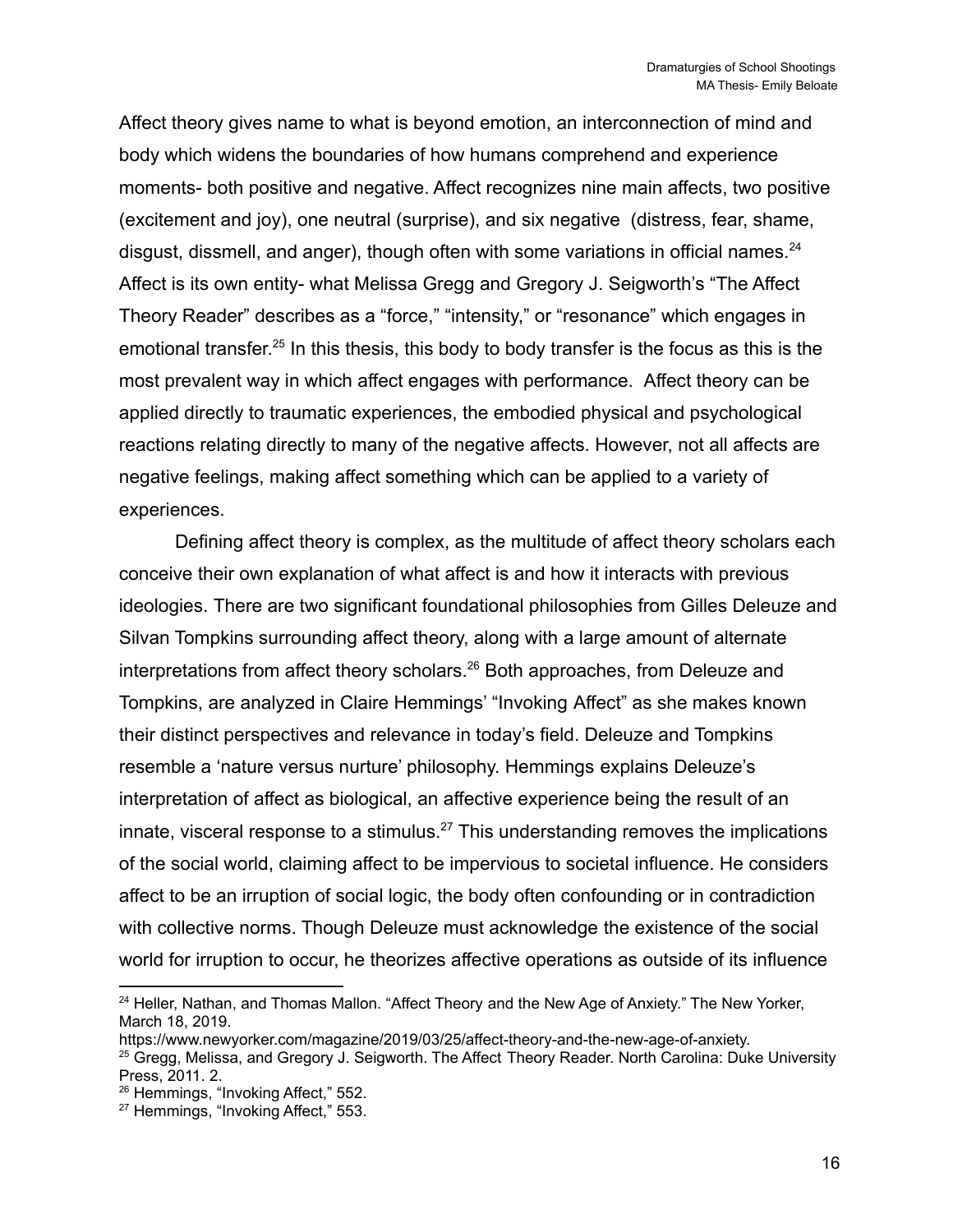due to their biological nature. Deleuze severs the relationship between emotion and affect, claiming affect to be a form of bodily reaction or drive (making this approach popular with psychoanalysts). This places an emphasis on a bodily response which contradicts expectation. Hemmings, in "Invoking Affect" provides the following example:

… Deleuze's account of Lawrence's experience of being gang raped: 'in the midst of his tortures, an erection; even in the state of sludge, there are convulsions that jolt the body.' (1997:123). For Deleuze, both instances index the unpredictable autonomy of the body's encounter with the event, its shattering ability to go its own way. In Deleuze's account, Lawrence does experience shame, but not in alignment with social prohibition, rather a judgement to his body's response to rape: it is his erection that gives rise to shame. $28$ 

By this understanding, Deleuze suggests that the body's response is more significant than one which may occur within social standards.<sup>29</sup> In opposition to this belief is Tompkins, who theorizes that affect is used as a tool to negotiate the social world, therefore providing a way of relating to others. Hemmings describes how Tompkins prefers emotion and affect to be associated, believing that affective operations are the result of societal conditions.<sup>30</sup> He interprets affect as flexible, adapting from an evolution of experiences which build one's affective response mechanisms.<sup>31</sup> In holding the philosophy that affect is not autonomous, not outside social structures and institutions, his approach becomes relational. The transfer of affect becomes person to person, contagious like that of a yawn or a smile.<sup>32</sup> Tompkins believes their interrelation results in a more relational type of affect which can be accessed to deepen understanding of ourselves, others, and the social world.<sup>33</sup>

<sup>&</sup>lt;sup>28</sup> Hemmings, "Invoking Affect," 552.

<sup>29</sup> Hemmings, "Invoking Affect," 553.

<sup>30</sup> Hemmings, "Invoking Affect," 553.

<sup>&</sup>lt;sup>31</sup> Hemmings, "Invoking Affect," 552.

<sup>&</sup>lt;sup>32</sup> Hemmings, "Invoking Affect," 552.

<sup>&</sup>lt;sup>33</sup> Hemmings, "Invoking Affect," 552.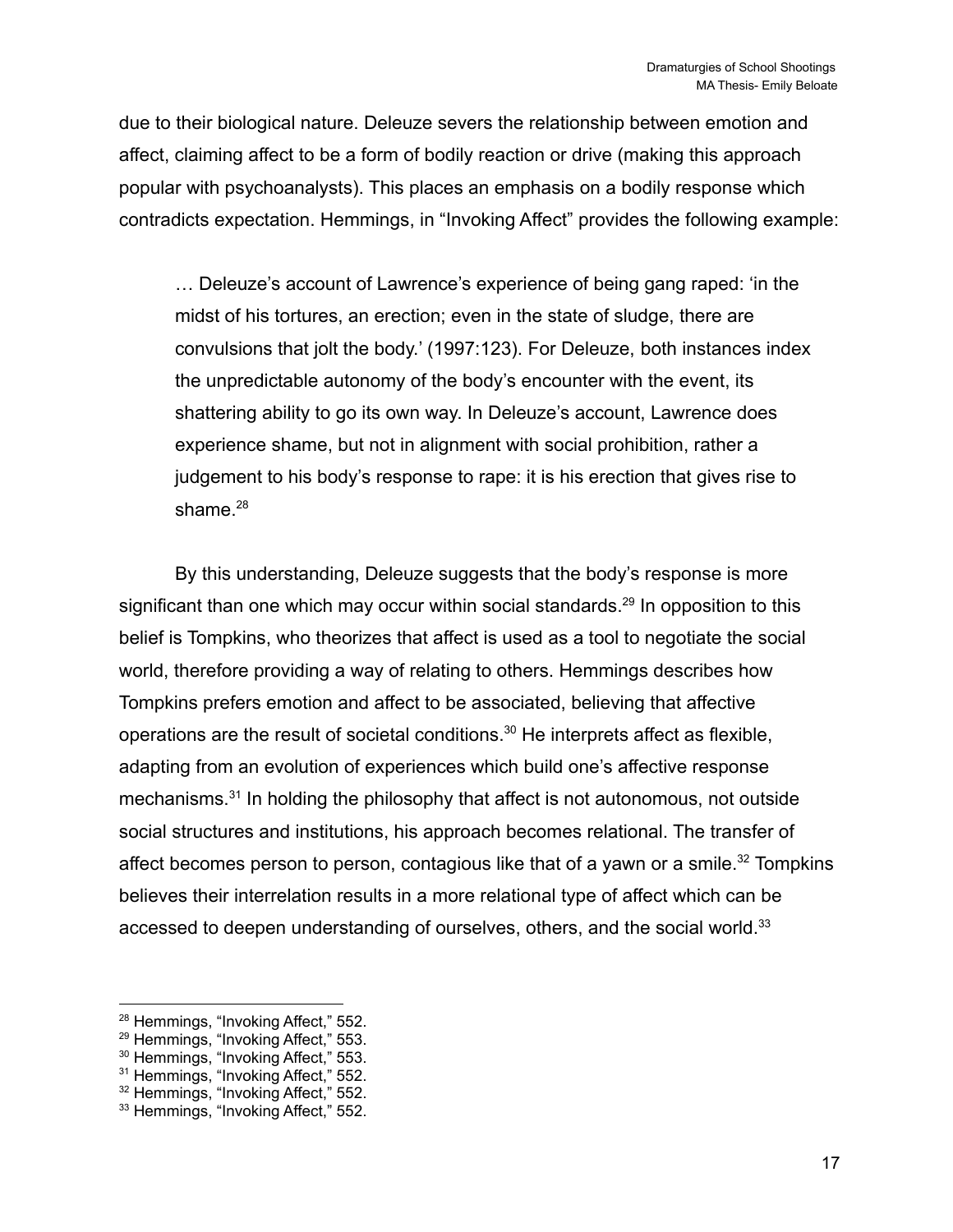The decision between these two philosophies is left up to the scholar, leaving them to decide whether affect is free of or bound to social determinism.<sup>34</sup> Especially within performance studies, and those surrounding gun violence in schools, there is not a situation where social context and structures do not matter. Therefore, I find my research for this thesis situates somewhere in the middle between Deleuze and Tompkins' lines of reasoning. Tompkins' approach is active, based in history and changing personal experience which determines one's individual affective response to a stimulus.Yet he acknowledges a communal aspect; everyone experiences affect, but it is encountered differently from person to person. This understanding of affect theory is important in affiliation with school shootings, as our relationships with traumatic experiences often engage affect theory within the social. However, Deleuze's theories provide more insight into the role of affect in performance, as addressed in the following section.

### <span id="page-18-0"></span>1.4 Constructing Affect in Performance

Affect theory scholar Anna Gibbs writes:

Bodies can catch feelings as easily as catch fire: affect leaps from one body to another, evoking tenderness, inciting shape, igniting rage, exciting fear--in short, communicable affect can inflame nerves and muscles in a conflagration of every conceivable kind of passion.<sup>35</sup>

Affect theory accesses the heart of the themes, adversities, and realities being communicated in a theatre production. Performance is an art of embodiment, the physical and emotional activation of the human experience laid out on a platform to be witnessed. In this process, there is an exchange of affect which is inlaid through dramaturgical construction, whether intentionally or not. In the stages of Fuchs'

<sup>&</sup>lt;sup>34</sup> Hemmings, "Invoking Affect," 551.

<sup>35</sup> Gibbs, Anna. "Contagious Feelings: Pauline Hanson and the Epidemiology of Affect." Australian Humanities Review no. 24, (December 2001).

http://australianhumanitiesreview.org/2001/12/01/contagious-feelings-pauline-hanson-and-the-epidemiol ogy-of-affect/.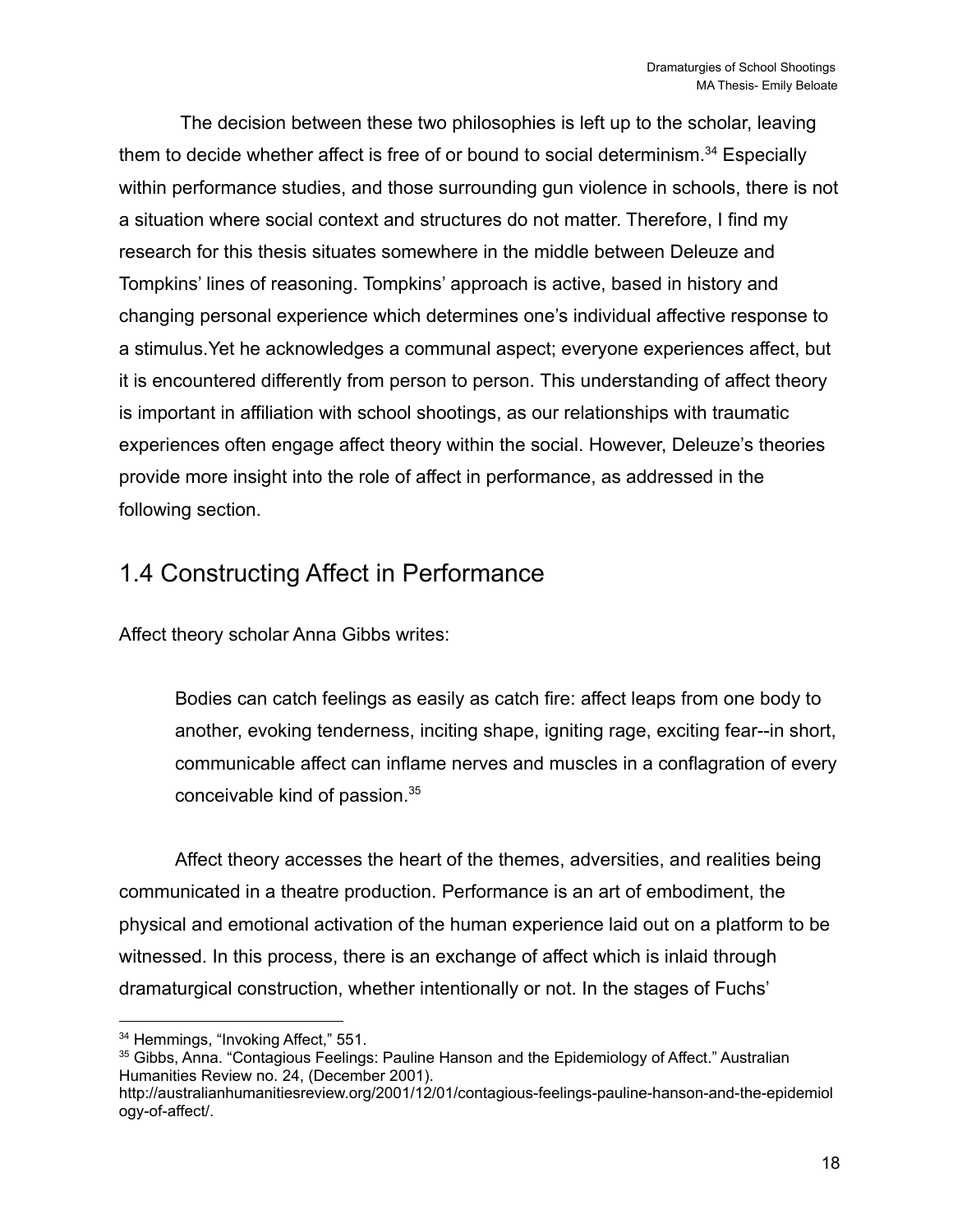compositional inquiries- environmental conditions, social life, course of events, role of the spectator, and frames of reference- we find the origins of affect construction.<sup>36</sup> Each of these categories has the ability to build affect into its structure. The dramaturgical choices present in a work can invoke affectual feelings- of excitement, joy, surprise, distress, fear, shame, disgust, or anger. Dramaturgy and affect theory can work separately and simultaneously; not everything in a performance may invoke feelings of affect, and spectatorship can be informed without it. But when paired together, the dramaturgical construction of affect has the ability to move mountains, accessing the hidden, complex parts of the human experience.

In performance, the transfer of affect can occur in multiple ways; the most relevant for this research being from performer and/or performance to spectator. Miriam Felton-Danksy's text *Viral Performance: Contagious Theaters from Modernism to the Digital Age* probes affect in performance as a 'contagion', an emotional transfer from performer to spectator.<sup>37</sup> In such terms, affect can be analyzed in performance as it would be in the everyday. This refers to the transfer of the same affect between two beings (i.e. anger which makes another angry), or a different affect may emerge in reaction to a specific stimulus (i.e. guilt which makes another feel angry). We understand this transmission through Deleuze, as his argument on biological feeling demonstrates the intrinsic ability of individuals to connect. This form of affect transcends experience and has the capability to connect those who may be different from one another.<sup>38</sup> The performer and the spectator inhabit different functions within a performance, therefore Deleuze's claims that affect is capable of transcending differences can apply in the context of performance and spectatorship. Felton-Dansky explains this phenomenon through Deleuze's wasp and orchid scenario:

This includes, in their (Deleuze and Guattari) example, the wasp and the orchid, who "become" each other--forming what the philosophers call an assemblage--without becoming the same as one another...this model of

<sup>36</sup> Fuchs, "EF's Visit."

<sup>37</sup> Felton-Dansky, Miriam. *Viral Performance: Contagious Theaters from Modernism to the Digital Age.* Northwestern University Press, 2018. 30.

<sup>38</sup> Felton-Dansky, *Viral Performance*, 30.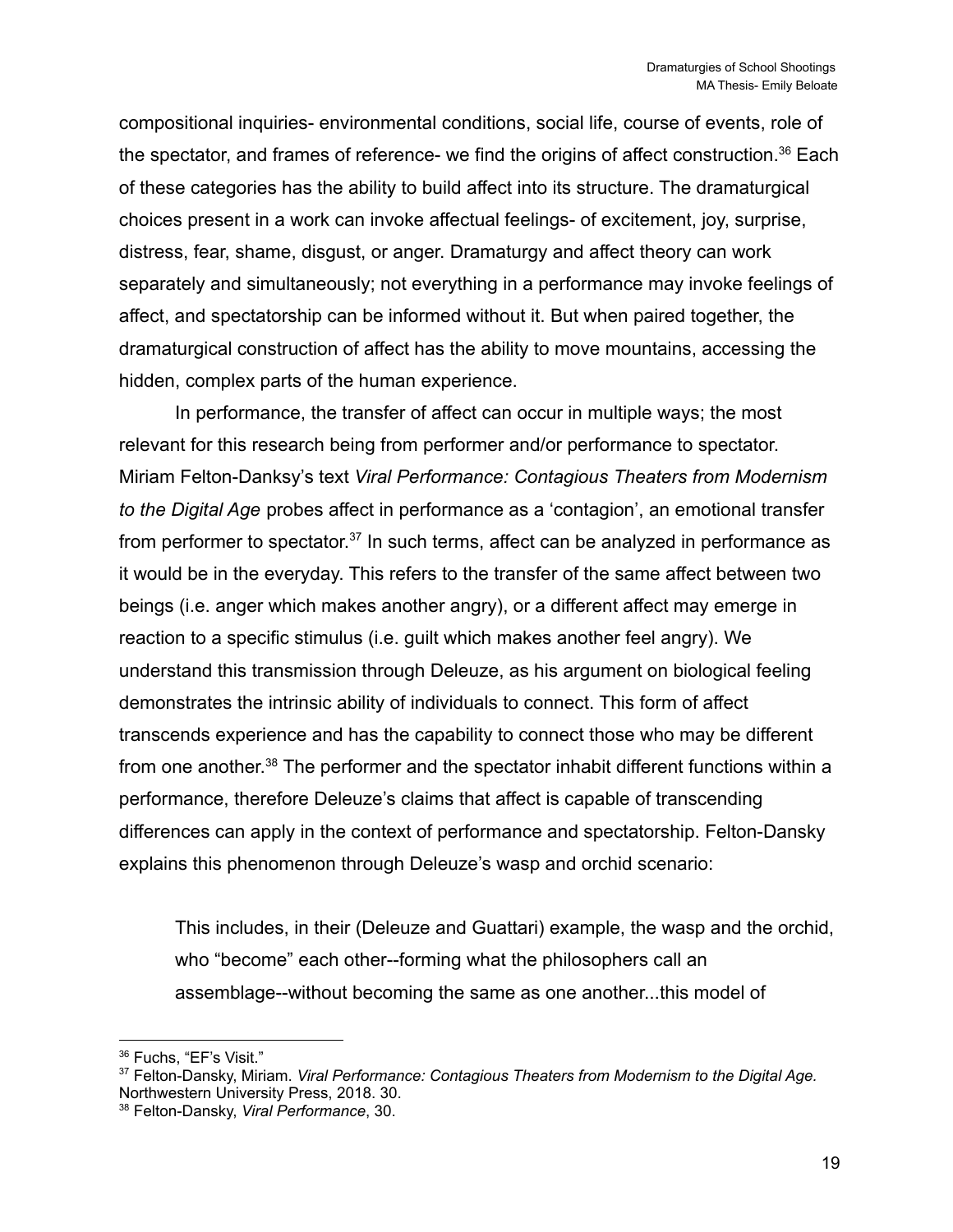heterogeneous transmission applies, most directly, to the relationship between actors and spectators, who transmit affects and behaviors to one another without necessarily erasing the distinction between them.<sup>39</sup>

This form of affect transmission in performance is interpersonal, strictly from being to being between individual performers and spectators. This interpretation from Deleuze is affect as an innate, biological response, contradicting Tompkins' emphasis on experience-informed affect. As Tompkins theorizes, everyone experiences affect, just in different ways based on past experience. In the relationship between performer and spectator, I argue there is space for both. Depending on how affect is engaged through the performance and performer, the form of transfer can fluctuate between both theories. For example, this occurs in performances which depict trauma- whether the spectator has been directly impacted by real-life experience or not would factor into how affect engages in response, as Tompkins suggests. However, the biological has the capacity to inform where experience lacks, perhaps for those who are outside or not directly impacted by the trauma. This leaves space for the incorporation of both philosophies: for Deleuze's theory to create a base level, capable of affectually engaging with those without lived experience. Then, there is also a fluctuating affective response based on Tompkins' theory of experience, capable of engaging with different lived experiences. In identifying affect as a merging of both theoretical views, there are more options for how affect can inform the relationship between performer and spectator.

Ernst Van Alphen notes that affect as 'contagion' is not only present from performer to spectator, but from an artwork itself.<sup>40</sup> In performance, this occurs by shifting gaze from the performer to the entire performance work, exploring its dramaturgical construction and the performative elements which may include, but are also beyond the performer. This broadening of how affect may be exchanged breaks into the realm of theatrical construction, especially in analyzing spectatorship. In Van Alphen's "Affective Operations of Art and Literature," his analysis notes this transaction

<sup>39</sup> Felton-Dansky, *Viral Performance*, 30.

<sup>40</sup> Van Alphen, Ernst. "Affective Operations of Art and Literature." Res: Anthropology and aesthetics 53-54 (2008): 23. https://doi.org/10.1086/resvn1ms25608806.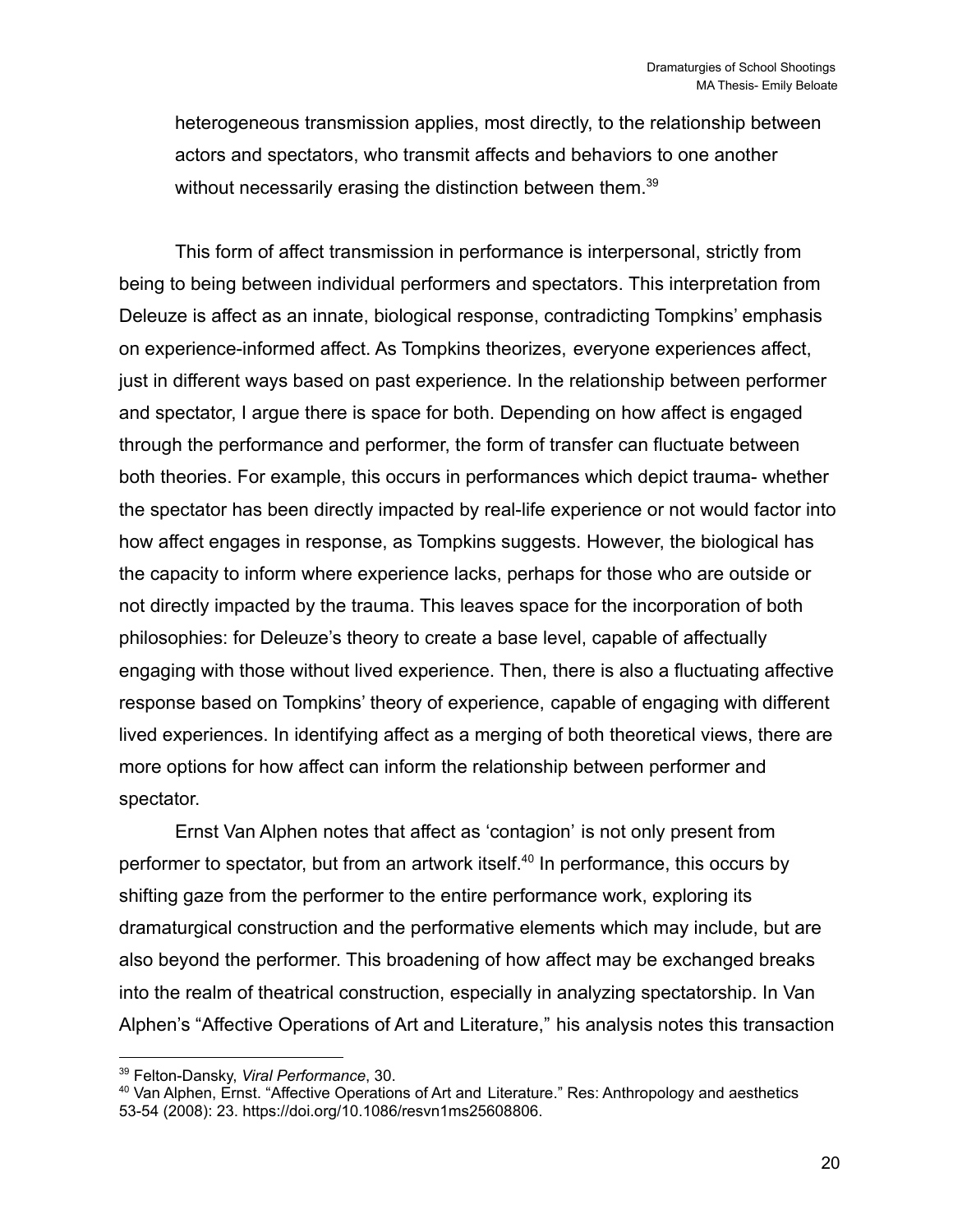as the exposure to sensation with the purpose of stimulating critical thought. Through sensation, the affective operations present provoke a deepening encounter with the truths of an artwork.<sup>41</sup> Van Alphen identifies Deleuze's philosophy on affect and art of central importance, as the emphasis on bodily reaction in Deleuze's affect finds a home in the debate between sensation and critical thinking.<sup>42</sup> According to Val Alphen and evidenced by Deleuze, a maker's engagement with an artistic medium generates sensation, the construction of the work prompting an affectual development.<sup>43</sup> In establishing this sensation, spectators are invited to think critically, the affective feeling manifesting in the mind of the spectators. Van Alphen turns to Deleuze's words, as follows, to describe this phenomenon:

...it mobilizes the memory, it sets the soul in motion; but the soul in its turn excites thought, transmits to it the constraint of the sensibility, forces it to conceive essence, as the only thing which must be conceived."<sup>44</sup>

In this process, affect takes a step beyond emotion to become a means of critical thinking. By placing an emphasis on how the constructional components of artwork have the capability to evoke affect; performance to spectator rather than a direct transfer of emotion, a cognitive process occurs through which affect is stimulated as thought more so than feeling. With this argument, affect is accessible in performance not only as a contagion, but as a process of thought engaged through sensation.

Where Groot Nibbelink and Merx discuss the planes of dramaturgy between construction, the spectator, and context, we find a home for Tompkins' affect theory. Paralleled with his philosophy on affect, in theatre, there is always a relationship to the outside world. The ramifications of social and societal context play out onstage as they do in altering the approaches to affect theory. Though situatedness is not the emphasis for this thesis, it is important to acknowledge the inherent nature of both theatre and

<sup>41</sup> Van Alphen "Affective Operations," 22.

<sup>42</sup> Van Alphen "Affective Operations," 22.

<sup>43</sup> Van Alphen "Affective Operations," 22.

<sup>44</sup> Van Alphen "Affective Operations," 23.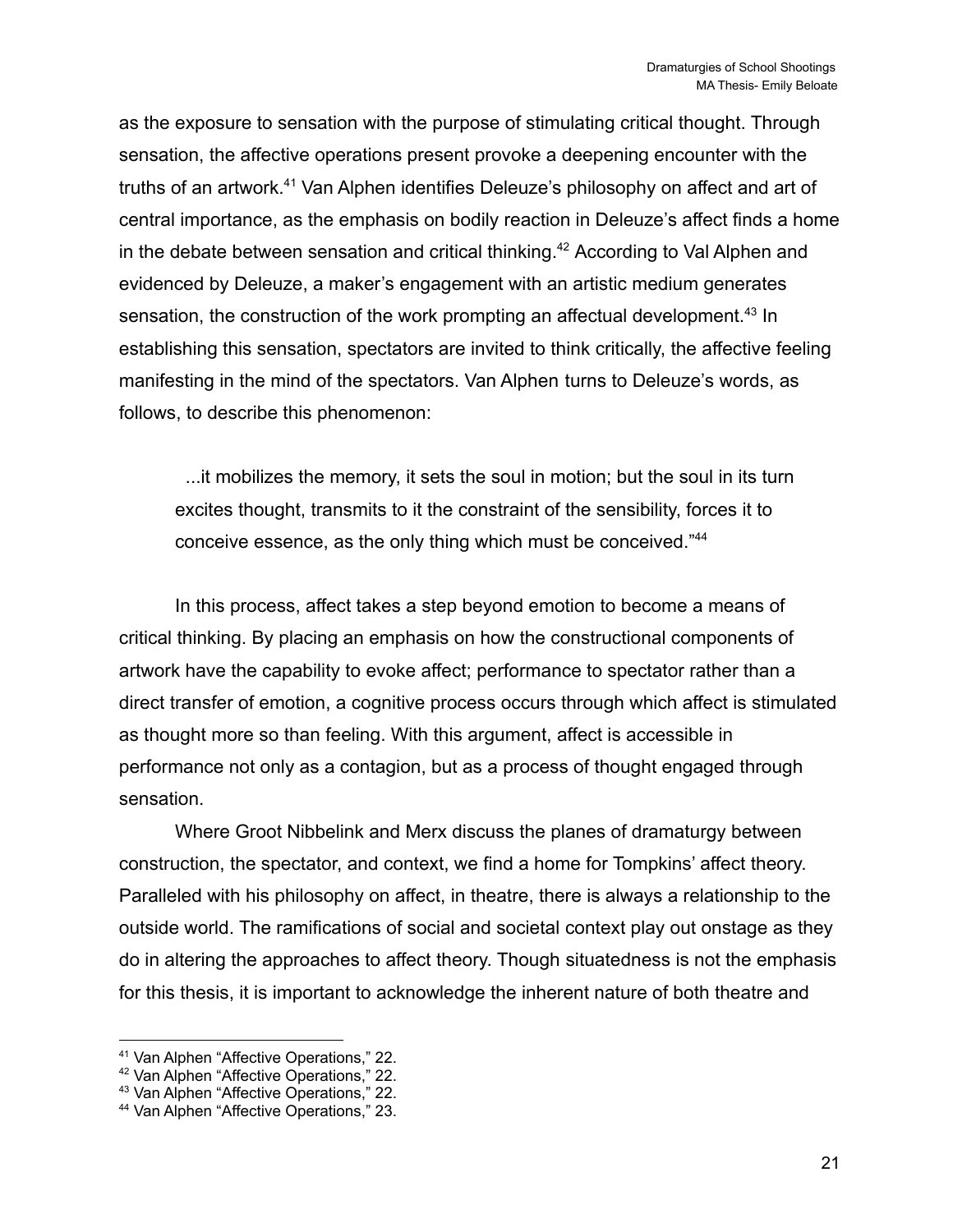Tompkins' affect to be impacted by the outside world, especially in regard to its influence on spectatorship.

Moving forward, these interactions between dramaturgical construction and affect are applied to practical case studies on the theme of school shootings. The interconnection between performance and affect, specifically involving spectatorship, can be revealed by taking an analytical approach to three productions which utilize affect differently. This will be accomplished by first, identifying the points of dramaturgical construction in which an affectual transfer occurs, and second, using theories of dramaturgy, spectatorship, and affect to understand how the transfer occurs. As previously mentioned, I have chosen questions specific to an affective lens using Fuchs' categories as a point of departure through which to analyze each production.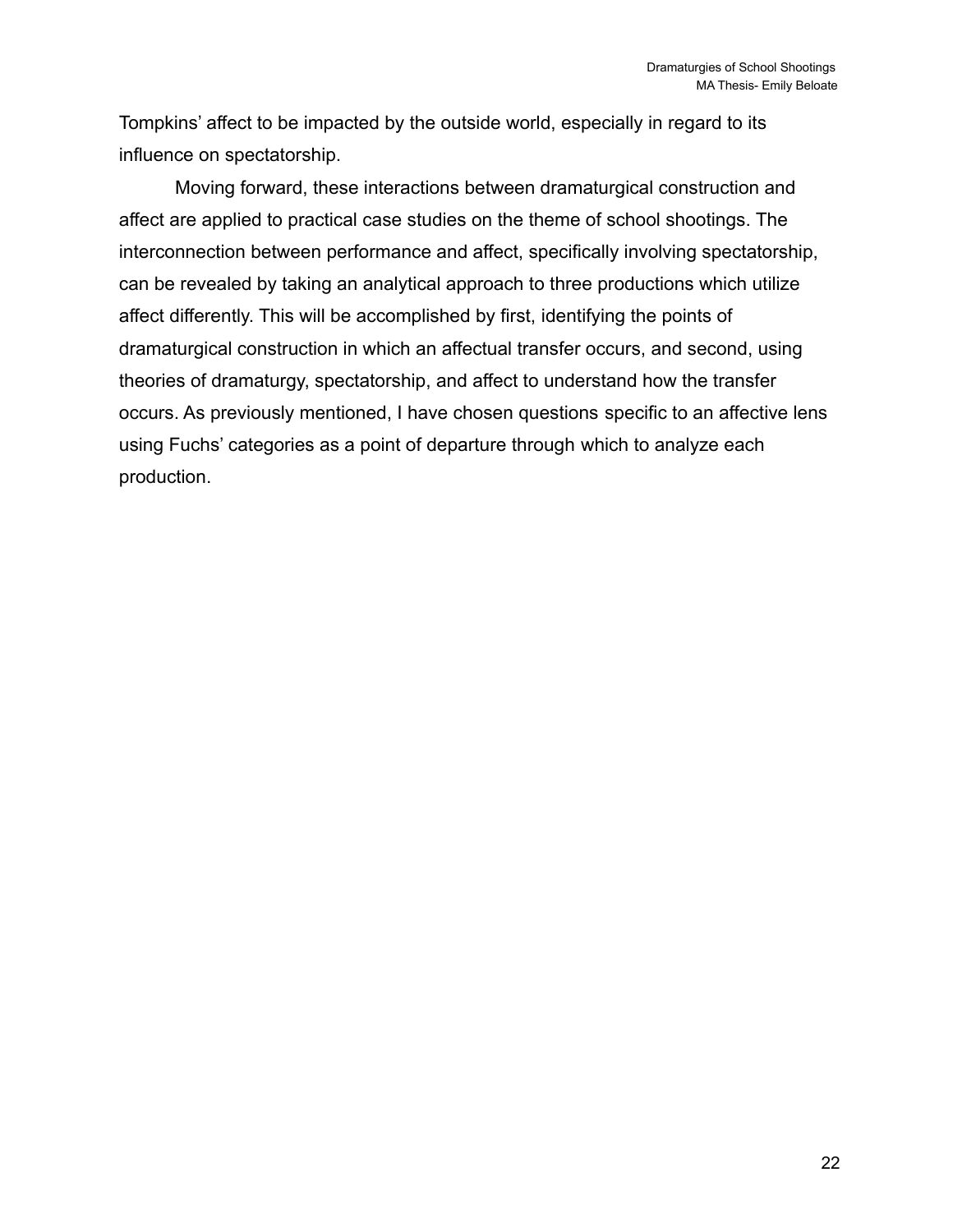# <span id="page-23-0"></span>Chapter 2: Outline of Case Studies

## <span id="page-23-1"></span>2.1 Case Studies

In this chapter, I begin by outlining each case study and the approach each takes to the topic of school shootings. The three case studies used in this thesis are *Bang Bang You're Dead* (1997) by William Mastrosimone, *5° of Separation* (2019) by Peyton Smetana, and *On The Exhale* (2017) by Martin Zimmerman. The description of the case studies includes the context, plot, and conditions which are important for the analysis in Chapter 3. In the second part of the chapter, I will position the case studies among previous theatrical forms, answering Fuchs' fifth question on theatrical 'ghosts' to identify a three-point frame of reference between dramatherapy, Augusto Boal, and documentary theatre. This exploration will position theatre on school shootings among past and current theatre practices.

### <span id="page-23-2"></span>*Bang Bang You're Dead* by William Mastrosimone

Created in 1999, William Mastrosimone's one-act play *Bang Bang You're Dead* was one of the first prominent theatre productions to tackle the topic of school shootings. *Bang Bang You're Dead* premiered in a pre-Columbine world, just thirteen days before the deadliest school shooting of the time. Its placement in time is important, as the brutality and pre-meditation of the Columbine massacre caused a surge in implemented security measures and calls for gun control, but also an increase in pop culture's idolization and fantasized view of school shooters.

William Mastrosimone is an American playwright who partnered with Michael Fisher, the Director of the Theatre Department at Thurston High School, to produce the premiere production in Springfield, Oregon.<sup>45</sup> A school shooting at Thurston High School on May 21, 1998 was the instigating event for the play's inspiration. The original production premiered at the high school in April of 1999 with multiple students injured in the shooting involved as actors in the production. Having shot his parents prior to

<sup>45</sup> Shea, Rich. "Acting on Impulse." Education Week. Education Week, April 22, 2021. https://www.edweek.org/teaching-learning/acting-on-impulse/2002/03.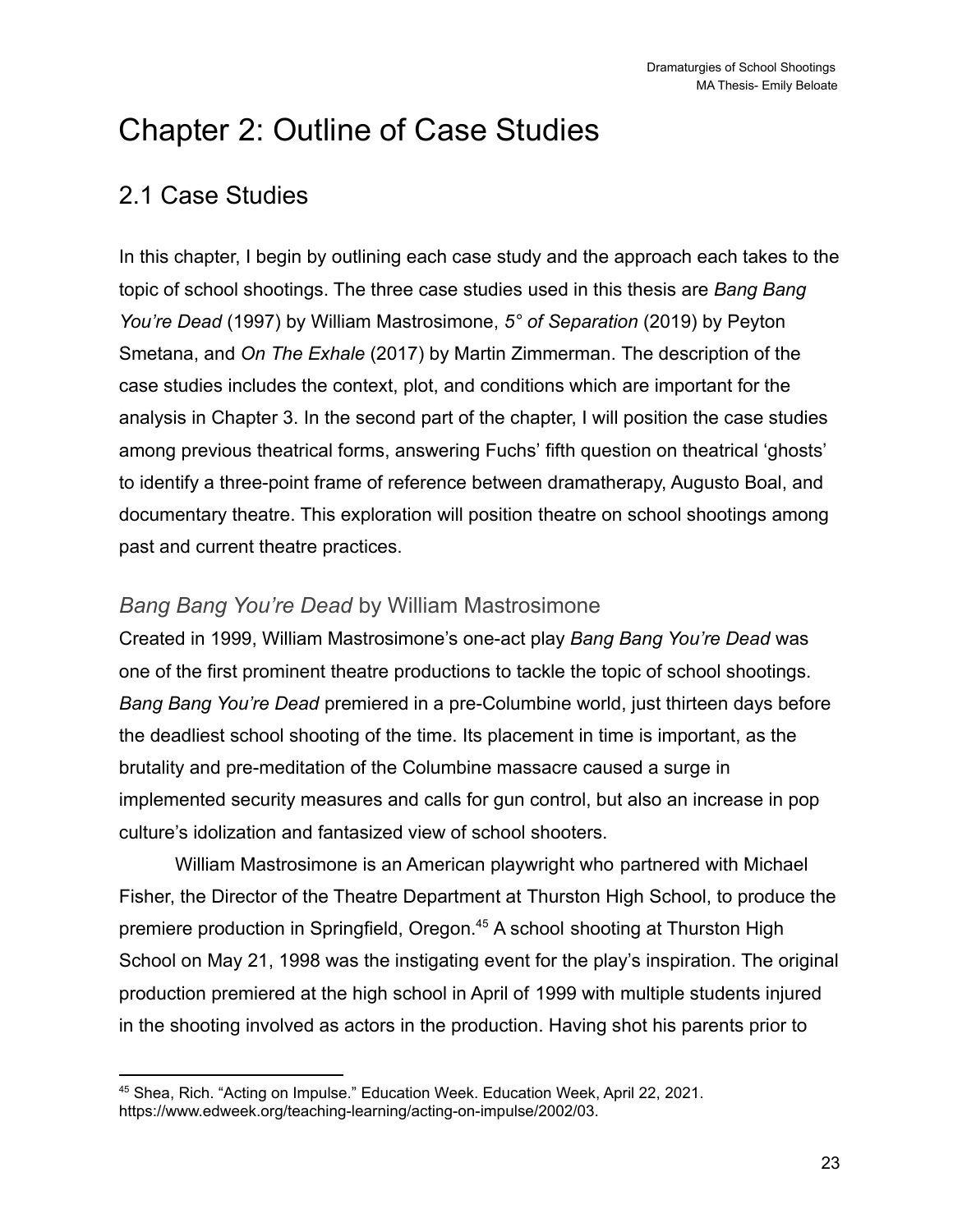entering the school, the shooter killed two students and wounded 25 more using two pistols and a rifle.<sup>46</sup> The shooter is said to have been armed with over 1,000 rounds of ammunition and is currently serving a 111 year jail sentence. This tragedy, along with shootings at Heath High School in Paducah, Kentucky (1997) and Westside Middle School in Jonesboro, Arkansas (1998) were the triad of events which inspired Mastrosimone to write *Bang Bang You're Dead*.

Mastrosimone's play protagonizes Josh, a fictional high school student who kills five students in a school shooting. Set in Josh's jail cell, the play takes a dive into Josh's head: his insecurities, his motivations, and his guilt.<sup>47</sup> The story of what happened leading up to and during the shooting is revealed in pieces, aiding the audience in pinpointing the internal processes behind the attack. Josh converses with the ghosts of his murdered classmates, initially displaying hubris and bravado over his actions. Over the course of the 40 minute play, the audience is transported between past and present, the progression of Josh's motivations set alongside an endless barrage of denunciation from his classmates. His insolence slowly turns to regret, the production ending with Josh realizing he will be tortured by the consequences of his actions for the rest of his life.

Performing *Bang Bang You're Dead* comes with a unique set of stipulations. Some have since been lifted, but many remain. Visually, Mastrosimone demands there to be no special sets or lighting, only a blank stage with a few black boxes.<sup>48</sup> All action and violence in the show is executed without props, only physical gestures of the body. The show must always be produced "by kids, for kids," the resonating impact of the production coming from students seeing their own peers within the context of the show. For this reason, Mastrosimone does not permit video to be taken or published, as it diminishes the show's power. <sup>49</sup> Written to raise awareness, the show is to be performed at no cost, the rights were free for many years and fees could not be charged for profit

<sup>46</sup> Wilson, Conrad. "20 Years Ago, Oregon School Shooting Ended A Bloody Season." NPR. NPR, May 22, 2018.

https://www.npr.org/2018/05/22/612465197/20-years-ago-oregon-school-shooting-ended-a-bloody-seaso n.

<sup>47</sup> Mastrosimone, William. *Bang Bang You're Dead*, 1998.

https://www.nthurston.k12.wa.us/cms/lib/WA01001371/Centricity/Domain/162/Bang%20Bang%20Youre %20Dead.pdf

<sup>48</sup> Mastrosimone, *Bang Bang You're Dead*, 1998.

<sup>49</sup> Some productions have been recorded and illegally uploaded to YouTube.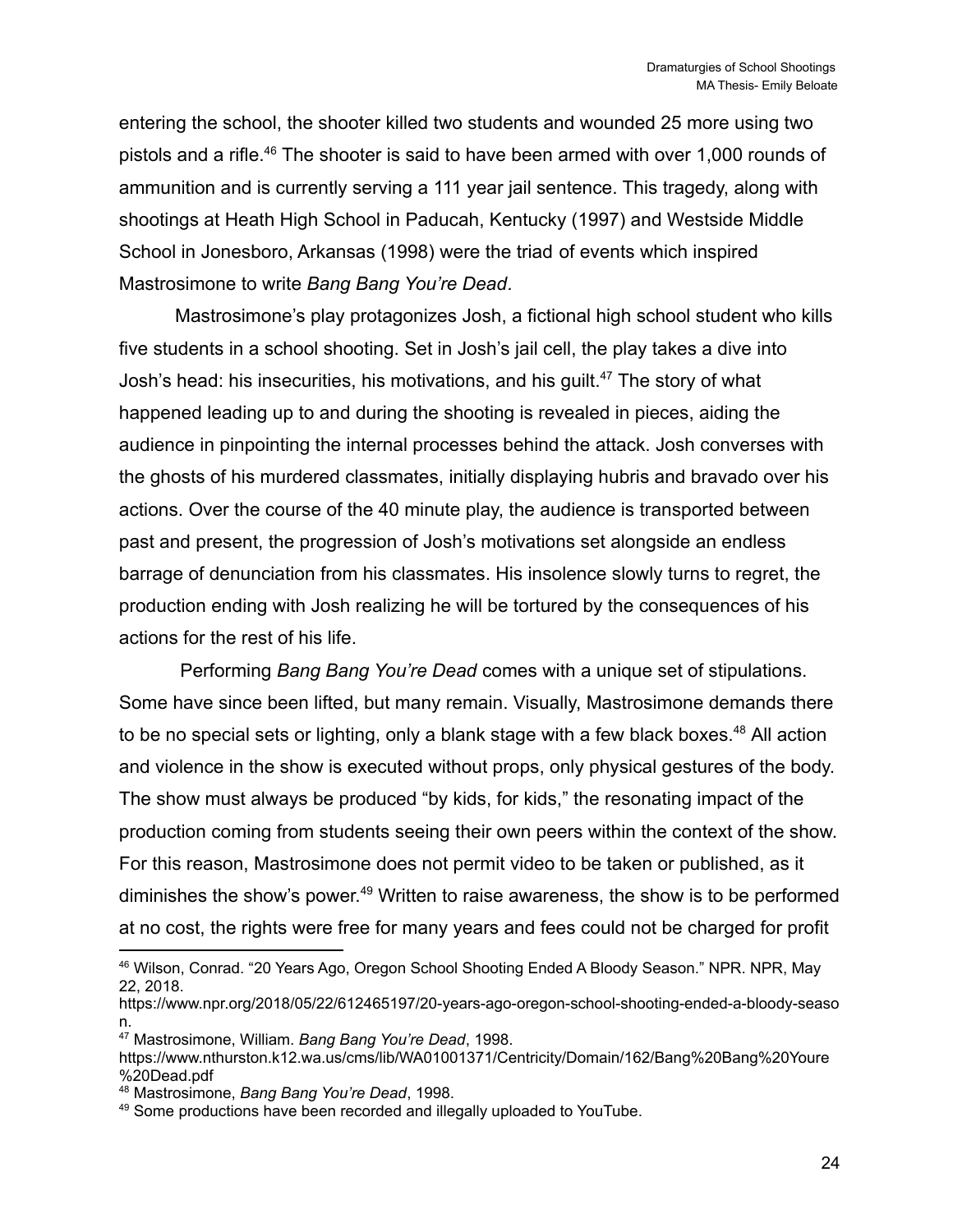at the door.<sup>50</sup> It has since been licensed, but the poignancy of the original restrictions remains understood. For the purposes of this thesis, I have watched and will reference multiple productions which were uploaded to YouTube- these productions ignored Mastrosimone's request to not take video, but made it possible for me to perform an analysis of the play. I will reference two productions, one from Kamiak High School (2012) at Dramafest which utilizes an updated script, as well as one from Mirror/Cat Productions (2017), a student-run theatre company at Glendale Community College. I choose to include both productions in my analysis as each provides a different take on Mastrosimone's work.

### <span id="page-25-0"></span>*5° of Separation* by Peyton Smetana

Entering the exposed brick room, white chairs surround the performance space on all four sides, pillars around the room lit with string lights and stacked at the base with textbooks. Four desks sit, one per quadrant of the playing square, with an actor placed at each one. This space which normally serves as a wedding venue has been transformed into a performance world, one in which the subject of performance contradicts the space's usual purpose. As audience members enter the space, many of them greet each other as part of the same community. Spectators are invited to wander the space during pre-show, peering over the actor's shoulders to glimpse their writings in a notebook or looking at the fabric wrapped around the pillars inscribed upon by students from Freeman High School. An image is projected on the wall of the school district's statement the day of a shooting at the high school, the event which inspired the performance's creation.

On September 13, 2017, a sophomore student at Freeman High School in Spokane County, Washington shot and killed one student who attempted to stop him, as well as injured three others.<sup>51</sup> The shooter's rifle initially jammed, causing him to

<sup>50</sup> Witham, B. 2002. "The Voices of Bang, Bang You're Dead." *Theatre History Studies* 22: 86.

<sup>&</sup>lt;sup>51</sup> In recounting shooting events, I have chosen to omit the real life shooters' names throughout this thesis. Names have power, so I will leave the perpetrators nameless in an attempt to deny notoriety. Refer to cited articles for more detailed information.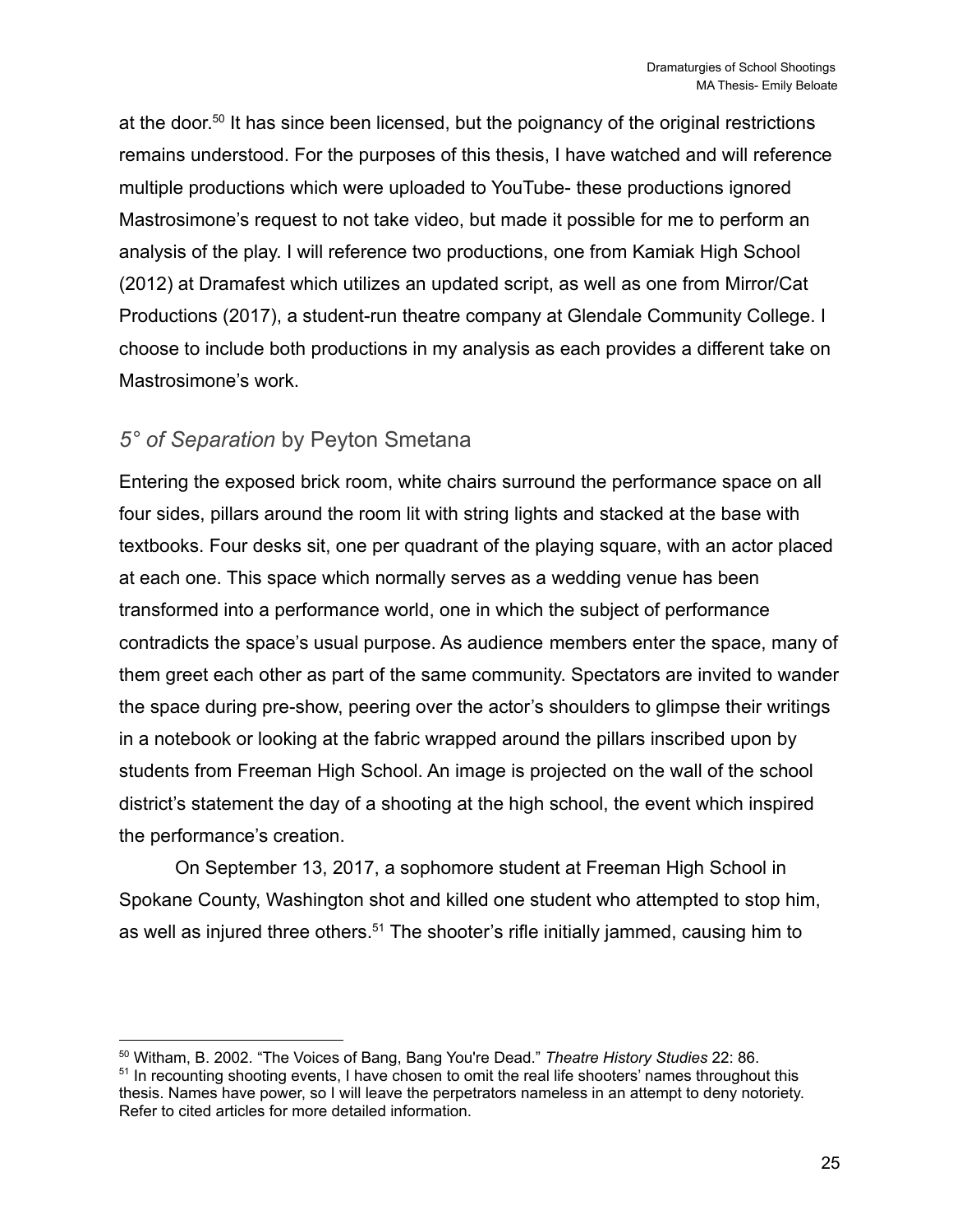take out a pistol and shoot the four victims before being stopped by a school janitor.<sup>52</sup> The now eighteen year-old is now set for trial beginning January 18, 2022.<sup>53</sup>

In the wake of the shooting, Peyton Smetana created *5° of Separation*, a verbatim theatre piece written and presented in Spokane, Washington in 2019. Smetana was closely connected to the shooting as an alumni of Freeman High School and a friend of Sam Strahan, the student killed in the shooting. Smetana conducted interviews of fifteen Freeman community members: teachers, parents, past students, and current students, including those injured in the shooting. The community surrounding Freeman High School is small and close-knit, the number of (K-12) students being only 320 in the entire district.<sup>54</sup> Smetana's close connection allowed him to create a theatre piece that not only bears witness to the collective trauma of those affected, but reaches into the heart of community healing and processing. Of the three case studies, this is the only one I was able to see in-person (due to the pandemic) in November of 2019. This was a one-time performance in fulfillment of Smetana's B.A. degree. The venue could seat around 150 people, and priority for tickets was given to those who Smetana interviewed (though some chose not to attend).

Using the life roles of those interviewed, Smetana created 4 'characters' in his production- teacher, parent, past student, current student. These four categories structured which actor was given specific lines. However, these four 'characters' were never disclosed to the audience. Smetana structured the production as a series of thirteen vignettes, formulating each one from recurring themes identified in the interviews, each representing a topic related to the processing of trauma. Tackling themes from lost innocence and repressed emotion to religion and how to move forward, Smetana used both spoken text and movement to communicate with the audience. He found strength in abstracting the explicit, the movement not qualifying as

<sup>52</sup> "Freeman High School Shooting: Suspect Said He Was Bullied, Police Documents Say." CBS News. CBS Interactive, September 14, 2017.

https://www.cbsnews.com/news/freeman-high-school-shooting-suspect-said-he-was-bullied-police-docu ments-say/.

<sup>53</sup> Epperly, Emma. "Trial for Accused Freeman School Shooter Moved to January 2022." Spokesman.com. The Spokesman-Review, March 31, 2021.

<sup>54</sup> "Search for Public School Districts - District Detail for Freeman School District 33-1." National Center for Education Statistics (NCES) Home Page, a part of the U.S. Department of Education, n.d. https://nces.ed.gov/ccd/districtsearch/district\_detail.asp?ID2=4625500. https://www.spokesman.com/stories/2021/mar/31/trial-for-accused-freeman-school-shooter-moved-to-/.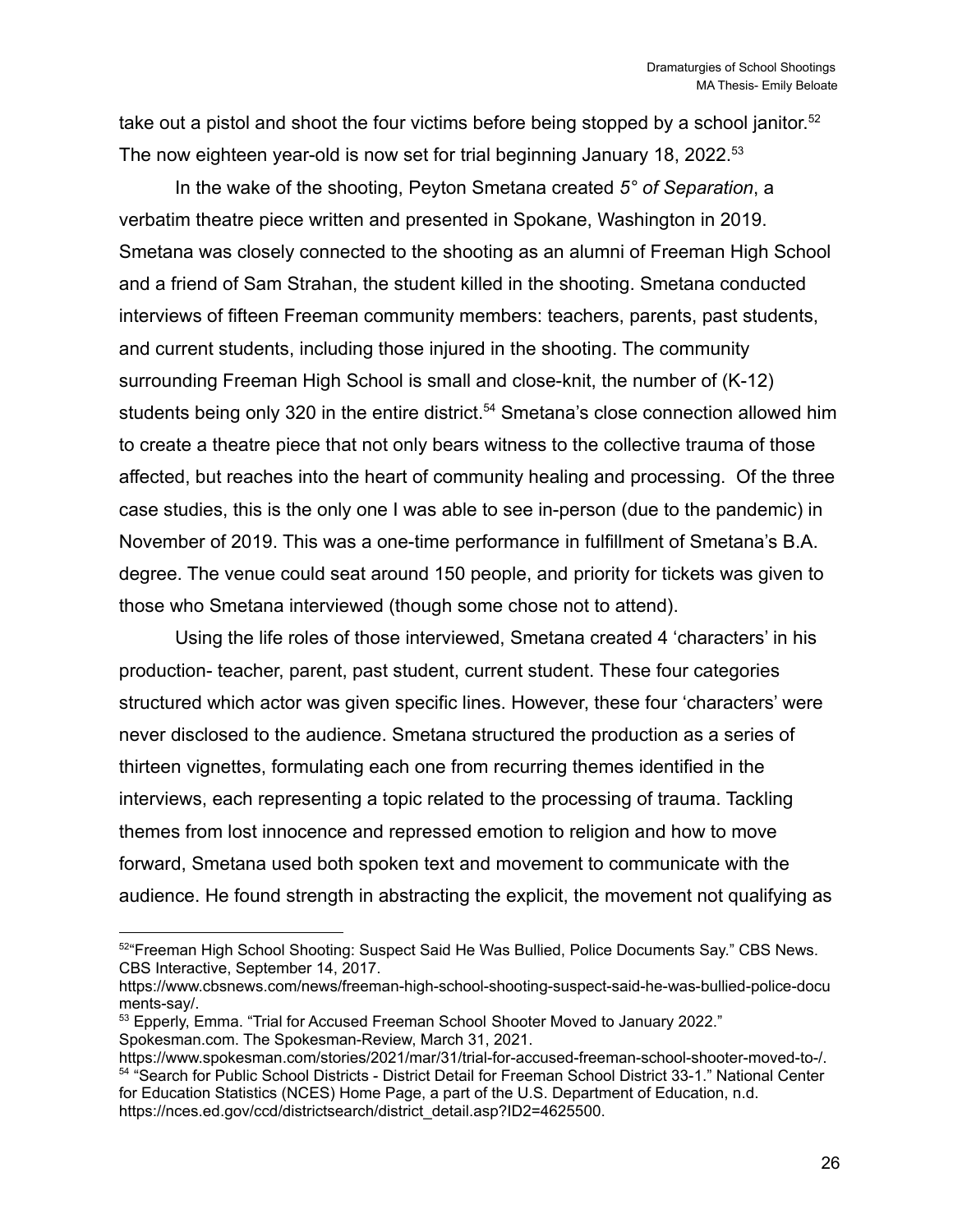'dance' but a physicalized manifestation of internal struggle. The movement was pedestrian, but elevated through changes in tempo, rhythm, and dynamics (for example, basic walking which speeds up into a frantic zig-zagged run). The audience was also incorporated as an active participant with moments of interaction and engagement as the actors spoke directly to them; the show demanded the spectator to be all in. When these performative elements intertwined, it resulted in an inquiry into the complexities of traumatic experience as understood from both inside and outside the experience.

#### <span id="page-27-0"></span>*On The Exhale* by Martin Zimmerman

Produced by Roundabout Theatre Company (specifically Roundabout Underground) in 2017 and now streaming on BroadwayHD, *On the Exhale* by Martin Zimmerman is a one woman production which explores themes of control, power, and political tension trailing one of the deadliest school shootings in U.S. history. On December 14, 2012, a twenty year old adult male forcefully entered Sandy Hook Elementary School in Newton, Connecticut.<sup>55</sup> Armed with an AR-15, two semi-automatic pistols, and a shotgun, the shooter killed twenty (6-7 year old) children and six staff members before taking his own life.<sup>56</sup> The shooter had also killed his mother prior to invading the school.<sup>57</sup> The emotional aftermath of the Sandy Hook shooting was especially devastating due to the involvement of youth; innocent children whose only defense was the teachers who were also killed trying to protect them. The shooting gained a massive amount of public attention and is, to this day, one of the most extreme school shootings to occur in the U.S. On the momentum of the resulting conversation on gun control, Zimmerman wrote *On The Exhale* to provoke and engage conversation from an original perspective.

Performed in a 62 seat Black Box Theatre, Tony Award nominated performer Marin Ireland takes center stage in the story of a single woman, college professor, and

<sup>55</sup> "Sandy Hook School Shooting." History.com. A&E Television Networks, December 11, 2013. https://www.history.com/this-day-in-history/gunman-kills-students-and-adults-at-newtown-connecticut-ele mentary-school.

<sup>56</sup> "Sandy Hook School Shooting," 2013.

<sup>&</sup>lt;sup>57</sup> "Sandy Hook School Shooting," 2013.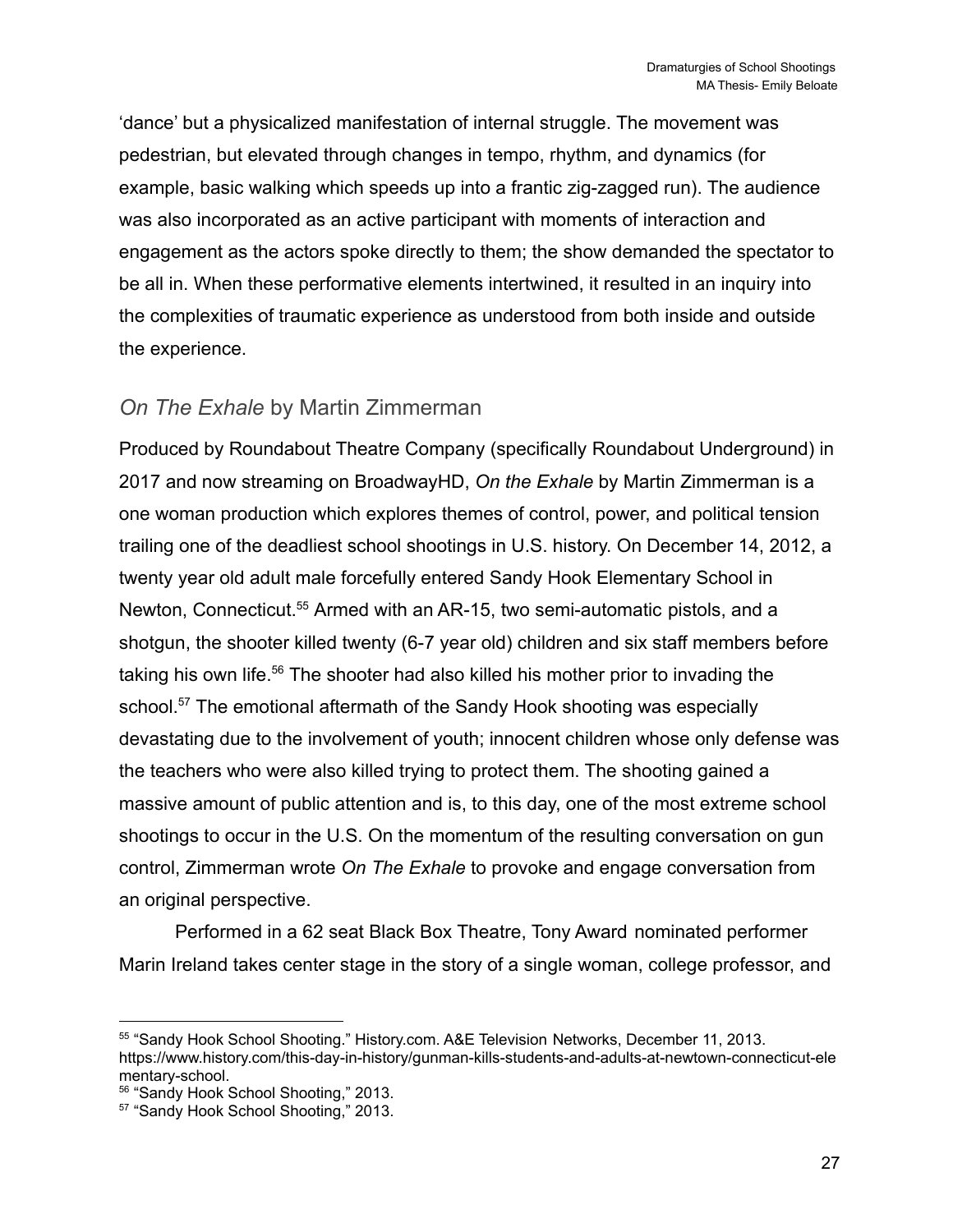mother who loses her only son in an elementary school shooting.<sup>58</sup> Set on a blank stage with no props and only a few technical elements (light changes to help set the tone), the words tell most of the story. Throughout the performance, there is very little action other than changing of the character's body position in space and a few moments of pantomime with the 'weapon'. The narrative is told in second person as the woman speaks directly to the audience, telling her story to them. She references herself using the word "you," and never names herself, placing a tone of universality on her story.

The nameless woman grapples with a loss of control when her son is taken from her in a moment of tragedy. In her grief, she finds herself impulsively purchasing an assault rifle, a double of the one used to kill her son. Our protagonist is a loner, a woman who had her son via a sperm donor, has no real friends, and is marginalized by society for her situation as a single mother. With the assault rifle in her arms, she gains an unusual 'companion', something to preoccupy and distract her from her suffering. She finds herself caught up in its power, unsure of who is in control- herself or the gun. The gun becomes an extension of her, a living entity which influences her every move. The climax of the production occurs when she encounters a pro-gun politician, setting her up for a final test of control. An interrogation into American gun violence and the political chaos surrounding gun control, Zimmerman makes the political situation personal, telling a tale of intimate grief within a public debate.

## <span id="page-28-0"></span>2.2 Artistic Positioning

I begin by addressing the fifth of Fuchs' questions first due to the importance of the artistic context of the case studies, the question being: *Where is theatre on school shootings placed among other creative processes?* In my research on school shooting-related theatre, I found an underwhelming amount of literature which precisely addressed the topic and its place in academia. Therefore, Fuchs' fifth question

<sup>58 &</sup>quot;Roundabout Theatre Company - Harold and Miriam Steinberg Center for Theatre." Roundabout Theatre Company - Harold and Miriam Steinberg Center for Theatre | Off-Broadway New York | Roundabout Theatre Company - Harold and Miriam Steinberg Center for Theatre Seating Plan. https://www.newyorktheatreguide.com/theatres/harold-and-miriam-steinberg-center-for-theatre.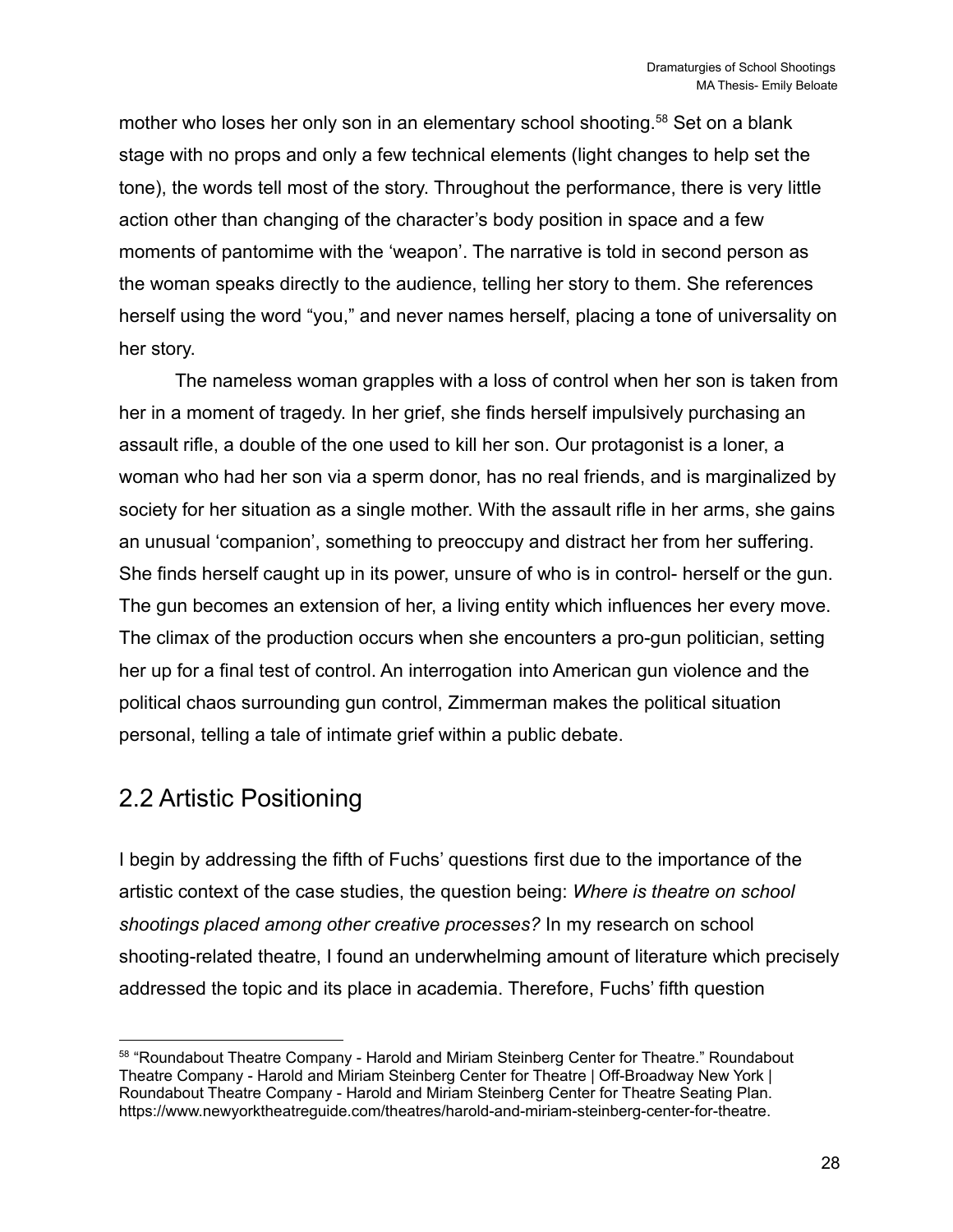summons the ghosts of past theatrical worlds; how current theatre productions are reminiscent of and have evolved from practices of the past.<sup>59</sup> Therefore, I find it important to create a map of artistic placement, addressing prior theatre methods which create a context where theatre around school shootings can lie. This is less relevant in connection to affect theory, but important in understanding the inspirations and methods behind school shooting theatre, and specifically, the three case studies. This niche lies between three points of research: dramatherapy, the practices of Augusto Boal, and documentary theatre. Each contributes something different, and the position of school shooting theatre is found at the intersection of the three. Dramatherapy utilizes theatre as a healing tool for survivors of trauma, Augusto Boal's practices center around mobilizing spectators to take action, using theatre as a form of social and political activism, and documentary theatre brings personal and communal narratives to life.

#### <span id="page-29-0"></span>**Dramatherapy**

The term 'dramatherapy' has two functions, one which uses drama in a clinical setting, and one which uses therapy as part of a dramaturgical process. In clinical settings, dramatherapy is theatre used as a remedial form, utilizing techniques and exercises (i.e. role play) which uncover a person's psychological well-being. As a dramaturgical process, dramatherapy is theatre which activates therapeutic tendencies through its creative process, from creation to reception. For this thesis, the latter is key as it emphasizes theatre's power for reflection and transformation. We are witness to dramatherapy in productions which involve real-life experiences or trauma survivors, and beyond this, extend a cathartic hand to the spectator. This potential is stated by Roger Grainger in *Nine Ways the Theatre Affects Our Lives: Dramas of Transformation*: "The dramatic frame allows the world to feel differently for us; by including us in its imaginative possibility it manages to set us free from the chains we forge to keep ourselves as we are."<sup>60</sup> Dramatherapy accomplishes this by recognizing and embracing the unknowability of trauma, fostering environments which cater to

<sup>59</sup> Fuchs, "EF's Visit," 9.

<sup>60</sup> Grainger, Roger. *Nine Ways the Theatre Affects Our Lives : Dramas of Transformation*. Lewiston: Edwin Mellen Press, 2013. 163.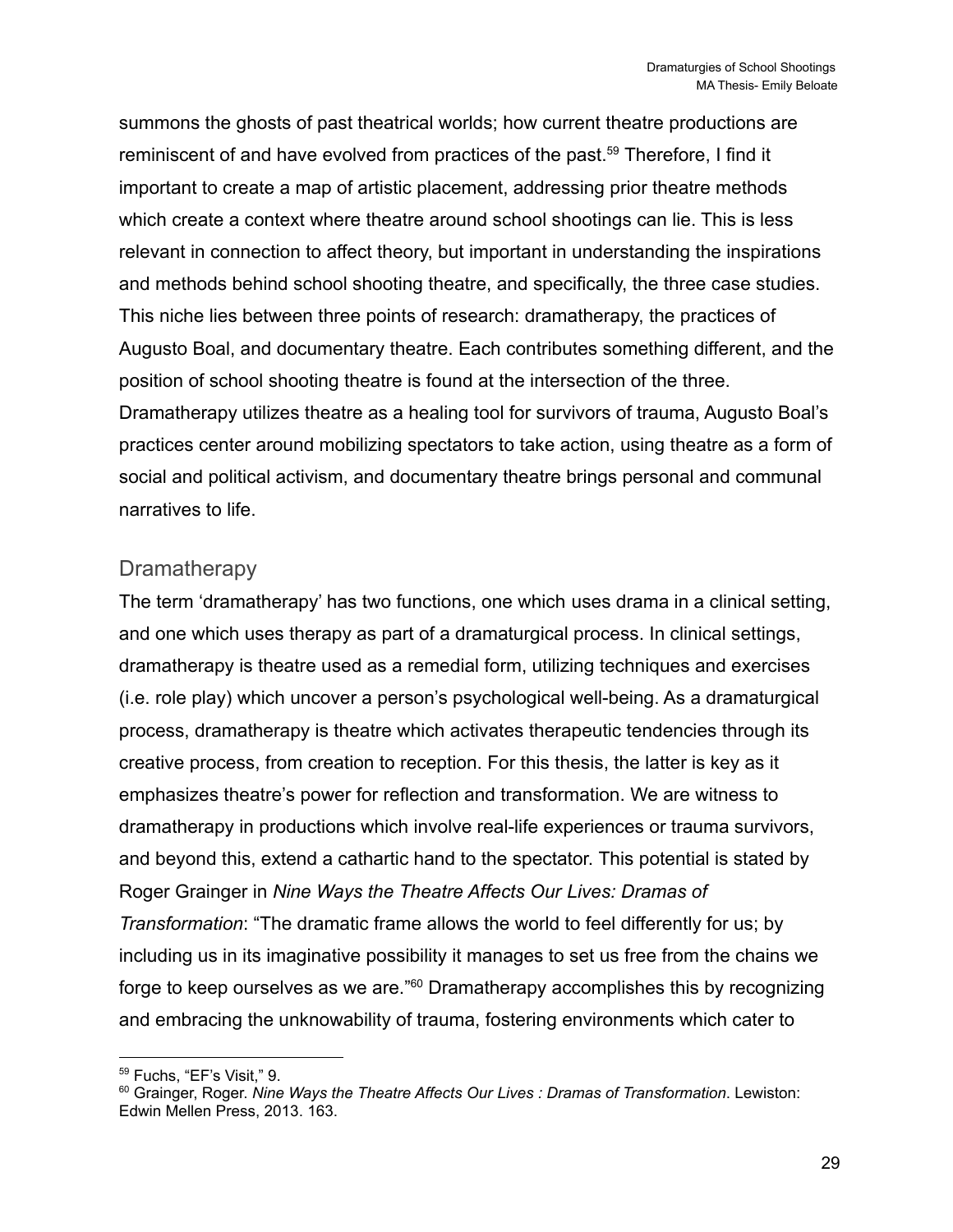acknowledging and transcending such experiences. In activating dramaturgical processes which exercise empathy and catharsis, theatre has the potential to be a therapeutic experience for all involved parties.

In regard to theatre on school shootings, approaching the subject from a therapeutic standpoint is common due to its status as an unresolved, hot button issue. The trauma of school shootings is being emotionally processed on an ongoing basis, leading to theatre which does the same. In our case studies, we see this most prominently in *5° of Separation* and *On the Exhale*. Created in and performed for the affected community, the process behind *5° of Separation* intentionally crafted a theatrical experience which forced audience members to directly interact with their own or their neighbor's own trauma. In *On the Exhale*, the woman's processing of grief is reflective, her own emotions contemplative of individual communities and the greater country. In witnessing the processing of trauma in both performances, the unknown experiences were made known, whether through hearing one's own unspoken thoughts onstage or exposing the thoughts of a survivor which may never be known otherwise. It is important to note here, as explained in Meera Atkinson and Michael Richardson's *Traumatic Affect* and especially in regard to dramatherapy, there is no black and white representation of trauma. As we move into analyzing performances on school shootings through an affect theory lens, Atkinson and Richardson acknowledge the importance of understanding that the true unknowability of trauma comes with a large amount of instability, as there is no fixed representation of variable suffering.<sup>61</sup> The full extent of trauma can never be understood by those who did not experience it, but therapeutic theatre provides a space for understanding, processing, and acknowledgment of suffering for those impacted, as well as for those bearing witness.

#### <span id="page-30-0"></span>Augusto Boal

Theatre as therapy focuses on the active methodical process and its impact, while Boal's connection to school shooting-related theatre is more about the socio-political objective of his work. Characterized as the "collusion of politics, art, and therapy," Boal's work breaks the confines of separate disciplines, converging them in a way

<sup>61</sup> Atkinson, Meera, and Michael Richardson. *Traumatic Affect*. Newcastle-upon-Tyne: Cambridge Scholars Publishing, 2013. 16.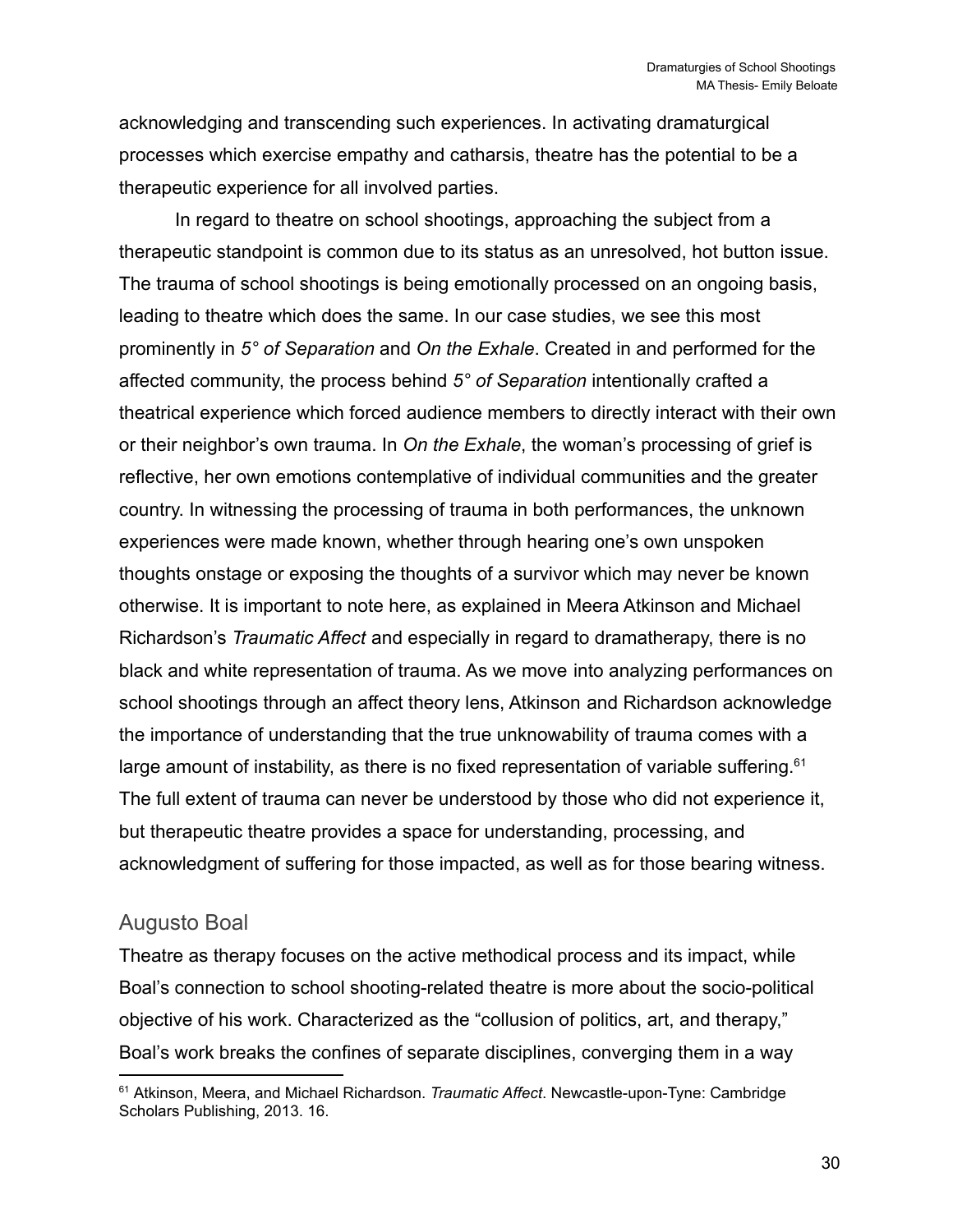which exposes the potential for real-life scenarios and theatrical methods to develop in correspondence.<sup>62</sup> Generally politically left-leaning, Boal believed that theatre should be "with and for a purpose".<sup>63</sup> Engaging mostly with Brazil and European countries, Boal developed 'Theatre of the Oppressed' alongside a variety of theatre techniques and exercises which empowered spectators (and actors) to address and overcome their obstacles. Boal and Theatre as therapy is closely connected, as many of his practices are therapeutic in nature. He accomplished this by identifying the spectators as 'spect-actors', making the shift from the spectator as a passive witness to an active participant and challenging the spectator to think critically of their role as a witness. <sup>64</sup> In utilizing this approach, Boal came to identify dramaturgy as "the origin of human action and drama as the place where deep psychological processes are expressed."<sup>65</sup>

Boal's philosophy on the function of theatre is directly applied in theatre on school shootings. Most productions will approach this topic from either a political, social, or therapeutic lens, or often a combination of each. Mastrosimone's *Bang Bang You're Dead* utilizes the social lens, attempting to help identify and directly address the next potential school shooter.<sup>66</sup> The performance activates the mind of the witness to identify the characteristics of a school shooter, in hopes that future potential shooters will either receive help from others or be discouraged by the play's content. Smetana's *5° of Separation* employs a therapeutic approach with an objective for community restoration and processing. Zimmerman's *On the Exhale* exercises the political, reflecting on the American gun crisis from a worldview directly impacted by it. Drawing on both conservative and liberal arguments, *On The Exhale* addresses all sides of the political spectrum while leaving the spectator to make their own assumptions. As the "ideas about how spectators could be mobilized to action remained central to Boal's thinking," each of these approaches identifies a different strategy through which the spectator can be inspired to action. $67$  Even without the direct physical participation of

<sup>62</sup> Schutzman, Mady, and Jan Cohen-Cruz. *Playing Boal : Theatre, Therapy, Activism*. London: Routledge, 1994. 1.

<sup>63</sup> Fritz, Birgit. *InExActArt - the Autopoietic Theatre of Augusto Boal : A Handbook of Theatre of the Oppressed Practice*. New York: Columbia University Press, 2014. 37.

<sup>64</sup> Schutzman and Cohen-Cruz, *Playing Boal*, 113.

<sup>65</sup> Schutzman and Cohen-Cruz, *Playing Boal*, 87.

<sup>66</sup> Bang Bang Your Dead, n.d. https://bangbangyouredead.com/.

<sup>67</sup> Felton-Dansky, *Viral Performance*, 84.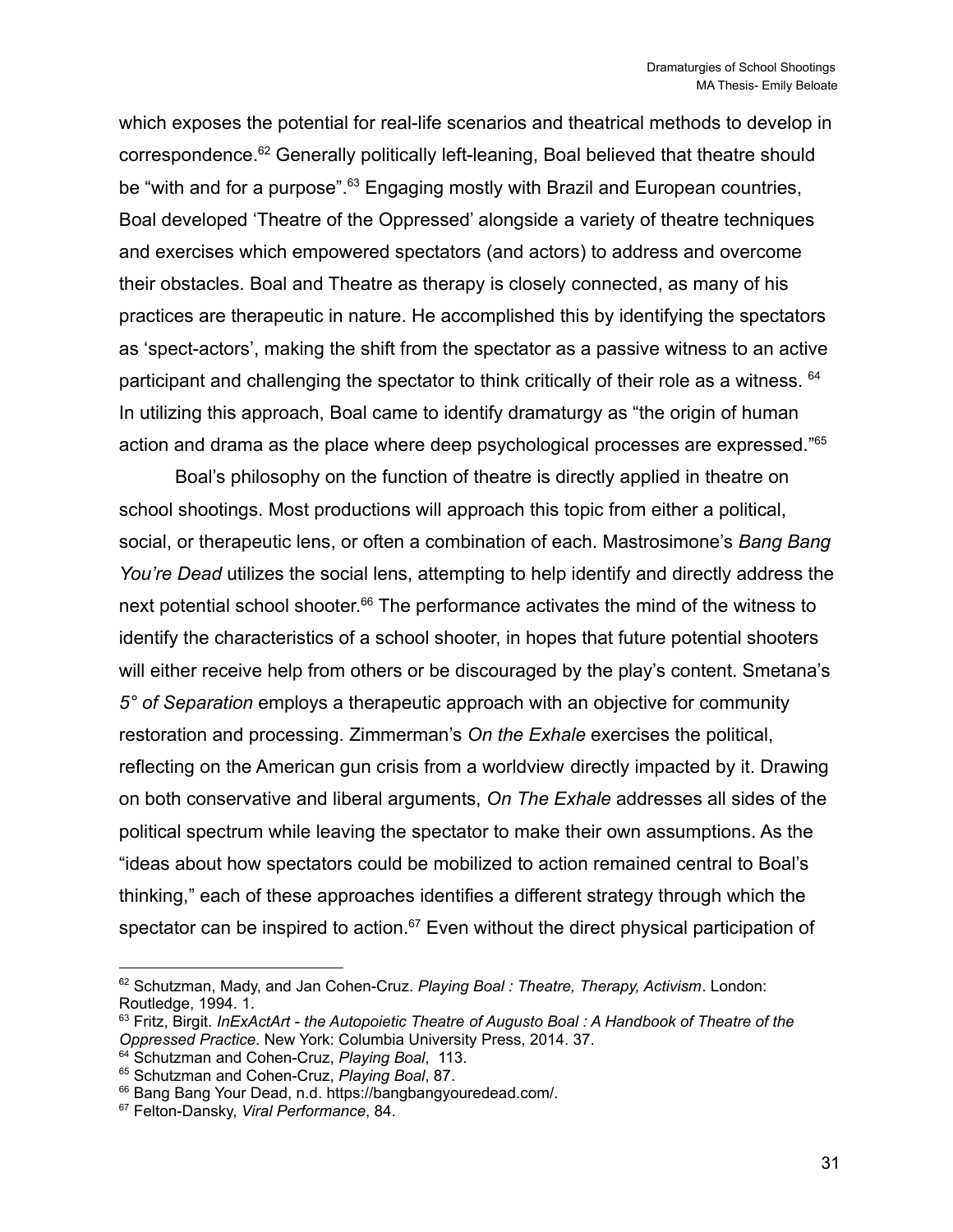the audience, as in Boal's 'Theatre of the Oppressed,' the mechanics and philosophies of Boal are active in theatre on school shootings.

#### <span id="page-32-0"></span>Documentary Theatre

Using both verbatim and non-verbatim strategies, documentary theatre attempts to make theatre as close to history as possible.<sup>68</sup> Gary Fischer Dawson's *Documentary Theatre in the United States: an Historical Survey and Analysis of Its Content, Form, and Stagecraft* explains how documentary theatre uses concrete, real-life evidence to explore narrative, including but not limited to interviews, research, documents, or attending events and places relevant to the topic.<sup>69</sup> This form is usually used to address socio-political matters, as these issues benefit the most from the utilization of real-life testimony. The authenticity of such performances is key, as telling real stories demands accurate and skillful representation.

Anna Deveare Smith, creator of *Fires in the Mirror* and *Twilight: Los Angeles*, is considered a pioneer of documentary theatre.<sup>70</sup> Creating verbatim performances inspired by events such as the Crown Heights riot (1991) and the Rodney King riots (1992), Smith's process was to conduct interviews and research, developing the information into one-woman shows in which she switched seamlessly between characters, taking on their words, mannerisms, and speech patterns.<sup>71</sup> She would play numerous characters from diverse backgrounds, each role contributing to the overall narrative of the play.<sup>72</sup>

This documentary form has been a popular method for creating theatre regarding school shootings. Productions such as Eric Ullola's *26 Pebbles* (about the 2012 Sandy Hook shooting) and Stephen Karam and PJ Paparelli's *Columbinus* (about the 1999 Columbine shooting) reproduced some of Smith's processes and chose to approach these well-known school shootings through a verbatim, true to life approach. As each of these case studies are inspired by true events, they are all, in a way,

<sup>71</sup> Sajnani, "The Implicated Witness," 15.

<sup>68</sup> Dawson, Gary Fisher. *Documentary Theatre in the United States: an Historical Survey and Analysis of Its Content, Form, and Stagecraft*. Westport, CT: Greenwood Press, 1999. 4.

<sup>69</sup> Dawson, *Documentary Theatre in the United States*, 5.

<sup>70</sup> Sajnani, Nisha. "The Implicated Witness: Towards a Relational Aesthetic in Dramatherapy." Dramatherapy 34, no. 1 (March 2012): 15. https://doi.org/10.1080/02630672.2012.657944.

<sup>72</sup> Sajnani, "The Implicated Witness," 15.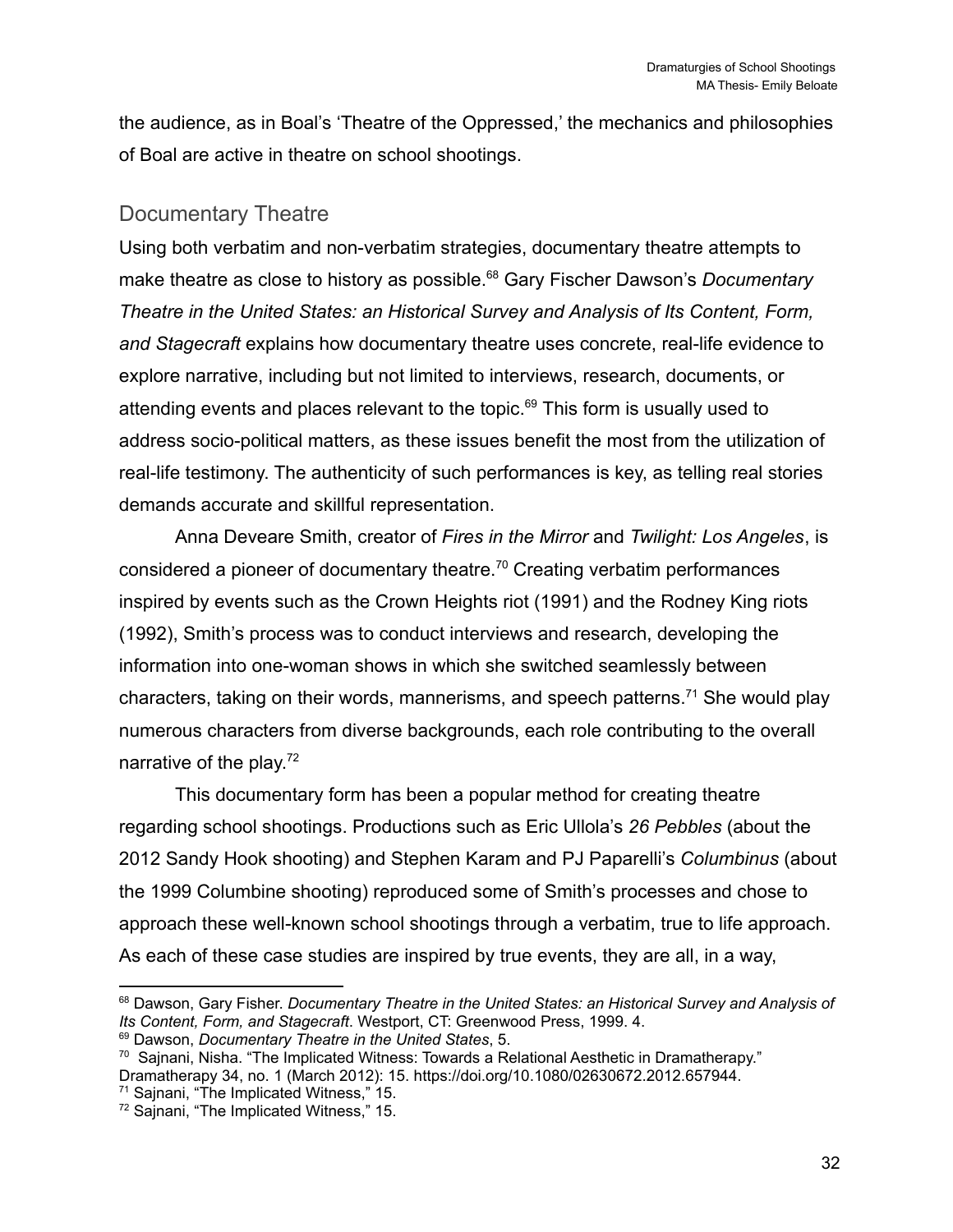'documentary theatre'. Of the three case studies, *5° of Separation* is the only fully verbatim piece, using exact quotations while taking some liberties with context and physicality. The most essential part of this form is not the fact that it is verbatim, but the concentration on personal, real-life narrative, whether told in exact quotations or in essence.

#### <span id="page-33-0"></span>The Implicated Witness

Each of these forms, though independent in thought, exchange processes and lean on each other, causing the forms to often overlap. Ninsha Sajnani's "The Implicated Witness: towards a relational aesthetic in dramatherapy" brings together all three, drawing research from dramatherapy, Augusto Boal, and documentary theatre/Anna Deveare Smith.<sup>73</sup> In Sajnani's text, she examines the 'implicated witness' as an exploration of the spectator's ties to both context and form. First, she analyzes the entanglement of the spectator in context, as implicated by cultural and societal influences. Second, in performances which attempt to discern and comprehend the context for the spectator, transforming them into an informed, involved witness who has no choice but to engage with a given topic. By placing spectators in positions where they are witness to difficult topics, it "allows for both emotional and rational engagement, affords new perspectives, engenders dialogue, and carries the potential for social change."<sup>74</sup> Dramatherapy, Augusto Boal, and documentary theatre each require the spectator to serve an active function, whether physical or emotional. Of these three forms (alongside a few more examples), Sajnani writes:

Together, they reveal many different attempts to encourage audiences to experience their complicity in the struggles presented without having to withdraw but, rather, to emerge informed and engaged.<sup>75</sup>

The 'implicated witness' is demanding of the spectator, requiring an emotional presence from the spectator which changes depending on the production. This form of

<sup>&</sup>lt;sup>73</sup> Sajnani, "The Implicated Witness," 6.

<sup>&</sup>lt;sup>74</sup> Sanjani, "The Implicated Witness," 15.

<sup>75</sup> Sajnani, "The Implicated Witness," 16.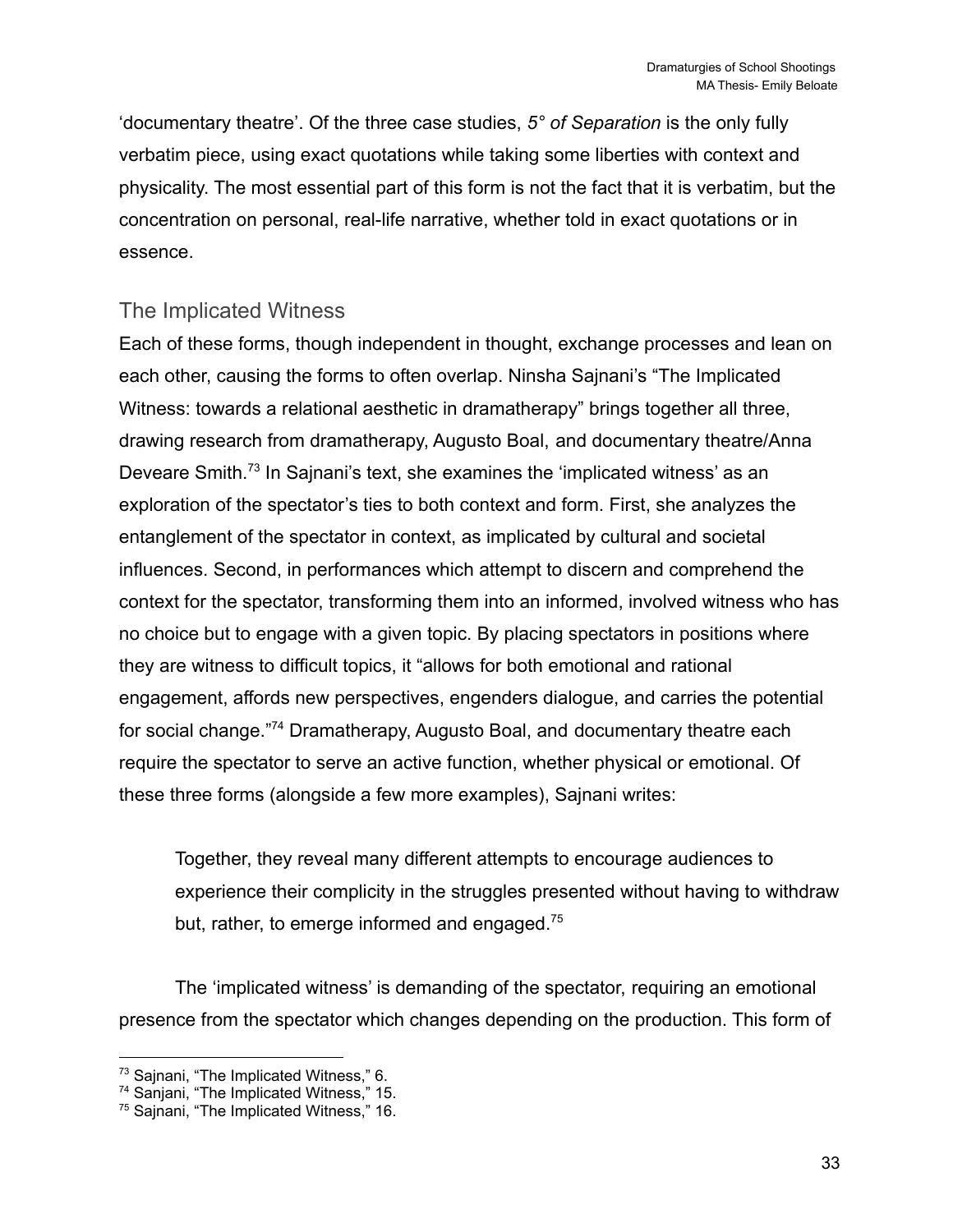witnessing is present in the case studies for this thesis. In *Bang Bang You're Dead*, the audience is presented with the signs and behaviors which identify a school shooterwith the hopes that the spectator will take note and if needed, identify and help one who may come along. In *5° of Separation*, the audience is directly addressed with the internal grief, struggle, and trauma from their own community. In *On The Exhale*, the woman tells her story in second person, placing the spectator in her shoes rather than watching from the outside. Each of these productions activates the spectator through different dramaturgical choices, yet each engages the spectator as a witness in a way which draws on the spectator's pre-existing implications and evokes new implications as needed for that production. The result is relational, as Sajnani states, creating "tremendous opportunities for radical intimacy, healing, and social change for performers and audiences when these relationships are made visible and available for public interaction."<sup>76</sup> As all three productions present lived trauma to an audience, and those who bear witness are given an opportunity, even a responsibility, to assess how they fit into the social narrative.

<sup>76</sup> Sajnani, "The Implicated Witness," 8.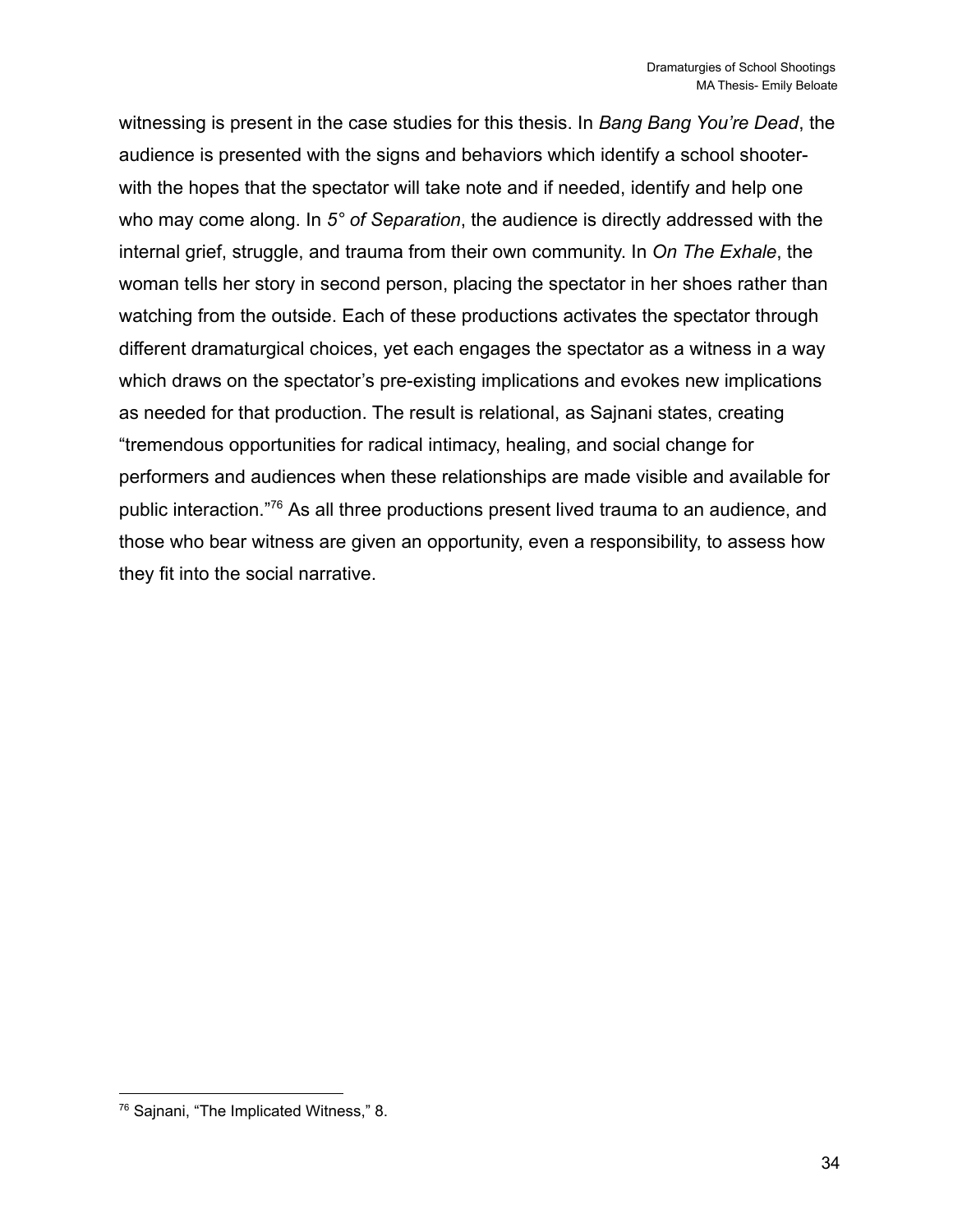# <span id="page-35-0"></span>Chapter 3: Case Study Analysis

In this chapter, each section will approach one of Fuchs' questions through a specific dramaturgical inquiry which has the capability to inform spectatorship through affect.<sup>77</sup> The fifth of Fuchs' questions on artistic positioning was addressed in the previous section, and the following will address the first three. The fourth question, on spectatorship/focalization, will not be addressed independently as the analysis of the case studies already draws on the impact of spectatorship. This will include connections to the previous theoretical literature: to Bleeker and Merx and Groot Nibbelink texts on dramaturgical construction and spectatorship in theatre, as well as Hemmings, Van Alphen, and Felton-Dansky on affect. Through this analysis, Sajnani's concept of the 'implicated witness' comes to life as affect transforms how the spectator engages with the performance.

## <span id="page-35-1"></span>3.1 Environmental Conditions: Perspective

Fuchs' first category emphasizes the environmental conditions of the world of the play; elements of space, time, mood, and tone. As Bleeker makes known, this not only applies to making observational assumptions about the world, but how such assumptions are a mode of looking at the dramaturgical choices which construct the world. By analyzing these dramaturgical choices, we can understand how they construct the environmental conditions which influences how the spectator perceives the work. This constructional approach is in line with Groot Nibbelink and Merx, determining the plane of spectatorship through inquiries into the relationship between construction and the spectator. Therefore, this section focuses on the construction of a key dramaturgical element which impacts the mood, tone, and overall dispositional conditions of the play world. One strategy for establishing these conditions is through the choice of perspective from which the narrative is told, therefore this section answers the following: *how does perspective construct the mood/tone of the play?* The perspective controls the tensions of the environmental and social world, as well as how

<sup>77</sup> Refer to p.12 for list of questions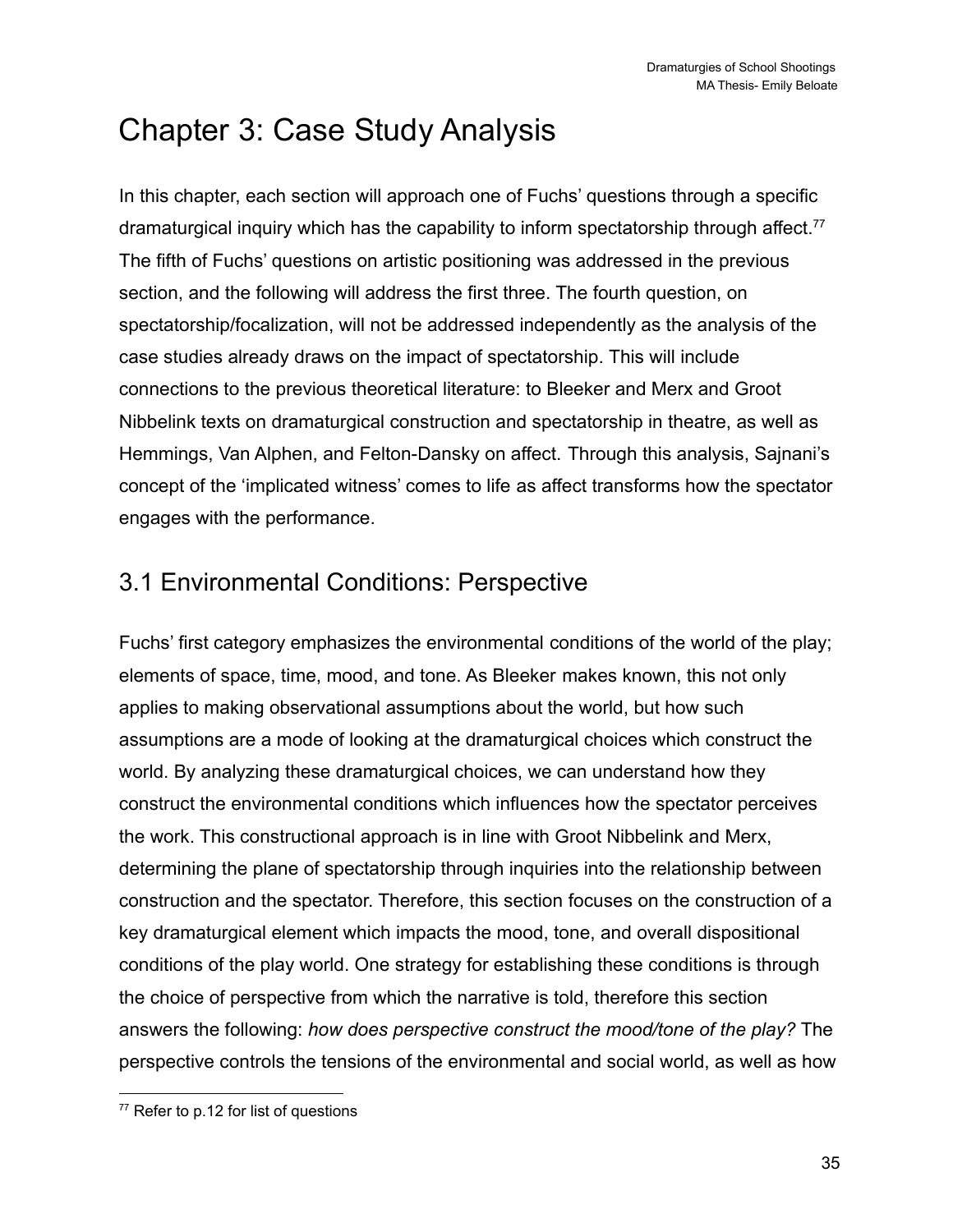the action moves forward. In deciphering perspective, the spectator is directed to make affectual meaning based on how the information is presented to them, adapting and changing their perception depending on the lens. Using Hemmings' understanding of affect from "Invoking Affect", as well as ideas from Barnes & Peters' "Translating trauma: using art therapies with survivors of violence" and Sara Ahmed's *The Cultural Politics of Emotion*, each case study will be analyzed to identify how the dramaturgical construction of perspective impacts spectatorship through an affective lens.

Mastrosimone's *Bang Bang You're Dead* acknowledges the world through the eyes of the shooter, a feat few productions have tackled since before the Columbine shooting in 1999. After the shooting occurred, the two Columbine shooters became 'pop culture icons' and continue to be referenced often in entertainment media. Many subsequent mass shooters fetishized the pair, drawing inspiration from their attire, words, and actions. They have maintained a Tumblr fanbase, the "Columbiners" who write fanfiction and participate in cosplay or Halloween portrayals because they identify with the disenfranchisement felt by the teen shooters.<sup>78</sup> These conditions make for the world of *Bang Bang You're Dead* to be potentially problematic.

As the audience is ushered into Josh's inner thoughts, he reveals his insecurities, his guilt, and his motivation; each revelation advancing the spectator a step further into the mind of a school shooter. The potential affective response to this progression is a complicated dilemma between empathy and negative affects, such as fear or anger. The spectators find themselves torn as the humanizing of Josh's internal and external traumas makes it difficult for them to distance themselves from his story. Alongside Josh's account, the audience is also witness to the pain of the victims as he is haunted by and interacts with his imaginary projections of them. As a spectator, the anger which stems from hearing the victims' stories of suffering is immediate- an affective recognition of the people they will never see again, activities they will never do, lives they will never live. However, perspective conflagrates affect as the

<sup>78</sup> Beaumont , Hilary. "Inside the World of Columbine-Obsessed Tumblr Bloggers." VICE, February 24, 2015.

https://www.vice.com/en/article/kwpd4n/speaking-to-columbiners-about-depression-suicide-and-the-halif ax-shooting-plot-232.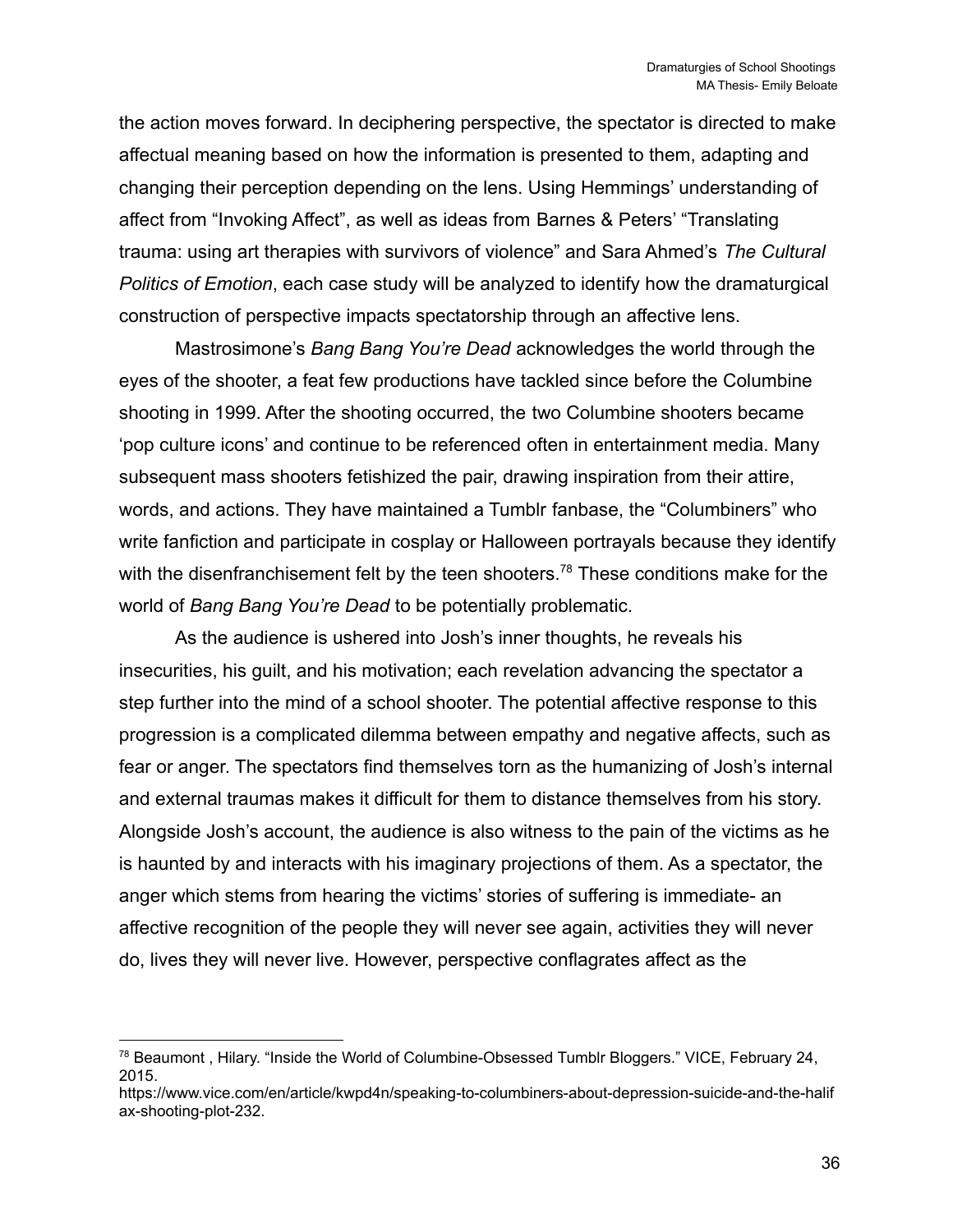immediacy of the victims stories is placed alongside a conflicted affective response to the shooter's story.

Kamiak High School's production of *Bang Bang You're Dead* honed in on the shooter's perspective. Using a dimly lit stage and spotlights, Josh's character was the main focus of the action. The 'ghosts' of the victims stood behind him in the shadows, only their outlines visible. While some productions choose to heavily involve the victims in the action, this production took a simpler approach. The victims only became fully visible when taking on other characters and in the climax of the production. This approach takes the shooter's perspective to the extreme as the spectator's eye has nowhere else to land but on Josh. Because of this, the spectators must grapple with where to place their empathy, as allowing oneself to have compassion for someone who commits such a violent act may seem or feel taboo.

This is the controversy with affect; it can often escape the bounds of logic. In line with Deleuze's approach to affect, as Hemmings draws attention to in "Invoking Affect," if the implications of the social world are removed, there is an affectual empathy which can override social norms. Though Tompkins would argue the impossibility of such, Deleuze's argument of affect as an exchange of biological feeling would explain how context can be disregarded. As the visceral feeling of witnessing another's trauma takes over, Deleuze's affect latches to the biological, triggering an affective response even if that person is the antagonist of the social narrative. Therefore, paying such attention to the narrative of the shooter has the potential for two extremes; first, the idolization and recognition as occurred with the Columbine shooters, or second, an increase in awareness of the signs, habits, and indications which may identify a future shooter. The latter was Mastrosimone's intention, yet the affective grey area broadens the range of how spectators may experience the work.

We find an opposite case in Smetana's *5° of Separation* with no representation, portrayal, and barely even a mention of the shooter; rather, a focus on the psychological impact of those implicated in the trauma. This perspective is less provocative, the affectual outcome less conflicting as the negative affects at work play into the production's overall theme. Placing focus on those impacted shifts how affect is constructed in the performance, approaching trauma in a way consistent with

37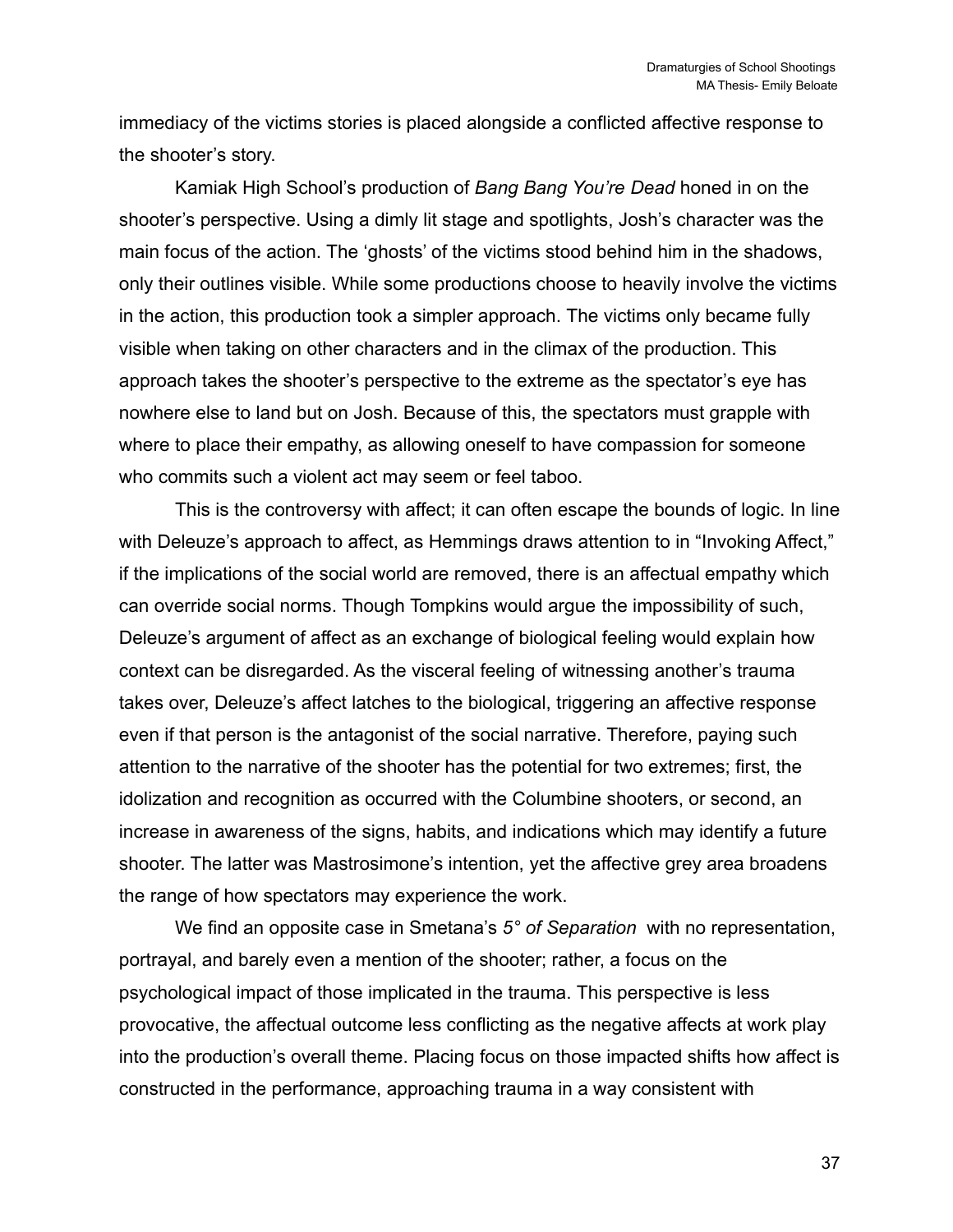Botcharova' cycle of violence as outlined in Barnes and Peters' "Translating Trauma: Using Art Therapies with Survivors of Violence."



Fig. 1 *5° of Separation* by Peyton Smetana. [Anna Rajala, Trent Goodwin, Katie Ludlum, and Cole Peterson]. Photo: Megan Levi.

This cycle is designed to move away from the experience of trauma itself into the subsequent feelings and behaviors. As identified by Barnes and Peters, the cycle can be described (in paraphrased steps) as such:

- 1. Experiencing violence prompts feelings of pain and loss which leads to isolation.
- 2. Isolation arouses a build-up of feelings of blame: anger, guilt, shame; leading to increased separation from others.
- 3. Separation results in fear and dehumanization of 'stereotypes', causing an angry or violent response in defense.<sup>79</sup>

<sup>79</sup> Barnes, Hazel, and Dain Peters. "Translating Trauma: Using Arts Therapies with Survivors of Violence." South African Theatre Journal 16, no. 1 (2002): 165. https://doi.org/10.1080/10137548.2002.9687747.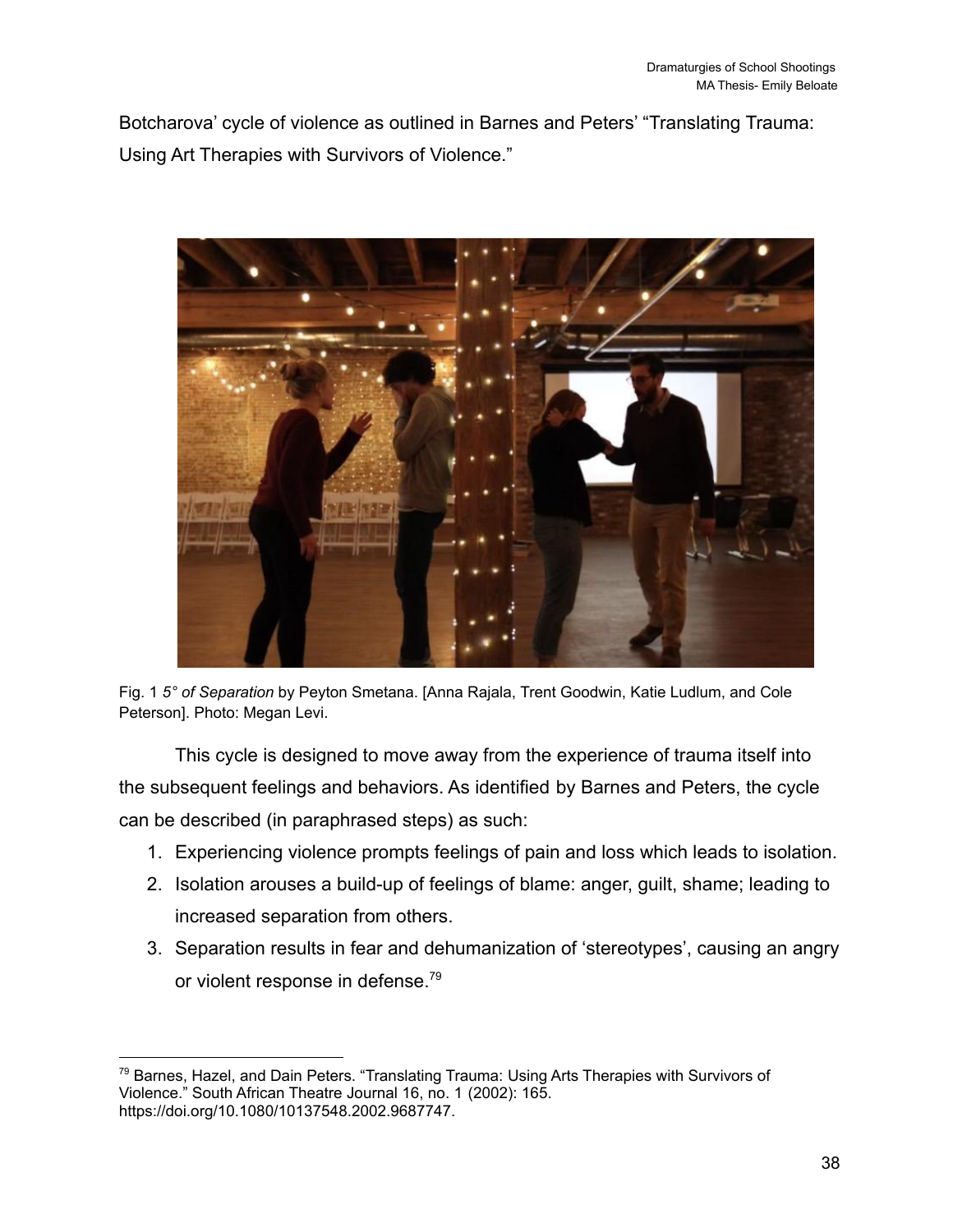Art comes in as a way to break the cycle by encouraging victims to share their experiences, breaking them out of isolation into a community of people who will listen and understand their stories. The stage provides a place for storytelling, breaking the cycle by translating trauma into a form to be witnessed and acknowledged, as in *5° of Separation*. Smetana accomplishes this by leaning into the post-violence feelings of anger, guilt, and shame and making them performative, causing a shift from personal feelings to communal affects.

One of the vignettes is titled 'Guilt' and addresses the what-ifs and self-blame felt by those impacted by the shooting. The four actors encircle the pillar in the center of the room (Fig. 1). As dialogue is thrown between actors, the others begin to whisper, building louder and louder until actors are screaming at each other "You could have done more, you could have tried harder." The howls of blame fill the room, emulating the incessant voices inside one's head, pushing them to the surface as spectators have no choice but to confront them. Witnessing what is meant to be internal become physicalized is bonding for the audience, as those who experienced the trauma understand they are not alone in their thoughts of self-blame. "Translating Trauma" makes the conjecture that "the working through of a trauma is only successful therapeutically if affect can be engaged"<sup>80</sup> It is moments like this, of communal recognition and reconciliation, that provide theatre the opportunity to make affective change. These affective operations place this production among practices in dramatherapy, activating therapeutic tendencies through the creative process.<sup>81</sup> This comes as a result of choosing to focus on those impacted rather than the shooter, causing the dynamics of the play's environment to become a healing space for affective processing.

*On the Exhale* encourages the audience to see through the perspective of the woman, and interestingly, through her relationship with the gun as it is personified and becomes a character of its own. The spectator is inclined to visualize the events of the show through the barrel of the gun, their imagination filling the empty spaces in the narrative. The perspective of the shooter is made known through the woman as she

<sup>80</sup> Barnes and Peters, "Translating Trauma," 159.

<sup>81</sup> Refer to p.29 on *Dramatherapy*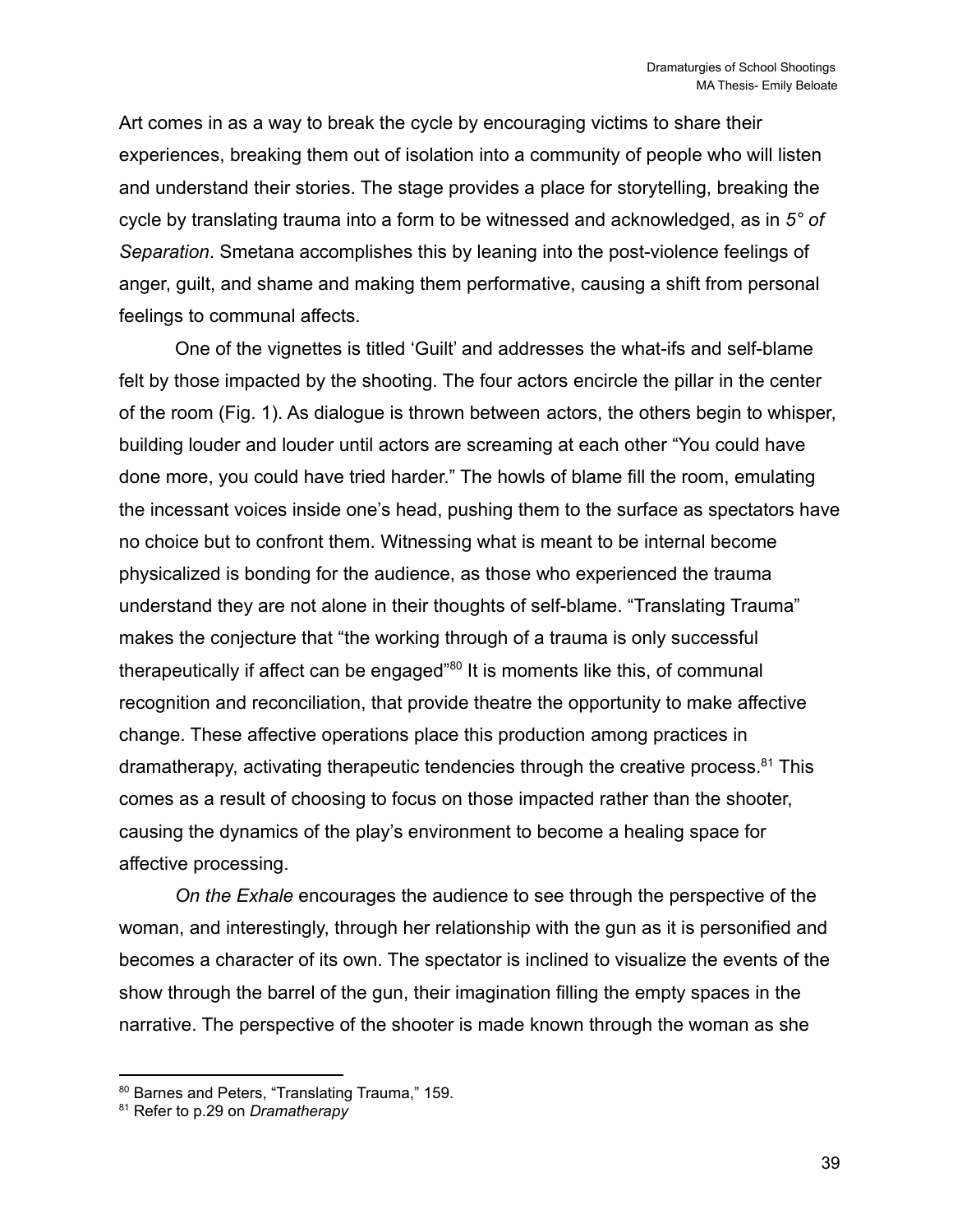holds the weapon and imagines herself in her son's classroom the day he died, as the temptation from the gun takes lead over her own consciousness. However, the information about the shooter is of her own creation, from her own speculation. Different from *5° of Separation*, which contained fifteen different stories, *On the Exhale* focuses on only one, leaping headfirst into an exploration of a single woman's experience with grief. Doing so provides a deep understanding of her headspace and worldview, inviting the audience to identify with her individual worldview while contemplating their own role in America's gun violence problem.

The audience witnesses the perspective of a woman stricken with grief while weighing both sides of the political spectrum. A liberal college professor, the death of her son is the character's worst nightmare as her ideals and fears about guns become reality. One of her anecdotes questions the purpose of the "little stickers" businesses put on windows to announce that guns may not be carried inside.<sup>82</sup> She revels in their pointlessness- as if that would stop someone from brandishing a weapon in the building. Her liberal political opinions are made clear, yet at the same time, the show creates conditions for understanding the conservative-leaning fascination with guns as she gains easy access to an assault weapon herself. Initially, her relationship to the gun is shaped by fear and over the course of the play, changes to enthrallment- an understanding of why people are attracted to owning guns. Her evolving 'companionship' with the gun places the audience in a conflicting affectual state as her emotions blend with and ignite feelings in the spectator, whether in favor or opposition of her stance. This is driven by the interchange in perspective between herself and the gun as she becomes dependent on it for a sense of control. Sara Ahmed in *The Cultural Politics of Emotion* states,

Emotions are both about objects, which they hence shape, and are also shaped by contact with objects...Rather, it is through emotions, or how we respond to objects and others, that surfaces or boundaries are made: the I' and the 'we' are shaped by, and even take the shape of, contact with others.<sup>83</sup>

<sup>82</sup> Zimmerman, Martin. *On the Exhale*. London: Oberon Books, 2018.11.

<sup>83</sup> Ahmed, Sara. *The Cultural Politics of Emotion.* Edinburgh: Edinburgh University Press, 2015. 7-10.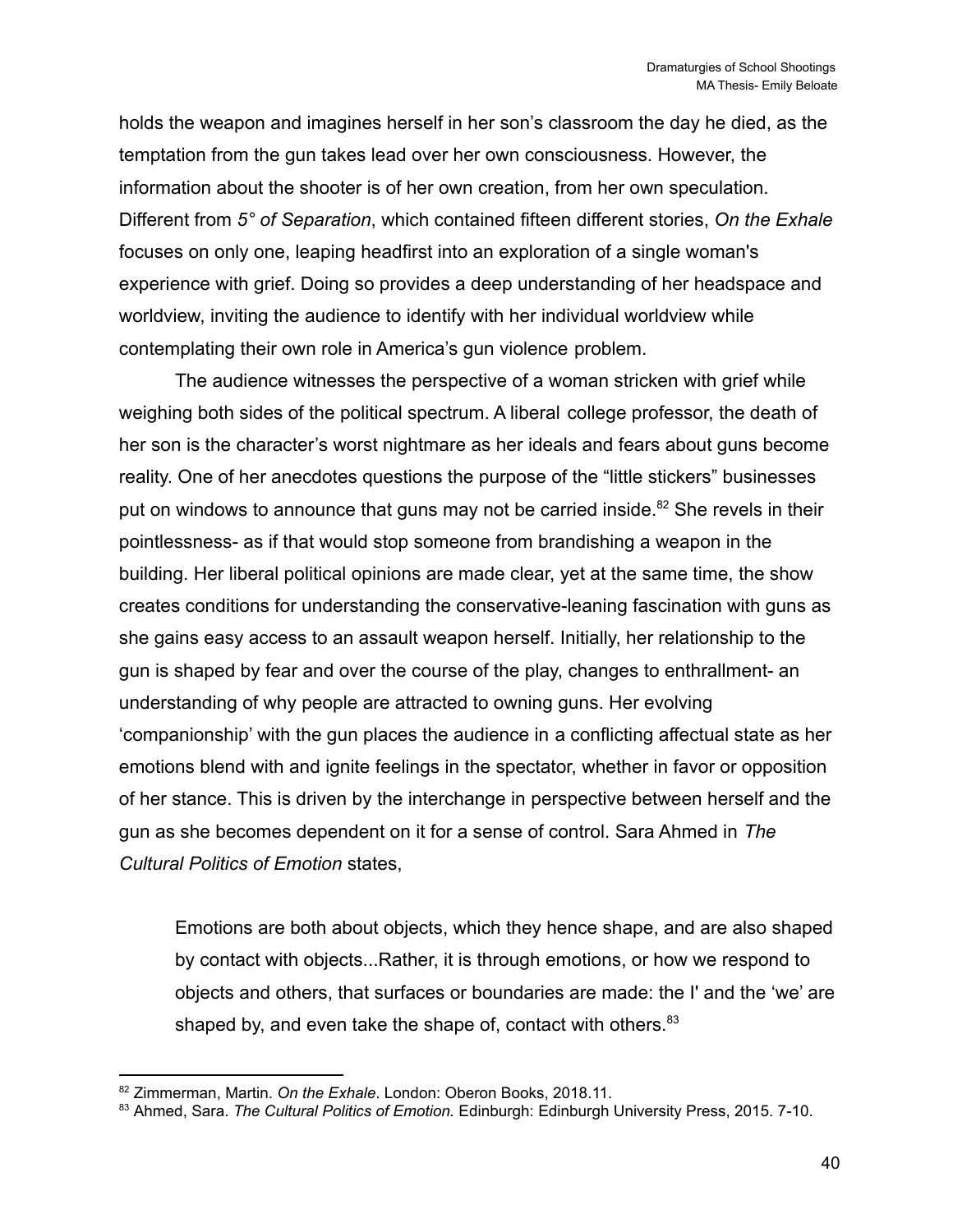In connecting the woman's experience with an object, especially one as powerful as a gun, the audience is asked to access and deliberate their preconceived notions about the object. Likely of varying opinions, the spectator's own relationship with the weapon directs how they connect affectually with her story. However, the woman also acknowledges the instinctual; how there are certain feelings evoked through holding a gun, as scripted:

It turns out your initial instinct when holding the weapon in that store? Your instinct that machine is powerful Machine has a mind of its own And the only way for the two of you to coexist Is to align yourself with its interests? It turns out that instinct was dead on. $84$ 

In her engagement with an object, it becomes a tool for affect transmission, the gun itself applying to both the biological and the experiential. Her struggle between the object's innate power and her own traumatic experiences reflect the same affectual dilemma as the spectator as they confront and question their own preconceived notions. In exploring the gun as its own lifeforce, the spectator must engage with the gun as a second 'character' as its presence shapes the woman's perspective, and therefore the spectator's own worldview.

<sup>84</sup> Zimmerman. *On The Exhale*, 35.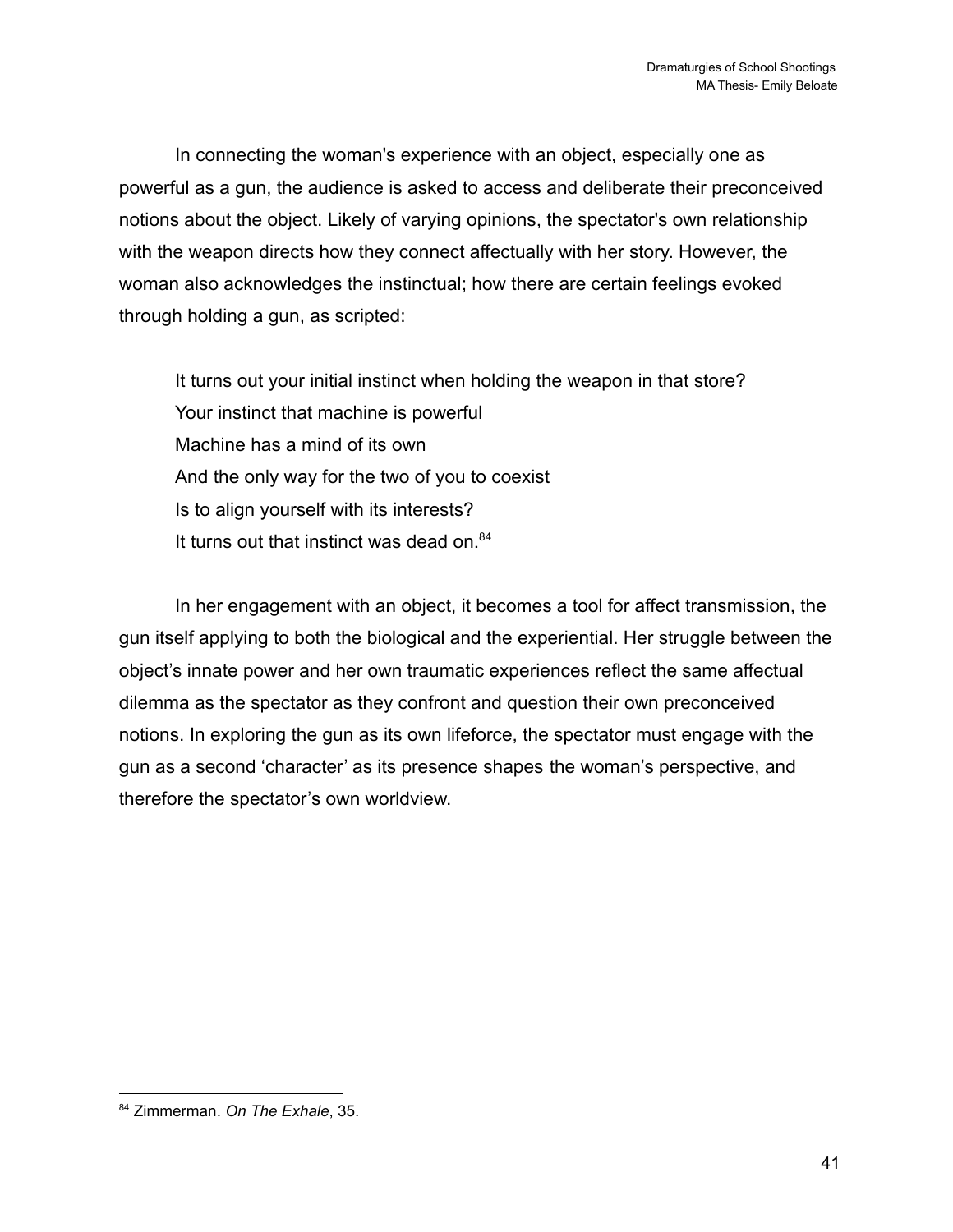## <span id="page-42-0"></span>3.2 Social Life: Spoken Text

Fuchs' second category examines how figures on the planet interact with one another: their communication, behaviors, and power dynamics. One of these observations is of language- "what are the language habits on this planet? Verse or prose, dialogue or monologue certainly. But what kind of language predominates- of thoughts or of feelings?"<sup>85</sup> By applying Bleeker's dramaturgical lens, these questions become constructional elements utilized to explore the impact of language on spectatorship. Therefore, this section addresses the following question: *How does the composition of the spoken text impact how the play communicates?* Using Long's "For a verbatim ethnography" and Felton-Dansky's *Viral Performance*, the construction of spoken text is analyzed to understand how the dramaturgical choices of such implore affect to engage and communicate with the spectator.



Fig. 2 *Bang Bang You're Dead* by William Mastrosimone. [Drake Slansky and Aubrey Patrick]. Screenshot: Kamiak High School YouTube Production.

<sup>85</sup> Fuchs, "EF's Visit," 7.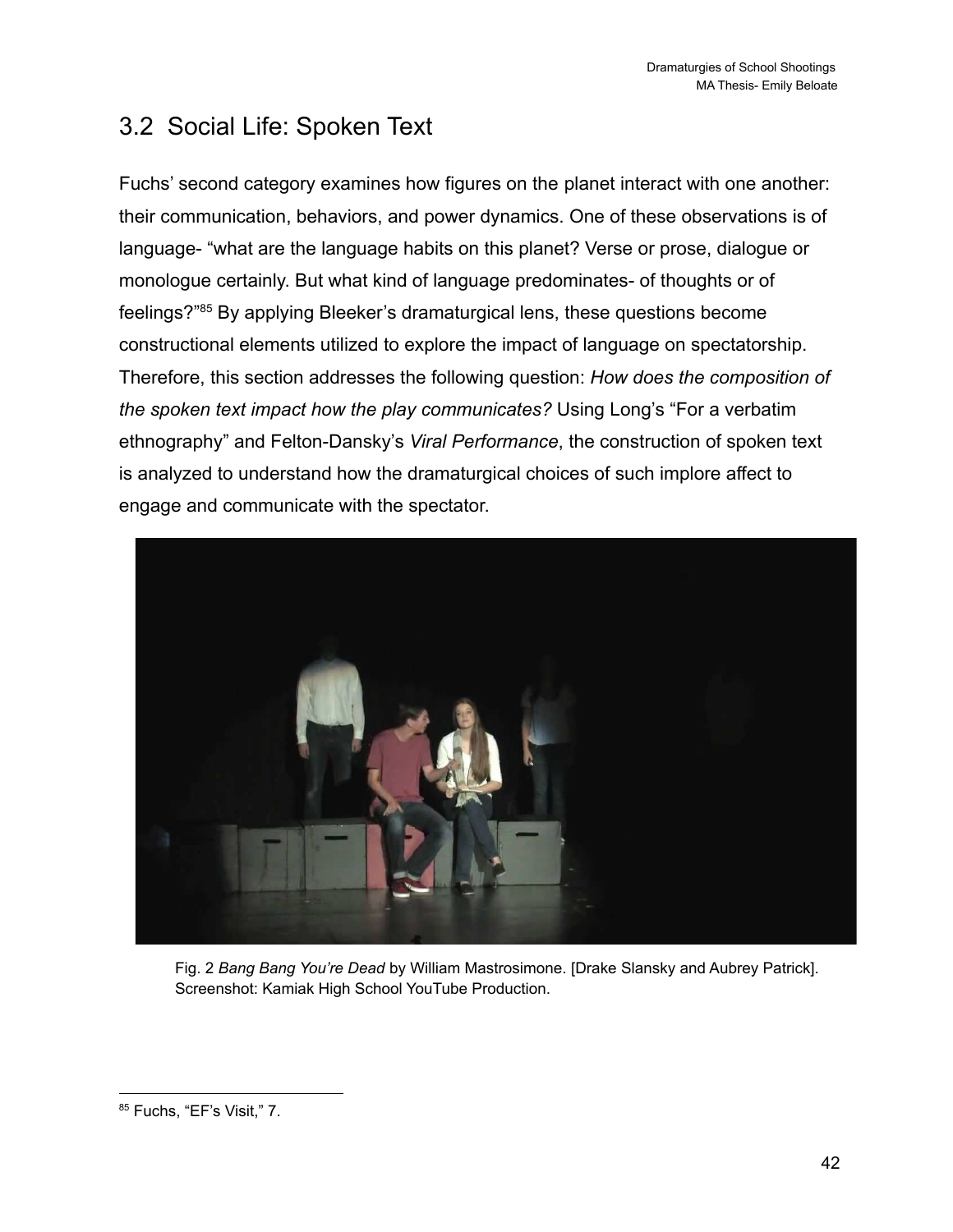*Bang Bang You're Dead* was inspired by real events, but written as mostly fictional with space for individual performances to change and add lines at certain points of the script to personalize the production for any given community. However, the composition of the spoken text carries little subtlety, a choice which is no doubt intentional, yet carries different weight from the other case studies which live more among abstraction and metaphor. The directness of the dialogue is both the play's strength and weakness; it gets the message across, but in a way many theatremakers would deem unnecessarily obvious with potential for re-triggering reception.

One flashback in the production is Josh hunting with his grandfather and killing his first buck. This text is from the Kamiak High School Production (Fig. 2), once the script had been licensed and adapted by Mastrosimone to carry a stronger message on the dangers of violent media. The five shooting victims narrate the flashback with the following text:

Its legs kick as if to run on the air. It makes a pitiful sound that makes you hurt inside. A cry that could almost be human. You wish it was all a game. A game. A video game... You watch its life run out. Blood thick as ketchup.<sup>86</sup>

Though this text is describing hunting a deer, the parallel Mastrosimone is making to the shooting is clear. Josh's respect for human life is reflective of animal life, his first 'kill' setting the stage for his future actions. The use of such intense language aligns with a devaluing of human life which has been perpetuated by pop culture and media. This language is specifically chosen to reflect Josh's equivocation of human life with its representation in a video game, "Blood thick as ketchup" reducing a life-giving

<sup>86</sup> *Kamiak HS Dramafest 2012 - Bang Bang, You're Dead*. YouTube, 2012. https://youtu.be/6\_0XvH\_T8Qg.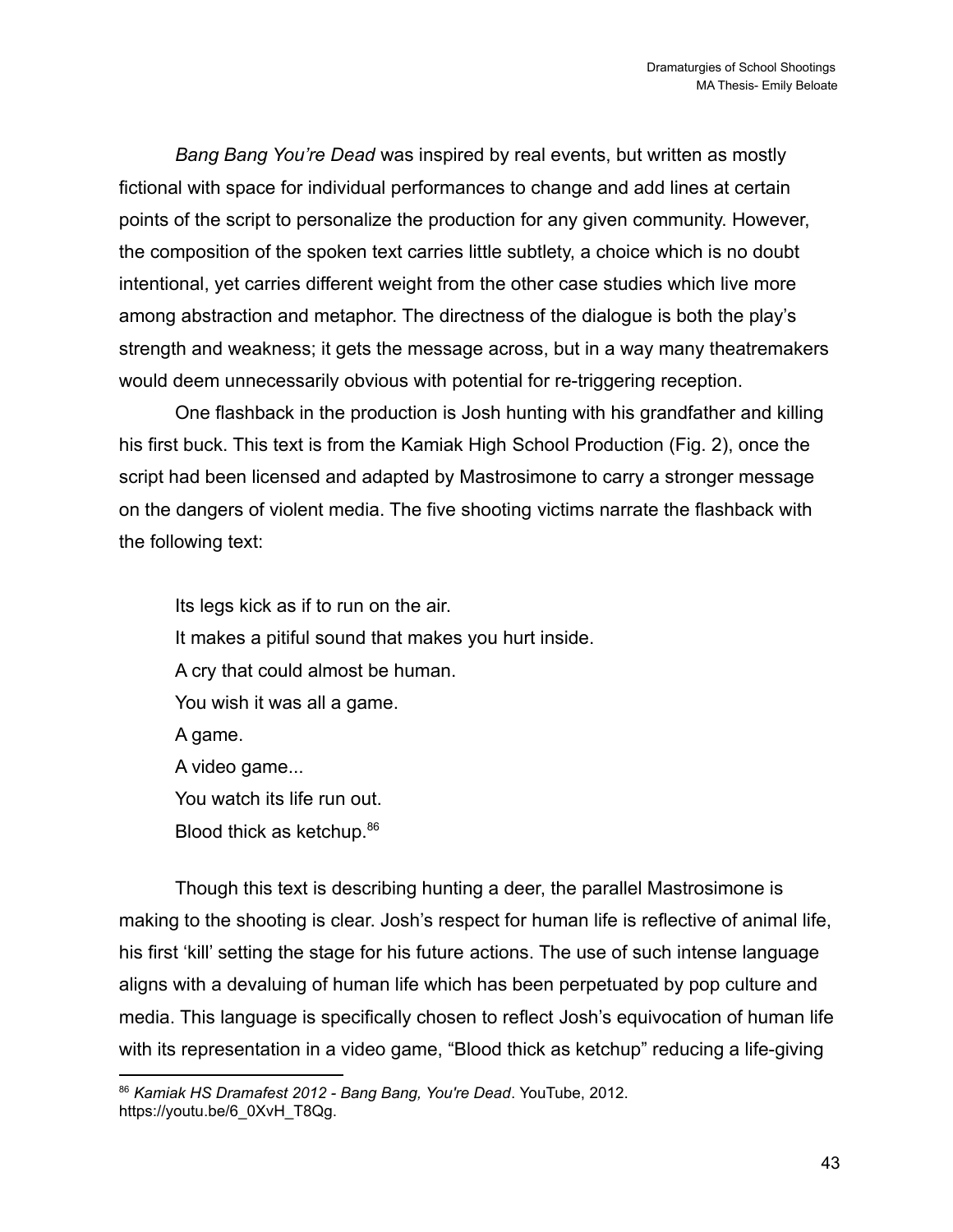part of the human body to a dinner condiment. In selecting such viscerally affective language, Mastrosimone drew on language that would hurt, anger, or incite the spectator, utilizing the explicit to engage his message. Unlike the use of visual violence (as discussed in the following section), in order for this specific production to engage the audience in an affective way, this type of language is necessary, though potentially problematic. *Bang Bang You're Dead* needs to be blatant to work, the struggle comes with finding a line between too much (which eroticizes suffering) and too little (which does not effectively communicate meaning). The spoken text is as-is, so much of this work then comes from staging choices.

*5° of Separation* communicates through both spoken verbatim text and movement. Nicholas Long's "For a Verbatim Ethnography" identifies the main benefits of verbatim theatre as opportunity for representation, assisting the audience in understanding, and authenticity. These benefits operate on an affective level, the validity of the stories breaking into new territory for affective response. The verbatim form forces confrontation, the audience full of people, many of them hearing their own words spoken back to them. Verbatim text is explicit, without workaround or grey area, and for audiences, being confronted with the explicit is the most effective form to promote understanding. Long identifies affect as the instigator in this process, engaging the audience in an emotional transfer while the performance functions as a vehicle for transformation. He pinpoints verbatim theatre as a form with potential for affective response beyond that of dramatic or fictional theatre. $87$  For those who participate in the verbatim process, involvement can bring a sense of "belonging" and community, of positive affects which occur after hearing one's words spoken among others with similar trauma.<sup>88</sup>

However, one could also argue the negative impact of turning real stories into spectacle, especially in these cases as they directly and indirectly involve witnesses or survivors of the trauma. In the original production of *Bang Bang You're Dead*, a few of the actors were survivors of the shooting at Thurston High School. In *5° of Separation,*

<sup>87</sup> Long, Nicholas J. "For a Verbatim Ethnography." Anthropology, Theatre, and Development, 2015, 13. https://doi.org/10.1057/9781137350602\_14.

<sup>88</sup> Peters, Sarah. "Verbatim Theatre and a Dramaturgy of Belonging." Australasian Drama Studies 74, no. 74 (2019): 38.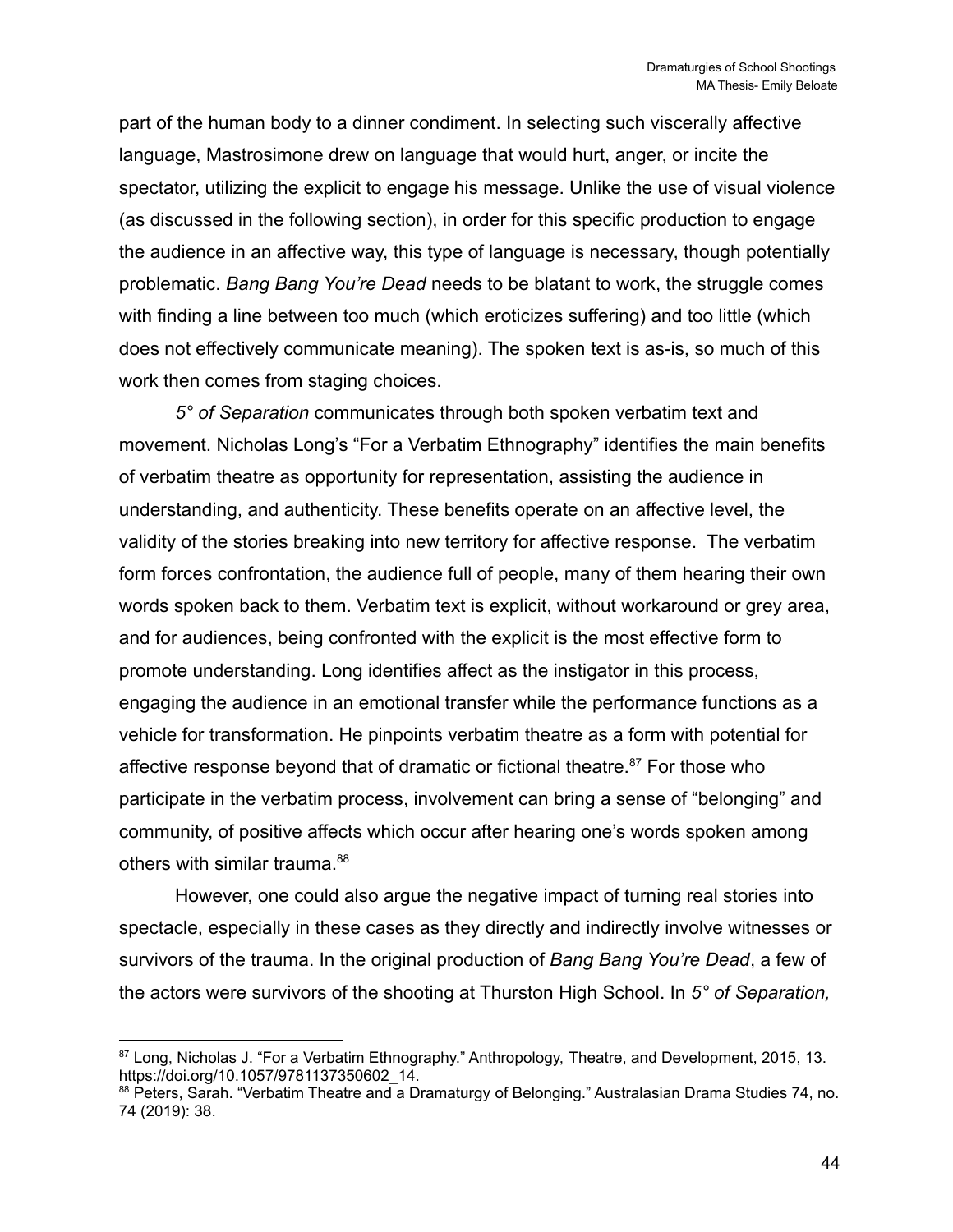many audience members were direct members of the impacted community. In *On the Exhale*, the narrative was derived from one of the most significant, publicized shootings in U.S. history- as the smaller community was traumatized, so was the rest of the country, though perhaps on a different scale. However, *5° of Separation* is set apart from the others due to its verbatim form. One could argue the utilization of verbatim text sets the stage for healing, and another could argue the potential for re-traumatization. Here we encounter the main argument between Deleuze and Tompkins again; the biological versus the experiential, causing potential for both affective responses to occur. Under Tompkins' philosophy, the affectual impact is unpredictable when the experiences differ. Therefore, it is entirely possible for a production to be re-traumatizing rather than healing if a witness' experience makes it so. This is the risk with using the verbatim form; real-life suffering is put on a pedestal for all to witness. The authenticity of verbatim stories is the form's strongest asset while also exposing a vulnerability which can be emotionally difficult, especially for those directly impacted by the event, to witness.

In *On the Exhale*, the woman remains anonymous and only refers to herself in the second person. In doing so, the narrative which is her own also becomes universal. Her use of the word "you" places the audience in a place where they are forced to imagine themselves in her situation, taking on her grief as their own. There is power in anonymity, in the projection of oneself on an anonymous character. The use of second person automatically engages the audience as they become aware that though the narrative is of one woman's story, it could someday be theirs. The affective, empathetic connection between performer and spectator forms from the first "you"and grows stronger as the shooting, the loss of her son, and her struggle with grief are revealed.

Through the narrative progression, the affectual exchange between performer and spectator is epitomized. In constructing the production as a one woman show, Zimmerman directs all attention to her and in doing so, causes the spectator to fully engage in an affectual relationship with her story. Though she presents a narrative which many spectators are unlikely to have lived through, the affects she portrays of anger, guilt, shame, fear, distress, etc. all transfer to the spectator through the word "you". By a single performer placing the spectators into her story, Deleuze's wasp and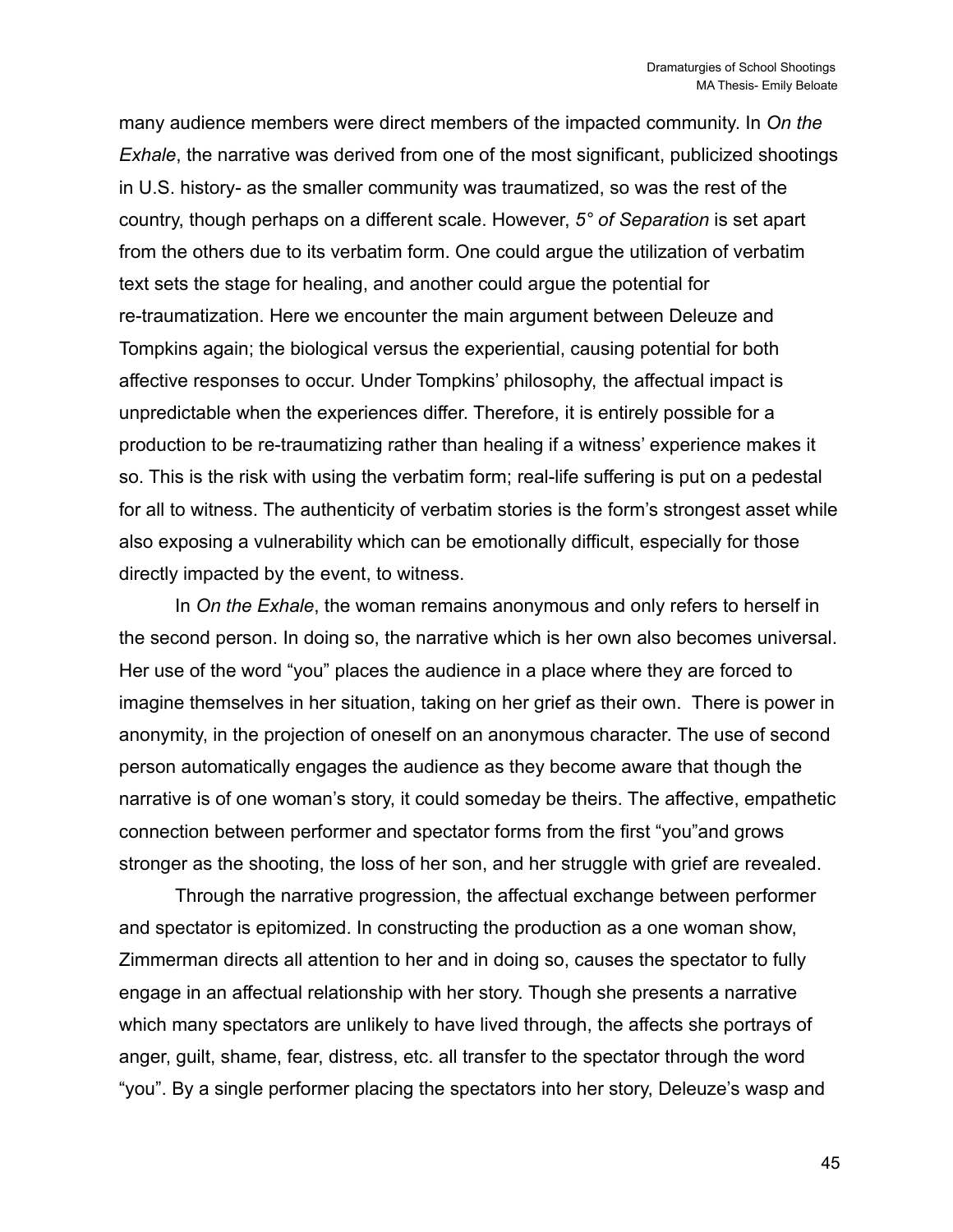orchid example, as described in Felton-Dansky's *Viral Performance*, comes to life facilitated by the language of the work. The differences between the wasp and the orchid parallel the different lived experiences of the spectator. Affect overcomes these differences, the use of second person putting the spectator directly into her place to feel as she does. She often tells the spectator how they should feel, inducing transactions which are either same affect to same affect, or one affect to a different affect. For example, when she encounters the pro-gun senator, part of the interaction is described as such:

You take a sort of pleasure in watching him squirm While you shower him with adulation. Until his discomfort is so overwhelming You begin to feel guilty.<sup>89</sup>

In two sentences, she has informed the audience of two affectual feelings; of pleasure and guilt that she is feeling and the "you" which implicates the audience alongside her. The spectator is given a subconscious choice- to "become" her in taking on her same feelings, despite a maintaining of individual experience, as Deleuze's wasp and orchid example demonstrates.<sup>90</sup> This is how 'shared emotion' is produced, as coined by Sara Ahmed in *The Cultural Politics of Emotion*. <sup>91</sup> The "you" places the spectator in the same affectual state as their neighbor, the woman's story becoming each spectator's story as the narrative progresses. The presentation of these affects through the text enhances the potential for an evocation of shared emotion. However, there are also complexities present, as 'contagion' of the same affect is only one form of affect transmission. But for production, constructing the work in second person makes the transfer of the same affect between performer and spectator the most prominent form of affect transmission (as it leads to the shared emotion).

<sup>89</sup> Zimmerman, *On The Exhale*, 47.

<sup>90</sup> Felton-Dansky, *Viral Performance*, 30.

<sup>91</sup> Ahmed, *Cultural Politics of Emotion*, 10.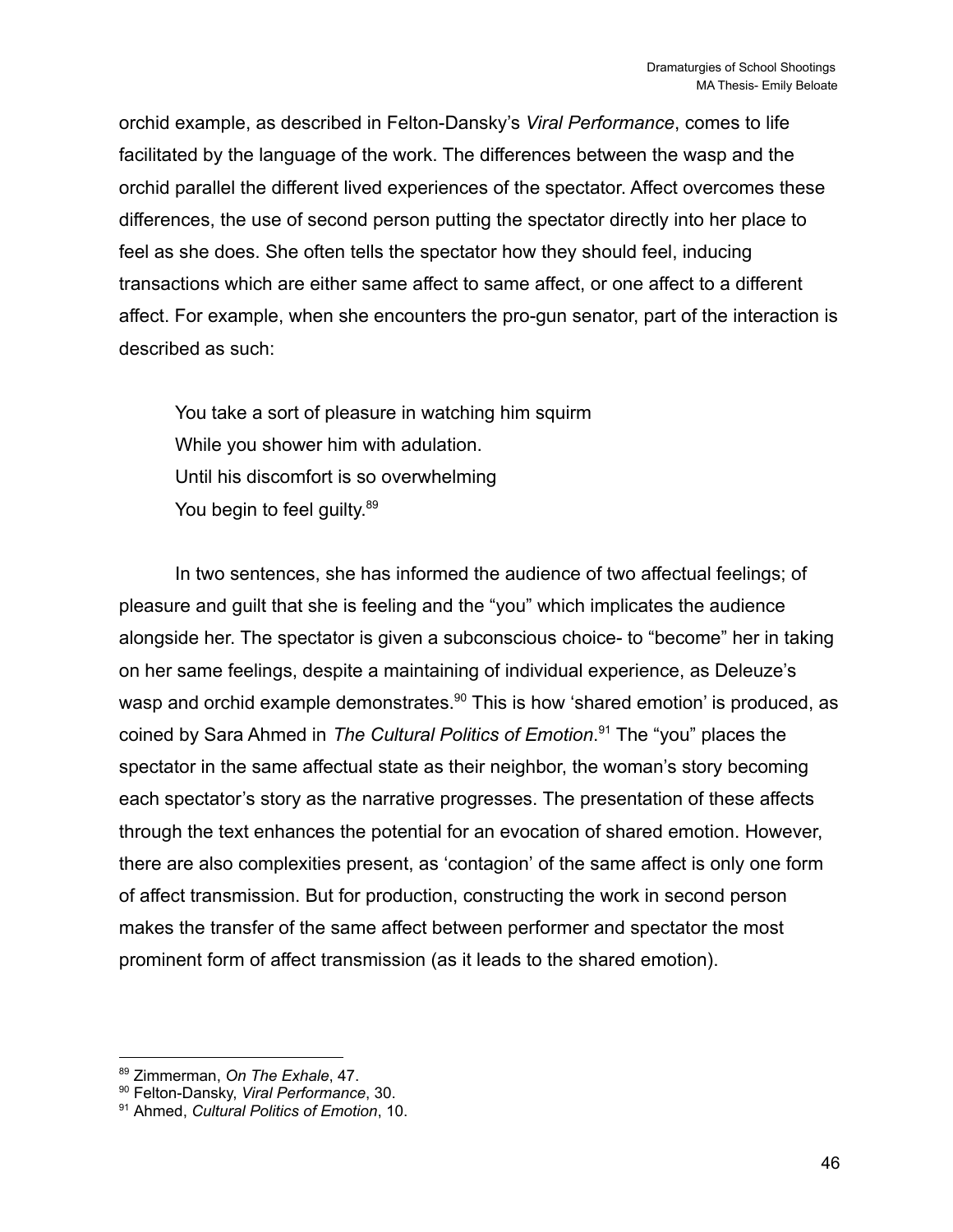## <span id="page-47-0"></span>3.3 Course of Events: The Shooting Itself

One question Fuchs asks of the course of events is about the essential moments of the play, the central image which changes how the world is witnessed from beginning to end.<sup>92</sup> In productions about school shootings, the central moment of impact is reflective of real life, the shooting itself being a pivotal change in the narrative. This section will address the question: *how is the shooting itself represented on stage? What are the dynamic effects of the choice?* Whether the show's timeline is pre or post shooting, the event is most always addressed in one form or another and impacts how the show is seen from that point onward. Ideas from Julie Salverson's "Change on Whose Terms? Testimony and an Erotics of Injury," Van Alphen's "Affective Operations of Art and Literature," and Atkinson and Richardson's *Traumatic Affect* will be applied to how the shootings are represented in each case study and the affectual impact of the representation.

*Bang Bang You're Dead* is the most explicitly violent of the three case studies. Within the first five minutes of the play, the audience witnesses the shooting victims 'play war', pretending to shoot guns as children on the playground. Emily, one victim, tells Josh:

When we were eleven you let me play war with you and the other boys because you liked how I died. Remember? Hope I didn't disappoint you when you killed me in the cafeteria this morning, Josh. Hope I died just right for you.<sup>93</sup>

Following this, Josh proceeds to 'shoot' and kill her again, reveling in reliving her death. Though all violence is pantomimed, the first image of a victim being shot early on sets the tone for the rest of the production which chooses not to shy away from the violent nature of the shooting. In later scenes, the spectators not only witness Josh shooting each of the victims, representative of events at the school, but the victims coming forward, speaking as they smear 'blood' on their bodies where they were shot

<sup>92</sup> Fuchs "EF's Visit," 7.

<sup>93</sup> Mastrosimone, *Bang Bang You're Dead*, 1998.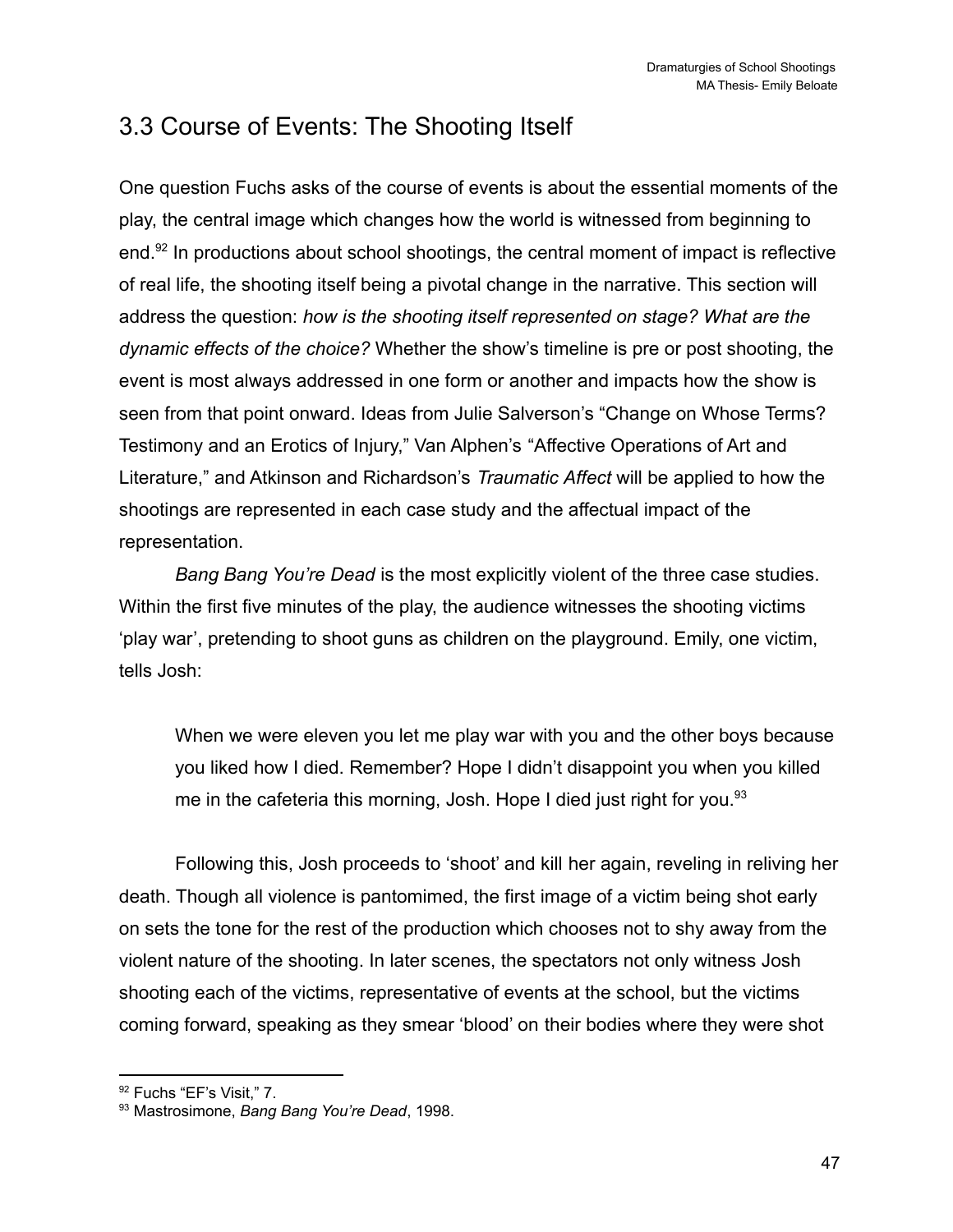(though it is important to note that some productions do choose to omit some of the violence and go against Mastrosimone's stage directions). Kamiak High School chose to omit portions of violent action in order to keep the perspective focused on the shooter. However, productions such as Mirror/Cat Productions choose to play out all violence as written in the script, including the climax in which Josh shoots the victims, each screaming out "DEAD" as they fall to the floor.

Affect is often transferred through visual stimulation, making any physical action or movement a potential trigger for affective operations. Of this phenomena, Van Alphen states "figurative image can be affective on basis of their visual qualities, but also because of their subject matter."<sup>94</sup> In *Bang Bang You're Dead*, the use of violence, even when abstracted through pantomime, represents school shootings in a way other productions have not. There is a fine line between encouraging conversation and fantasizing over violence, as is the case even outside of school shooting situations. Ironically attempting to make a statement about the excessive access young people have to violence in video games and media, the production uses violence in a way which is necessary for the story and the climax (being the shooting itself), but in a way which sparks affectual ambiguity. This is, in part, due to the subject matter and Julie Salverson's idea of the 'erotics of suffering' in theatre for social change:

The challenge for artists and educators working in theater with an eye toward social change is to hold together the mimetic nature of testimony and the testimonial elements of mimesis. As an ethical approach to suffering, mimesis need not hold up a mirror of evidence to show "it" (pain, injustice, torture...), but may instead reach toward and engage "them" (the names, the people, the embodied event).<sup>95</sup>

Salverson uses the term 'mimesis' to explain the mirror which a production reflects back onto society. For a production with the intention of social change, there are parts of *Bang Bang You're Dead* which lean toward "show" rather than "engage".

<sup>94</sup> Van Alphen, "Affective Operations," 28.

<sup>95</sup> Salverson, Julie. "Change on Whose Terms? Testimony and an Erotics of Injury." Theater 31, no. 3 (2001): 125. https://doi-org.proxy.library.uu.nl/10.1215/01610775-31-3-119.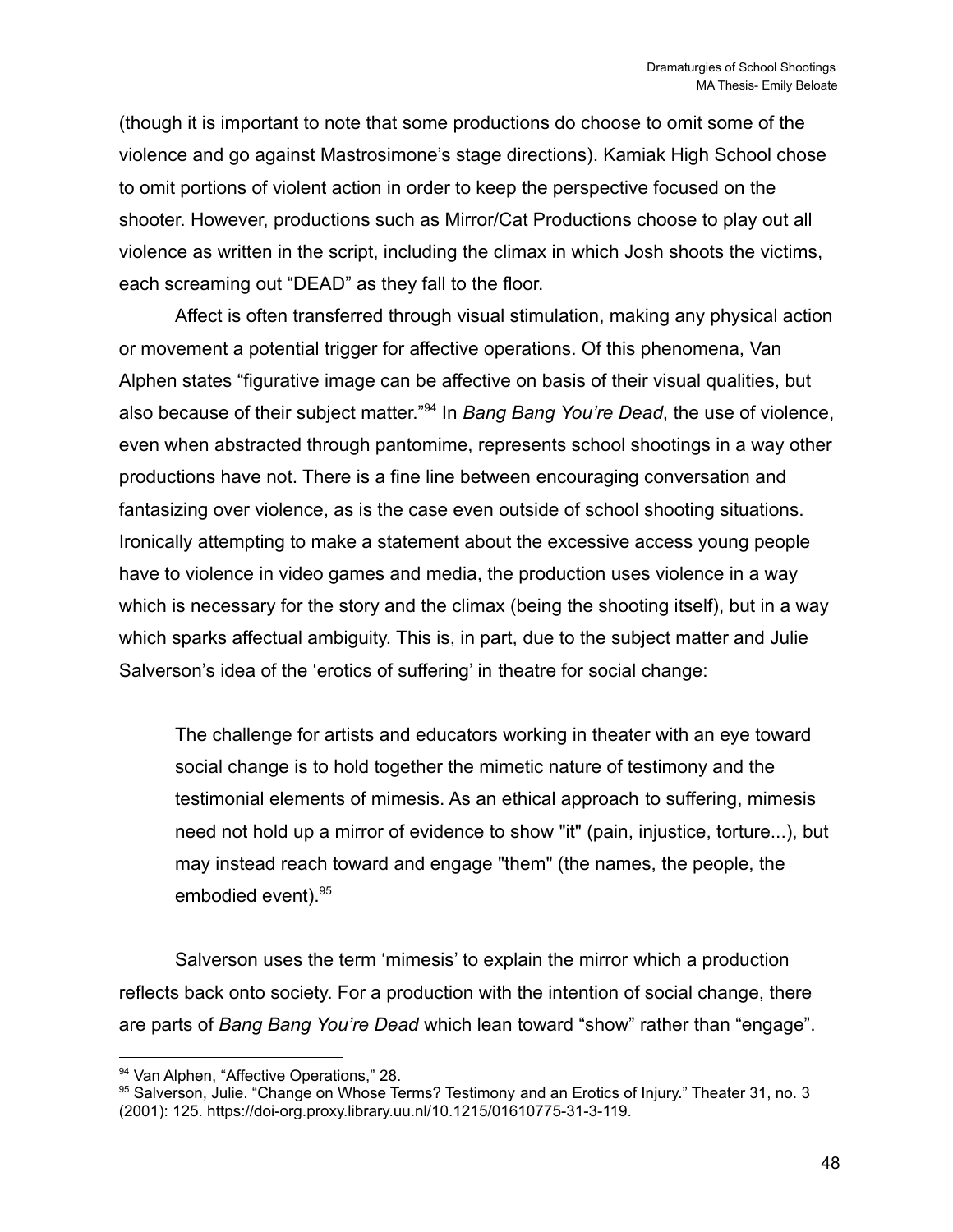Especially regarding such a sensitive topic, the representations of blood and violence do not always serve the end goal and can instead be interpreted as 'eroticizing injury'. Salverson acknowledges that this does not necessarily take away from the ability for the production to 'move' the audience, it simply adds a layer to its affectual impact as a result of how the shooting itself is represented. However, in watching the two different YouTube productions, one which portrayed violence more than the other, it is evident that the violence in *Bang Bang You're Dead* is not essential for the show to have its intended effect.

Smetana chose a more abstract dramaturgical approach to the representation of the shooting in *5° of Separation*. Given the community-focused orientation of the production, any depiction of the shooting had to be crafted with the knowledge that real-life survivors would likely be among the spectators. This resulted in the shooting being presented entirely with movement and actor-made sounds. In the second vignette, titled "Upheaval", the scene begins with the four actors sitting at each of the four desks. As one begins slowly tapping a pencil, the others join. This is interrupted by a synchronized snap of the head to the side and the slow stomping of feet on the floor, indicative of students hearing the sound of a gunshot and a shooter walking down the hallway. The stomping speeds up into chaos and makes a quick switch into the actors becoming suddenly silent, moving as if avoiding making sound. A sudden scramble of movement and each brings a fist to the left side of their chest, pounding in the rhythm of a heartbeat which tapers off as they transition into the next scene.

Smetana chooses to enact the shooting implicitly, evoking the experience through the senses, especially sound, rather than a predominantly visual event. In doing so, the focus shifts away from the shooter and a reenactment toward the feelings and state of mind of those who experience the event. Of violence onstage, the question has been asked: "But do we really need to see graphic depictions of violence in order to reflect upon the darker side of human nature?"<sup>96</sup> *5° of Separation* argues not, that reflection can take another form than examining the explicit. In choosing to enact the shooting in this manner, affect is engaged through thought, rather than as a direct

<sup>96</sup> Swift, Laura. "How Far Should We Go When Depicting Violence?" The Conversation, March 12, 2016. https://theconversation.com/how-far-should-we-go-when-depicting-violence-55560.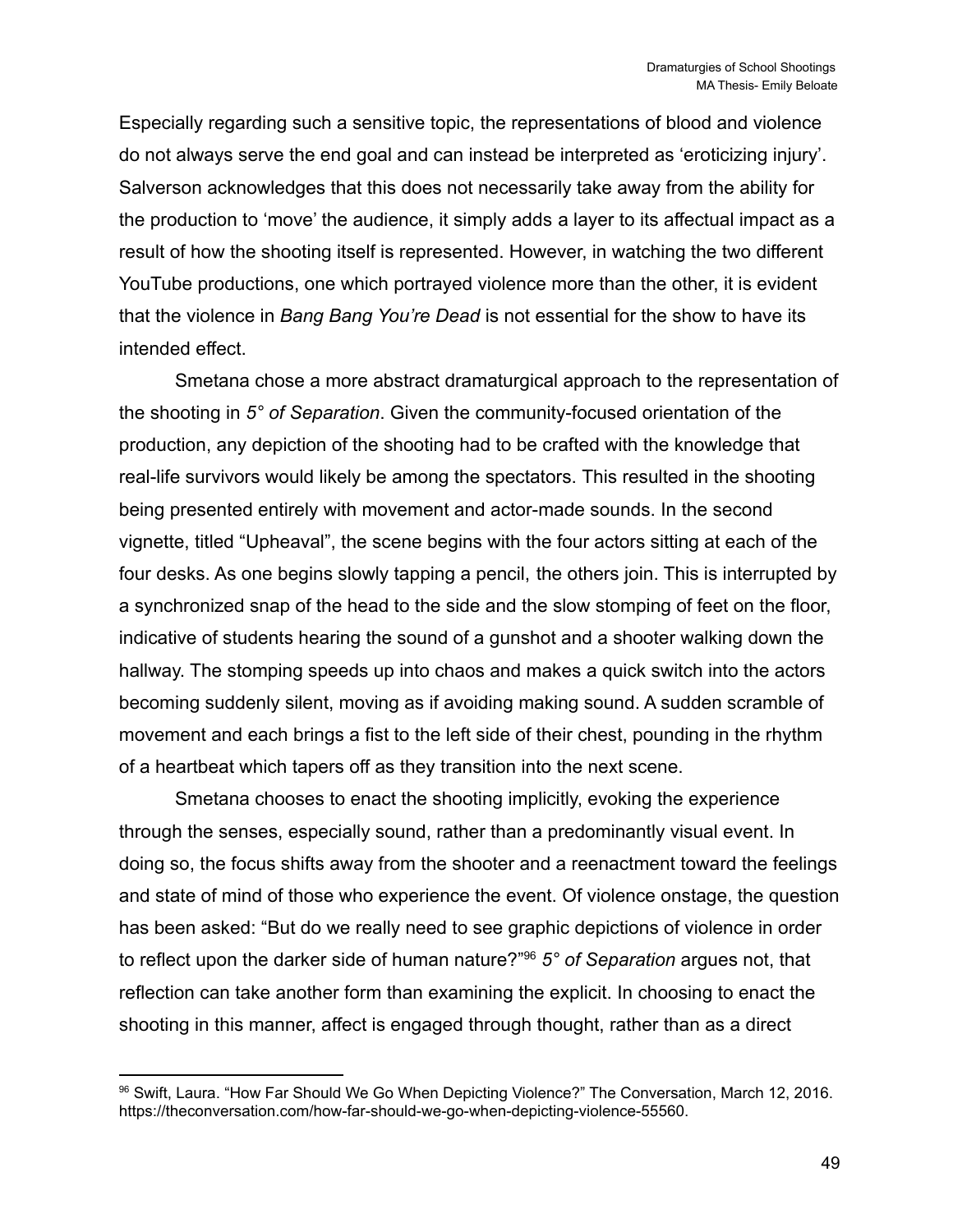response. This is an example of affect which is consistent with Van Alphen's understanding in "Affective Operations of Art and Literature;" affect as a result of critical thinking in the witness. Rather than using re-enacted violence, Smetana utilizes sensation; a physical representation of the internal biological responses to fear and danger which translate to the spectator for them to interpret as they choose. The audience has to connect the dots, using the dramaturgical clues to piece together the events of the shooting. Within the three case studies, *5° of Separation* provides an excellent example between presenting the shooting as violent and barely presenting it at all. In choosing to represent the shooting as somewhere in between, the emphasis is placed on the experience itself more than how the shooting occurred.



Fig. 3 *On The Exhale* by Martin Zimmerman. [Marin Ireland]. Photo: Sara Krulwich

*On the Exhale* (Fig. 3) does very little to reenact the shooting in an attempt to place the spectators in the same situation of uncertainty as the woman. Spectators are given the same amount of information as the woman, only provided bits and pieces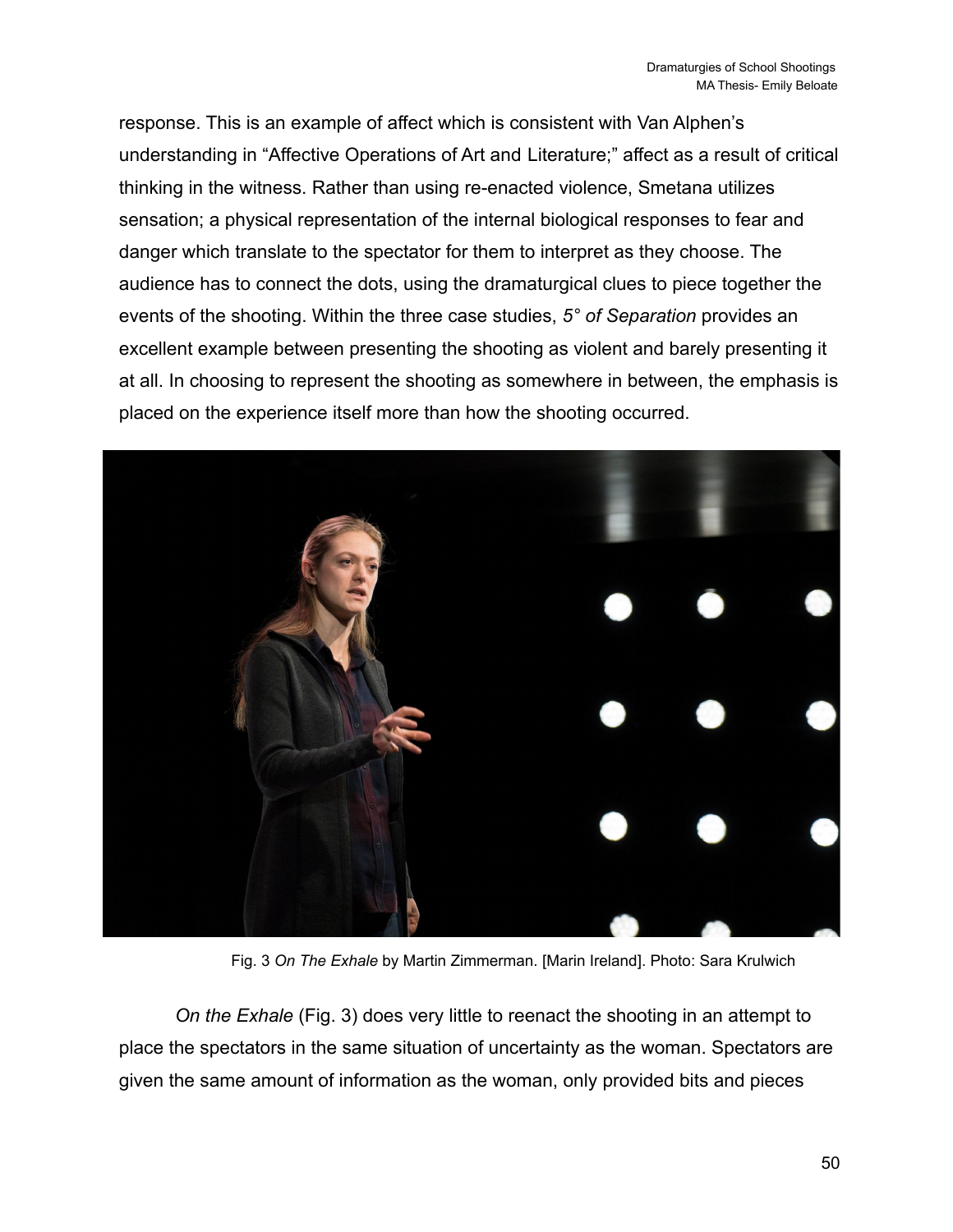about what happened in the classroom the day her son was killed. She is left wondering, filling in the gaps with her imagination. The production leaves the audience to do the same. Spectators hear her testimony of taping out bodies on her living room floor, imagining how they were arranged as they died. She obsesses over their deaths to no avail; until she gains access to a gun. For the woman, the assault rifle gives her access to Michael as she pictures his final moments through the barrel of the gun. Every time she picks up the gun, she sees him standing there. This production represents the shooting through her stages of grief- in her speculation, in the way she envisions her son, and all is done so through her observations as she holds the weapon.

In one scene, after she purchases the assault weapon and takes it home, the woman stands in her living room, looking at the taped bodies she had outlined on the floor and says:

but this time you stand in the spot where the shooter was staring right at Michael's outline… Then you slip on goggles Earmuffs Flip open the case Grip the weapon in your hands Surrender to its weight Shut your eyes...<sup>97</sup>

The interconnection between her taking the viewpoint of the shooter and her emotional response to holding the gun evokes a powerful image. It is an image of a mother's desperation for answers, for some kind of reassurance or knowledge of her son's final minutes. In the events of this moment, her trauma comes to the forefront as she struggles for control. And yet, this moment speaks to a greater picture as her trauma is clouded by political implication which makes the representation of the shooting as much about politics as her own grief.

<sup>97</sup> Zimmerman, *On The Exhale*, 33.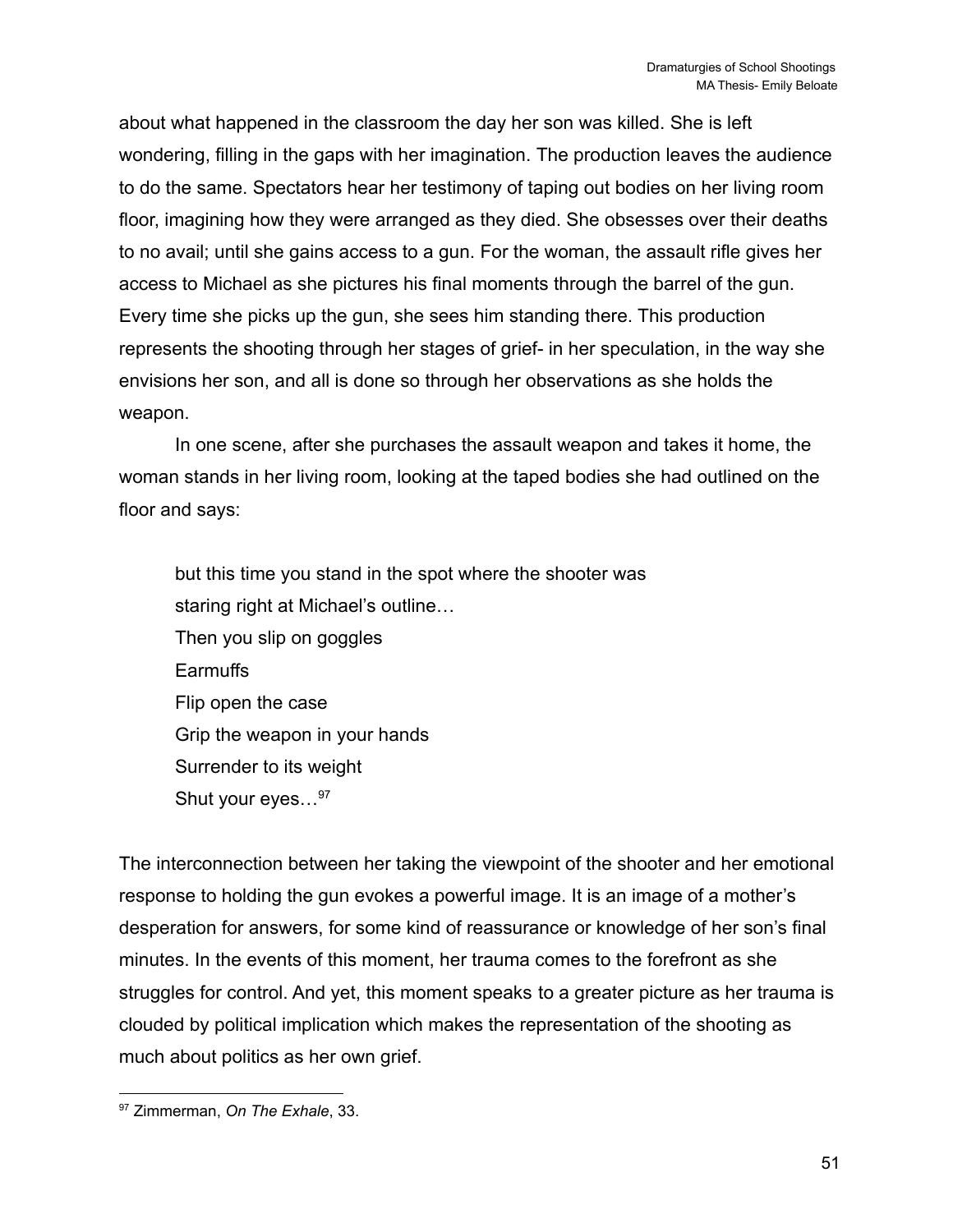The representation of the shooting is not about informing the audience of the shooting's events. Rather, it constructs an affectual conflict between trauma and politics with the events of the shooting as the point of departure. Atkinson and Richardson in *Traumatic Affect* claim that "Art can only operate as an overcoming of trauma when it is working on a different platform than that of political propaganda."<sup>98</sup>*On The Exhale* attempts to do both, leaving the spectator to process the woman's trauma in a unique way. As she comes off a politically charged moment of purchasing the gun, there is residual affect present in the spectator which is dependent on their own political opinions and experiences. Whether these experiences cause the spectator to agree or disagree with the woman's decisions, the shift into a loss of control in the following moments combines her trauma with the political in a way which changes the meaning of the dramaturgical choice from overcoming trauma to an acknowledgment of trauma through a political lens. Not to say that the choice was for the production to show an "overcoming of trauma", but rather to explore how her volatile mental state can be paralleled with the crisis on gun control to place the spectator in an affectual state of debate over their own thoughts. In exploring this relationship between trauma and politics through the representation (or non-representation) of the shooting, it breaks away from reenactment and invites the spectator to 'witness' the shooting through a unique lens.

### <span id="page-52-0"></span>3.4 Discussion

Through this thesis, I have identified the specific dramaturgical choices in school shooting-related theatre which impact how affect is engaged in the spectator. In doing so, I have not only analyzed how affect has the potential to move and heal, but also to create inner conflict and inquiries in the mind of the 'implicated witness'. Bearing witness to the testimonies present in each production draws the spectator into an active role, and each production applies this in a different way. *Bang Bang You're Dead* by William Mastrosimone sees the world through the shooter's eyes, a constructional choice which impacts where the spectator places their empathy. The most graphic of the case studies, *Bang Bang You're Dead* attempts to use explicitly violent action and

<sup>98</sup> Atkinson and Richardson, *Traumatic Affect*, 246.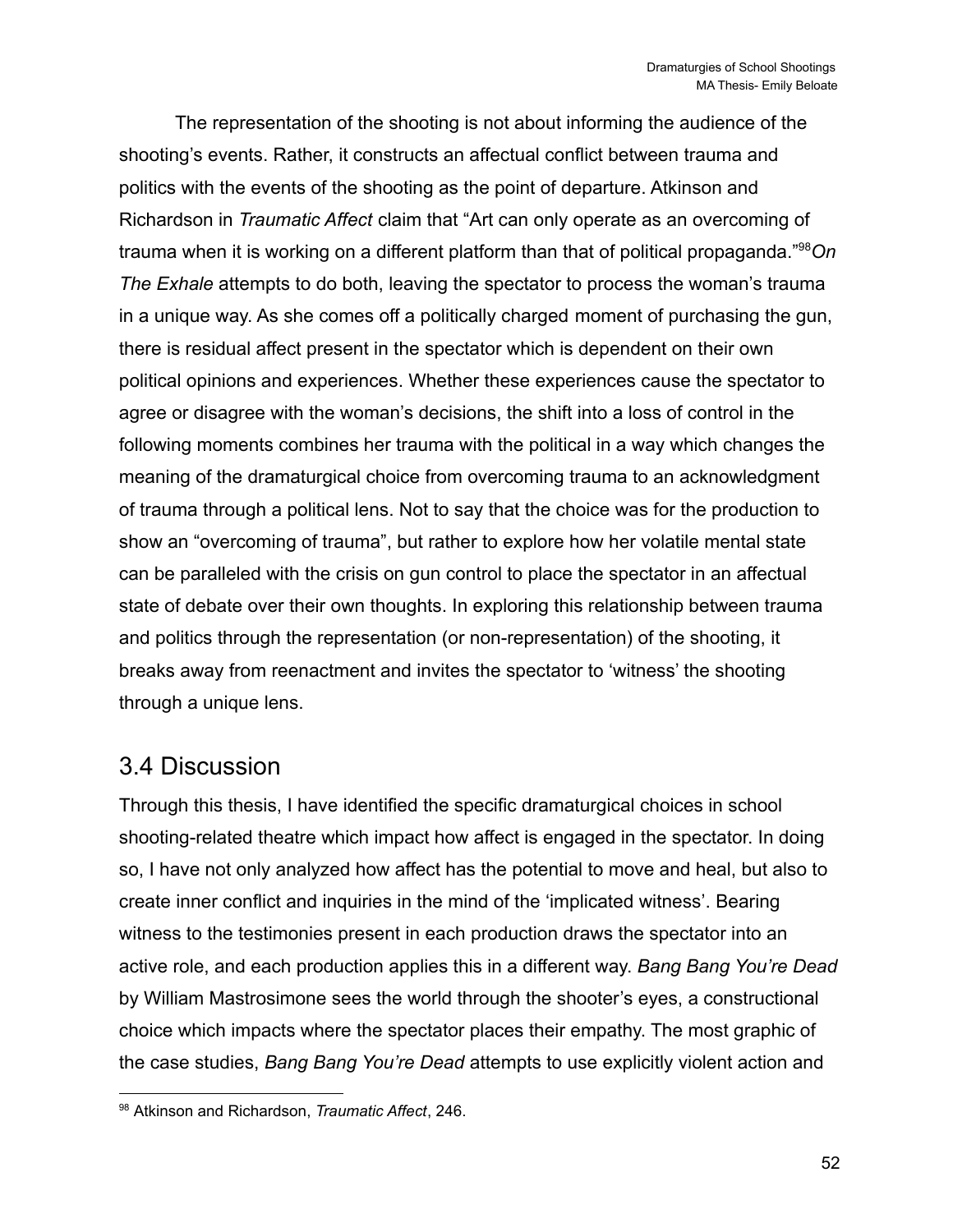language to evoke feelings in the audience (the intention of which is to identify and deter the next school shooter), and in doing so engages affect in ways both impactful and problematic. *5° of Separation* by Peyton Smetana approaches a real-life community's trauma through their methods of processing, using verbatim text and movement to evoke affect as a healing operation while juggling any potential for re-traumatization. *On The Exhale* by Martin Zimmerman uses one woman's story to apply to a country's suffering, her second person reflection stating the have-been and could-be's of parents across the U.S. Through the incorporation of a weapon as a second entity, Zimmerman crafts a production which uses affect to engage in questions of trauma, politics, and the impact of the American gun crisis. Each of these case studies finds a niche in the affectually ambiguous as the spectator is asked to interpret signs and inquire of their meanings, the construction of such signs impacting how affect plays a role in the production.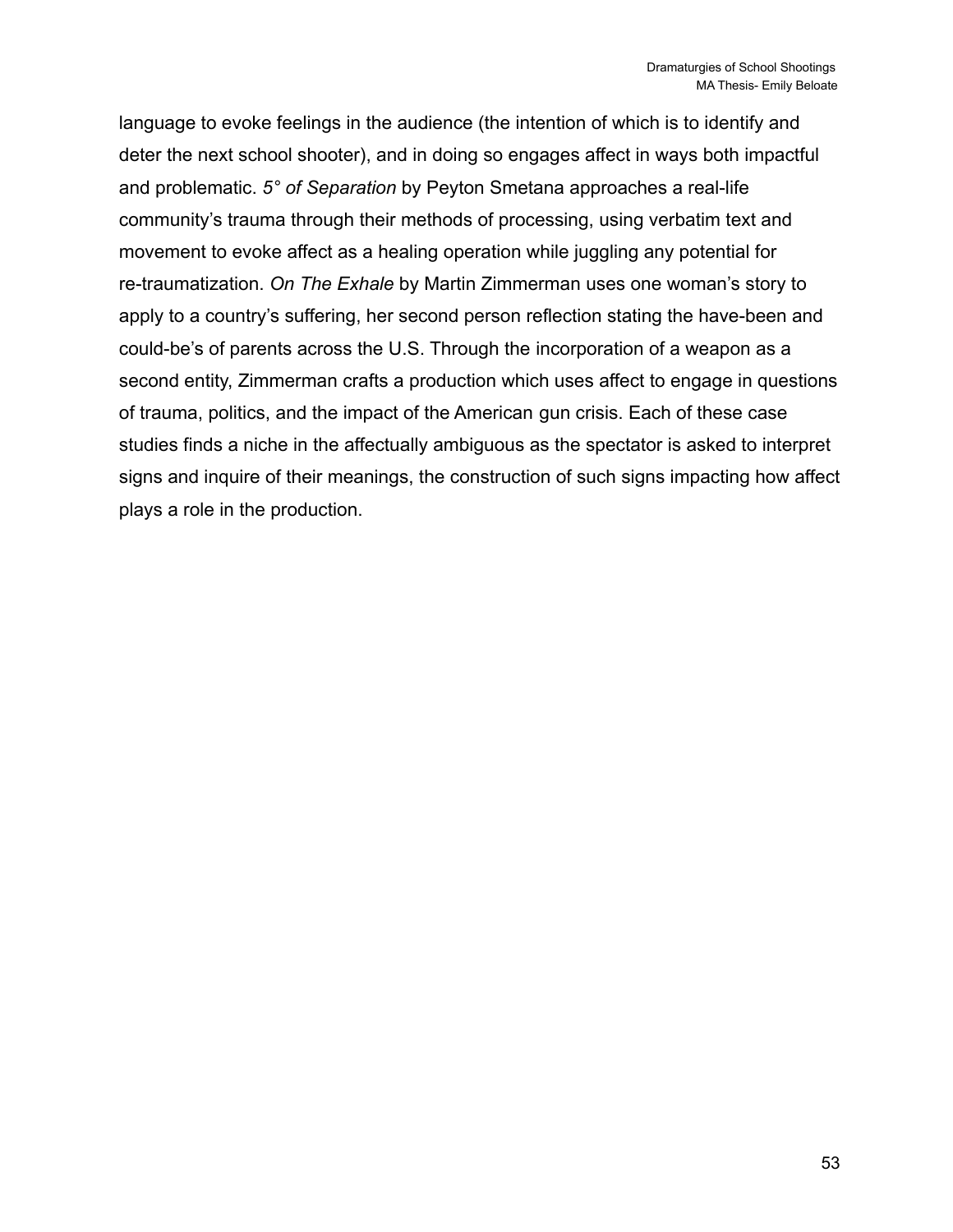# <span id="page-54-0"></span>**Conclusion**

In this thesis, I have explored the question: *How do different dramaturgical approaches to staging school violence in theatre construct affect in spectatorship?* In doing so, I have constructed an analysis which explores the dramaturgical choices present in theatre on school shootings and the resulting affective operations involved in engaging the spectator.

In Chapter 1, I identified the theoretical concepts of dramaturgy, spectatorship, and affect theory and how each would be utilized for analysis. I introduced texts from Fuchs and Bleeker on dramaturgy, which worked alongside Groot Nibbelink and Merx's text on spectatorship to inform a relational framework of dramaturgy and spectatorship for analytical application. Hemmings' text on affect theory, alongside Felton-Dansky and Van Alphen's texts on affect's interactions with art and performance, developed affect theory as a lens through which a dramaturgical analysis could be performed. Situating my research between the philosophies of Tompkins and Deleuze provided a range of potential ways for affect to be transferred in performance, furthering my ability to analyze affect's role in performance through both biological and experiential perspectives.

Chapter 2 introduced Mastrosimone's *Bang Bang You're Dead*, Smetana's *5° of Separation*, and Zimmerman's *On The Exhale* as case studies for theatre on school shootings, each approaching the subject through unique dramaturgical choices. In response to Fuchs' question on frames of reference, I formulated an artistic position for these case studies- situating them between dramatherapy, practices of Augusto Boal, and documentary theatre. By identifying these practices, I designated a position in academia for research on school shooting theatre to situate. In this intersection of practices also lies Sajnani's concept of the "implicated witness," which became an integral angle in approaching the affectual relationship between dramaturgy and spectatorship in each case study.

Informed by Chapters 1 and 2, Chapter 3 performed an analysis which demonstrated how affect can be generated through a production and its resulting impact on the spectator. By analyzing the dramaturgical choices behind the construction of perspective, spoken text, and the shooting itself, the affective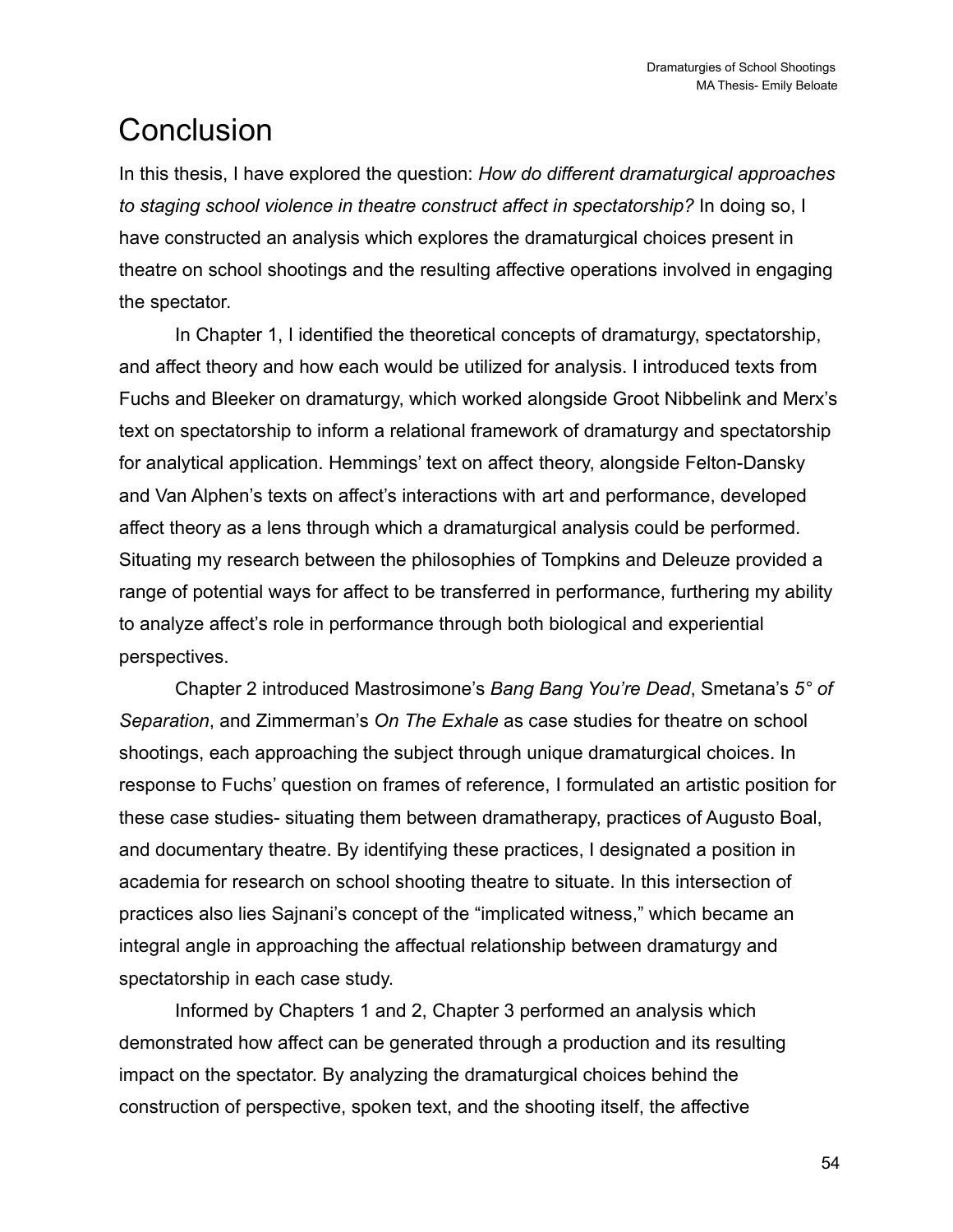operations and their impact on the spectator were revealed. Each production explored different ways to affectually engage the spectator, finding space in affective ambiguity.

A significant outcome of this analysis draws on the connections between dramaturgy and affect theory, in coming to understand how one informs the other. The construction of each dramaturgical choice impacts how affect is communicated to the spectator, and in turn, how the spectator reacts affectually to a given dramaturgical choice. The relationship between dramaturgy and affect theory demands a witness, as it produces an affective engagement of the spectator to the performance which entails Sajnani's 'implicated witness.' Performances on school shootings demand emotional investment from the spectator, activating affective operations to place the spectator in a role which requires critical thinking, reflection, and empathy. Through this process, the 'implicated witness' becomes a conduit for affective action and social change.

For while this thesis is a reflective analysis, it is also a call for action. It is a call for more- more research, more introspection, more empathy, and more change. Each of these productions promote awareness, healing, and activism while presenting a cry for help. And there are also ways in which theatre- along with movies, television shows, and other pop culture media- continue to contribute to the problem. By continuing to fantasize violence or use school shooting plot lines recklessly, art often toes the line between raising awareness and perpetuating a cycle of violence.

Joshua Krisch, in an article on the representation of school shootings in the media said "the more we talk about them, the more they happen. School shootings are contagious."<sup>99</sup> School shootings have their own affective resonance when being referenced, performed or analyzed. Like affect, they are their own contagion, and this thesis only begins to uncover the complexities surrounding theatre on school shootings. Any continuing research into this topic should further explore how specific contextual elements surrounding a production could impact the manifestation of affect and/or the dramaturgical choices made in the production.

<sup>99</sup> Krisch, Joshua A. "School Shootings Are TV's Most Dangerous Trope." Fatherly, May 24, 2018. https://www.fatherly.com/health-science/school-shooting-12-reasons-why/.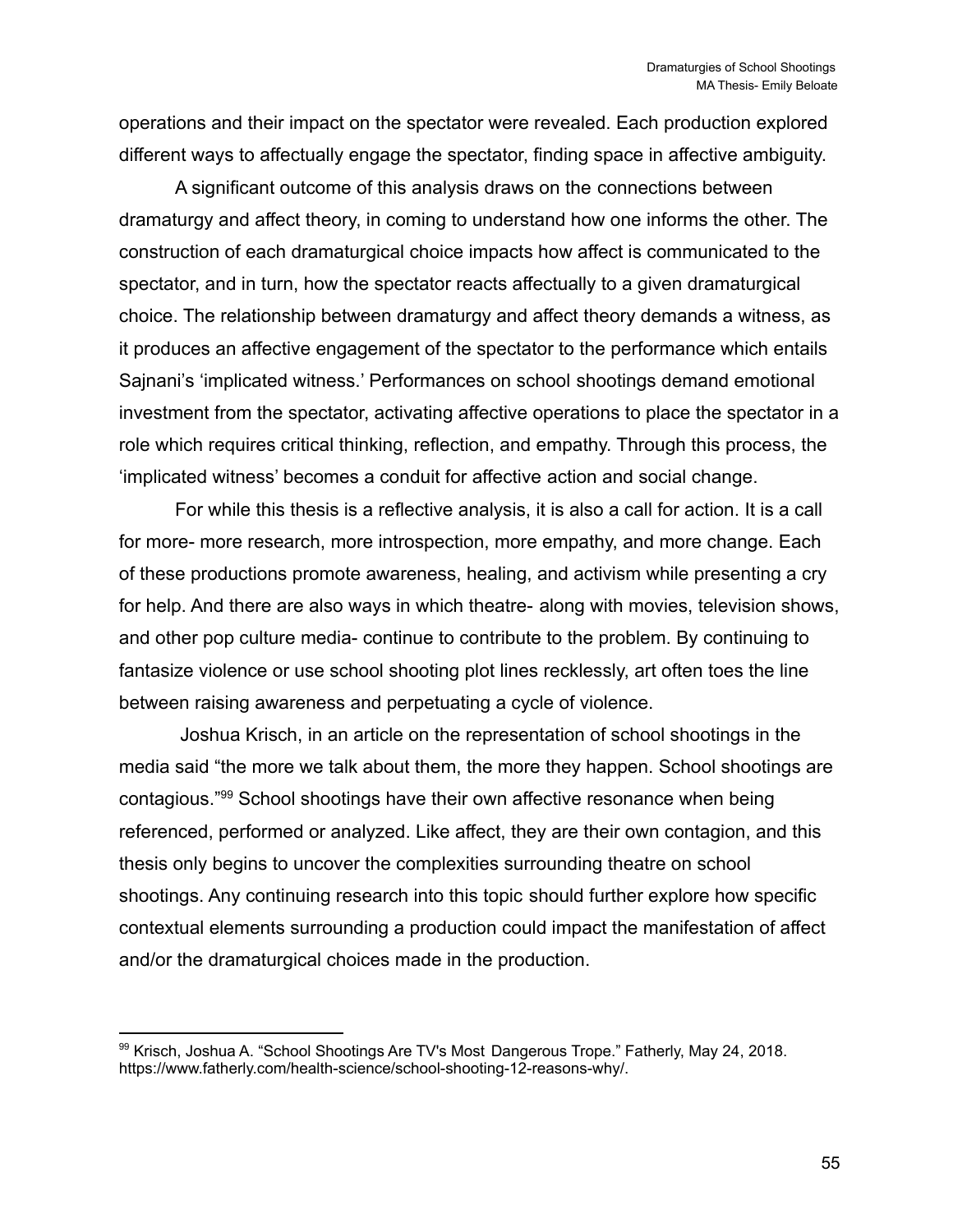# <span id="page-56-0"></span>**Bibliography**

(I have ensured access to all literature and received permission to use all drafts)

- Abadi, Mark and James Pasley. "18 Of the Deadliest Mass Shootings in Modern US History." Business Insider. Business Insider, August 5, 2019.
- Ahmed, Sara. *The Cultural Politics of Emotion*. Edinburgh: Edinburgh University Press, 2015.
- Atkinson, Meera, and Michael Richardson. *Traumatic Affect*. Newcastle-upon-Tyne: Cambridge Scholars Publishing, 2013.
- *Bang Bang Your Dead*, n.d. https://bangbangyouredead.com/.
- Barnes, Hazel, and Dain Peters. "Translating Trauma: Using Arts Therapies with Survivors of Violence." South African Theatre Journal 16, no. 1 (2002): 157–83. https://doi.org/10.1080/10137548.2002.9687747.
- Beaumont, Hilary. "Inside the World of Columbine-Obsessed Tumblr Bloggers." VICE, February 24, 2015. https://www.vice.com/en/article/kwpd4n/speaking-to-columbiners-about-depression-suic ide-and-the-halifax-shooting-plot-232.
- Bleeker, Maaike. "A Dramaturgical Mode of Looking," 2019. Draft.
- Bleeker, Maaike. *Visuality in the Theatre : The Locus of Looking*. Performance Interventions. Basingstoke England: Palgrave Macmillan. 2008.
- "Data Map." K-12 School Shooting Database, August 27, 2020. https://www.chds.us/ssdb/data-map/.
- Dawson, Gary Fisher. *Documentary Theatre in the United States: an Historical Survey and Analysis of Its Content, Form, and Stagecraft*. Westport, CT: Greenwood Press, 1999.
- Epperly, Emma. "Trial for Accused Freeman School Shooter Moved to January 2022." Spokesman.com. The Spokesman-Review, March 31, 2021. https://www.spokesman.com/stories/2021/mar/31/trial-for-accused-freeman-school-sho oter-moved-to-/.
- Felton-Dansky, Miriam. *Viral Performance: Contagious Theaters from Modernism to the Digital Age*. Evanston, Illinois: Northwestern University Press, 2018.
- "Freeman High School Shooting: Suspect Said He Was Bullied, Police Documents Say." CBS News. CBS Interactive, September 14, 2017. https://www.cbsnews.com/news/freeman-high-school-shooting-suspect-said-he-was-bul lied-police-documents-say/.
- Frieze, James. *Reframing Immersive Theatre: the Politics and Pragmatics of Participatory Performance*. Basingstoke: Palgrave Macmillan, 2021.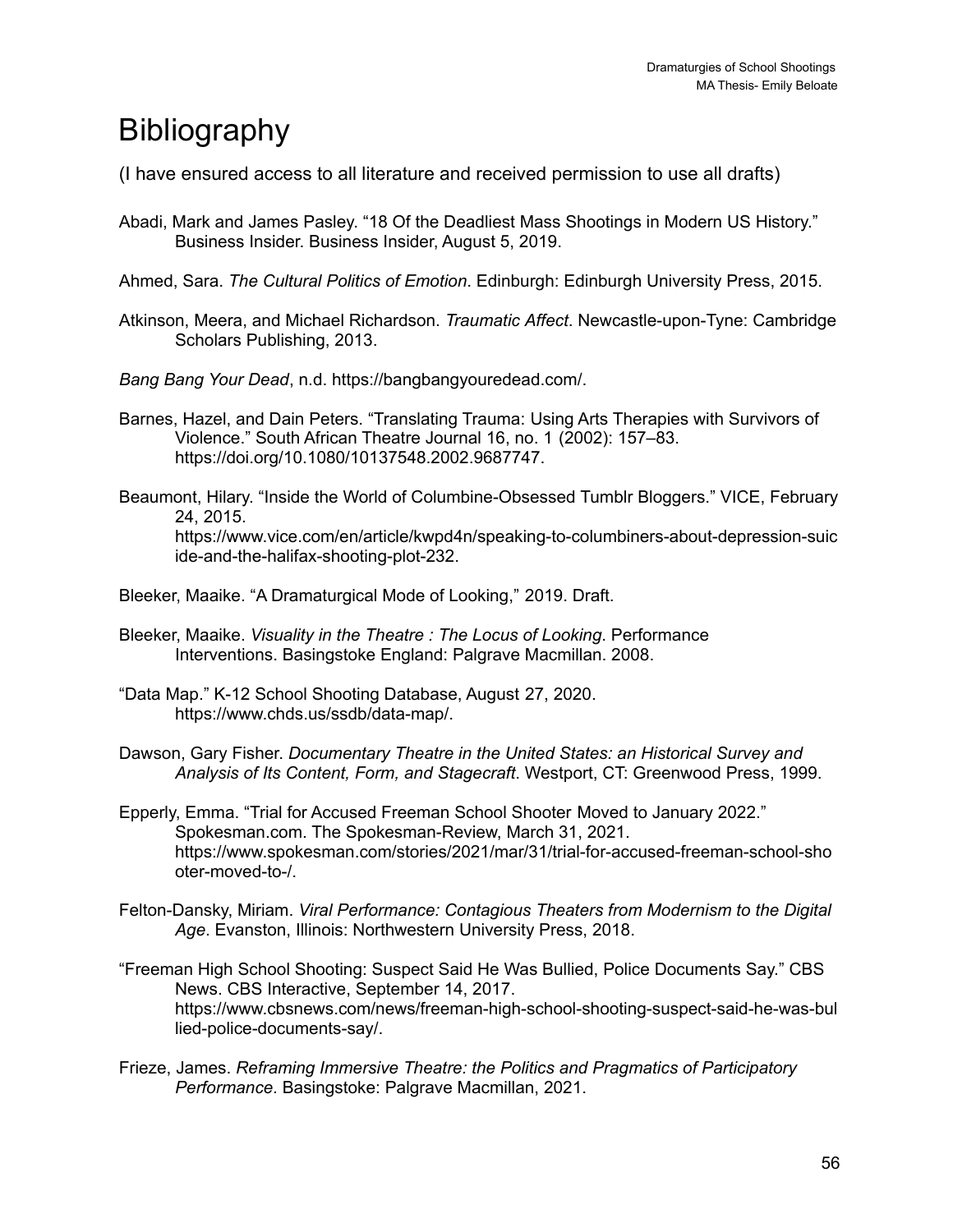- Fritz, Birgit. *InExActArt - the Autopoietic Theatre of Augusto Boal : A Handbook of Theatre of the Oppressed Practice*. New York: Columbia University Press, 2014.
- Fuchs, Elinor. "EF's Visit to a Small Planet: Some Questions to Ask a Play." Theater 34, no. 2 (2004): 5–9. https://doi.org/10.1215/01610775-34-2-5.
- Gibbs, Anna. "Contagious Feelings: Pauline Hanson and the Epidemiology of Affect". Australian Humanities Review no. 24, (December 2001). http://australianhumanitiesreview.org/2001/12/01/contagious-feelings-pauline-hanson-a nd-the-epidemiology-of-affect/.
- Grabow, Chip and Lisa Rose. "The US Has Had 57 Times as Many School Shootings as the Other Major Industrialized Nations Combined." CNN, May 21, 2018. https://www.cnn.com/2018/05/21/us/school-shooting-us-versus-world-trnd/index.html.
- Grainger, Roger. *Nine Ways the Theatre Affects Our Lives : Dramas of Transformation*. Lewiston: Edwin Mellen Press, 2013.
- Gregg, Melissa, and Gregory J. Seigworth. *The Affect Theory Reader*. North Carolina: Duke University Press, 2011.
- Groot Nibbelink, Liesbeth & Sigrid Merx. "Dramaturgical Analysis: A Relational Approach," 2019. Draft.
- Heller, Nathan, and Thomas Mallon. "Affect Theory and the New Age of Anxiety." The New Yorker, March 18, 2019. https://www.newyorker.com/magazine/2019/03/25/affect-theory-and-the-new-age-of-anx iety.
- Hemmings, Clare. "INVOKING AFFECT." Cultural Studies 19, no. 5 (2005): 548–67. https://doi.org/10.1080/09502380500365473.
- *Kamiak HS Dramafest 2012 - Bang Bang, You're Dead*. YouTube, 2012. https://youtu.be/6\_0XvH\_T8Qg.
- Long, Nicholas J. "For a Verbatim Ethnography." Anthropology, Theatre, and Development, 2015, 305–33. https://doi.org/10.1057/9781137350602\_14.
- Mastrosimone, William. *Bang Bang You're Dead*, 1998. https://www.nthurston.k12.wa.us/cms/lib/WA01001371/Centricity/Domain/162/Bang%20 Bang%20Youre%20Dead.pdf
- Muschert, Glenn W, and Johanna Sumiala. *School Shootings : Mediatized Violence in a Global Age* (version 1st ed.). 1st ed. Studies in Media and Communications, V. 7. Bingley, UK: Emerald, 2012.
- Perry, Tod. "Last Month Was the First March in 18 Years without a Single School Shooting in America." Upworthy. Upworthy, April 15, 2020. https://www.upworthy.com/last-month-was-the-first-march-in-18-years-that-the-u-s-hadno-school-shootings.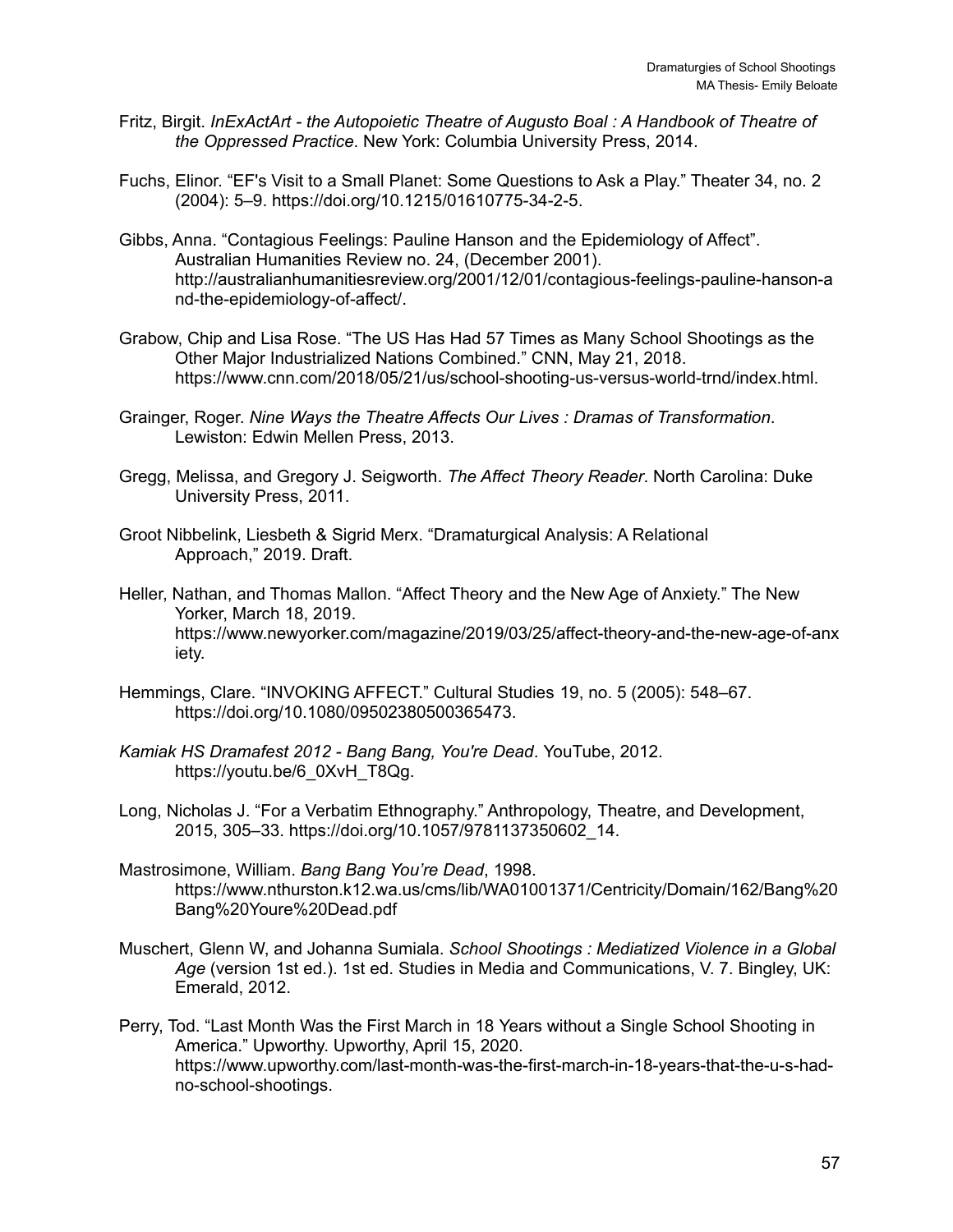Peters, Sarah. "Verbatim Theatre and a Dramaturgy of Belonging." Australasian Drama Studies 74, no. 74 (2019): 63.

"Plays to End Gun Violence." #ENOUGH, n.d. https://www.enoughplays.com/.

- "Roundabout Theatre Company Harold and Miriam Steinberg Center for Theatre." Roundabout Theatre Company - Harold and Miriam Steinberg Center for Theatre | Off-Broadway New York | Roundabout Theatre Company - Harold and Miriam Steinberg Center for Theatre Seating Plan, n.d. https://www.newyorktheatreguide.com/theatres/harold-and-miriam-steinberg-center-for-t heatre.
- Sajnani, Nisha. "The Implicated Witness: Towards a Relational Aesthetic in Dramatherapy." Dramatherapy 34, no. 1 (March 2012): 6–21. https://doi.org/10.1080/02630672.2012.657944.
- Salverson, Julie. "Change on Whose Terms? Testimony and an Erotics of Injury." Theater 31, no. 3 (2001): 125. https://doi-org.proxy.library.uu.nl/10.1215/01610775-31-3-119.
- "Sandy Hook School Shooting." History.com. A&E Television Networks, December 11, 2013. https://www.history.com/this-day-in-history/gunman-kills-students-and-adults-at-newtow n-connecticut-elementary-school.
- Schutzman, Mady, and Jan Cohen-Cruz. *Playing Boal : Theatre, Therapy, Activism*. London: Routledge, 1994.
- "Search for Public School Districts District Detail for Freeman School District 33-1." National Center for Education Statistics (NCES) Home Page, a part of the U.S. Department of Education, n.d. https://nces.ed.gov/ccd/districtsearch/district\_detail.asp?ID2=4625500.
- Shea, Rich. "Acting on Impulse," February 23, 2019. https://www.edweek.org/teaching-learning/acting-on-impulse/2002/03.
- Smith, Helen. "Freeman Shooter's Trial Moved to June 2021." krem.com, July 23, 2020. https://www.krem.com/article/news/crime/freeman-shooting-suspect-trial-date-caleb-sha rpe/293-d54e873c-8a1d-4bfe-9fa9-13486baac1d9.
- Swift, Laura. "How Far Should We Go When Depicting Violence?" The Conversation, March 12, 2016. https://theconversation.com/how-far-should-we-go-when-depicting-violence-55560
- Van Alphen, Ernst. "Affective Operations of Art and Literature." Res: Anthropology and aesthetics 53-54 (2008): 20–30. https://doi.org/10.1086/resvn1ms25608806.

"Welcome to Playscripts." Discover Plays | Playscripts, Inc., n.d. <https://www.playscripts.com/>.

Wilson, Conrad. "20 Years Ago, Oregon School Shooting Ended A Bloody Season." NPR. NPR, May 22, 2018. https://www.npr.org/2018/05/22/612465197/20-years-ago-oregon-school-shooting-ende d-a-bloody-season.